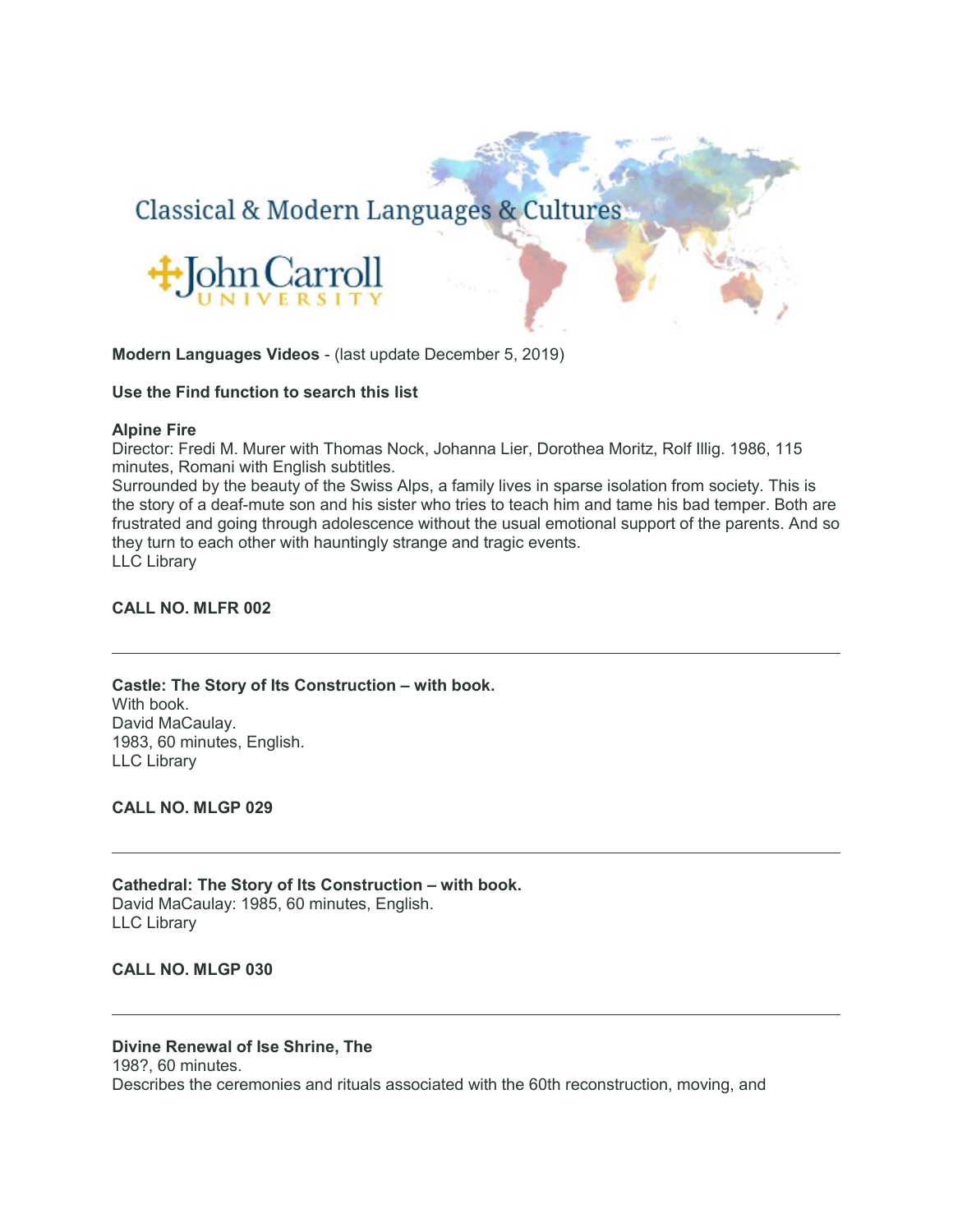dedication of the Grand Shrine of Ise in October, 1973. JCU Library

#### **CALL NO. BL2224.6.D58**

# **Program 03&04**

Program 03 Caravans of Gold. Program 04 Kings and Cities. LLC Library

# **CALL NO. MLAF 002**

# **Videos about Africa** Cultural Comparisons La France, la Mauritania, et la Côte d'Ivoire LLC Library

# **CALL NO. MLAF 007**

# **Program 01&02**

Program 01 Different But Equal. Program 02 Mastering a Continent. LLC Library

# **CALL NO. MLAF 001**

#### **Program 05&06**

Program 05 The Bible and the Gun. Program 06 This Magnificent African Cake. LLC Library

#### **CALL NO. MLAF 003**

#### **Program 07&08**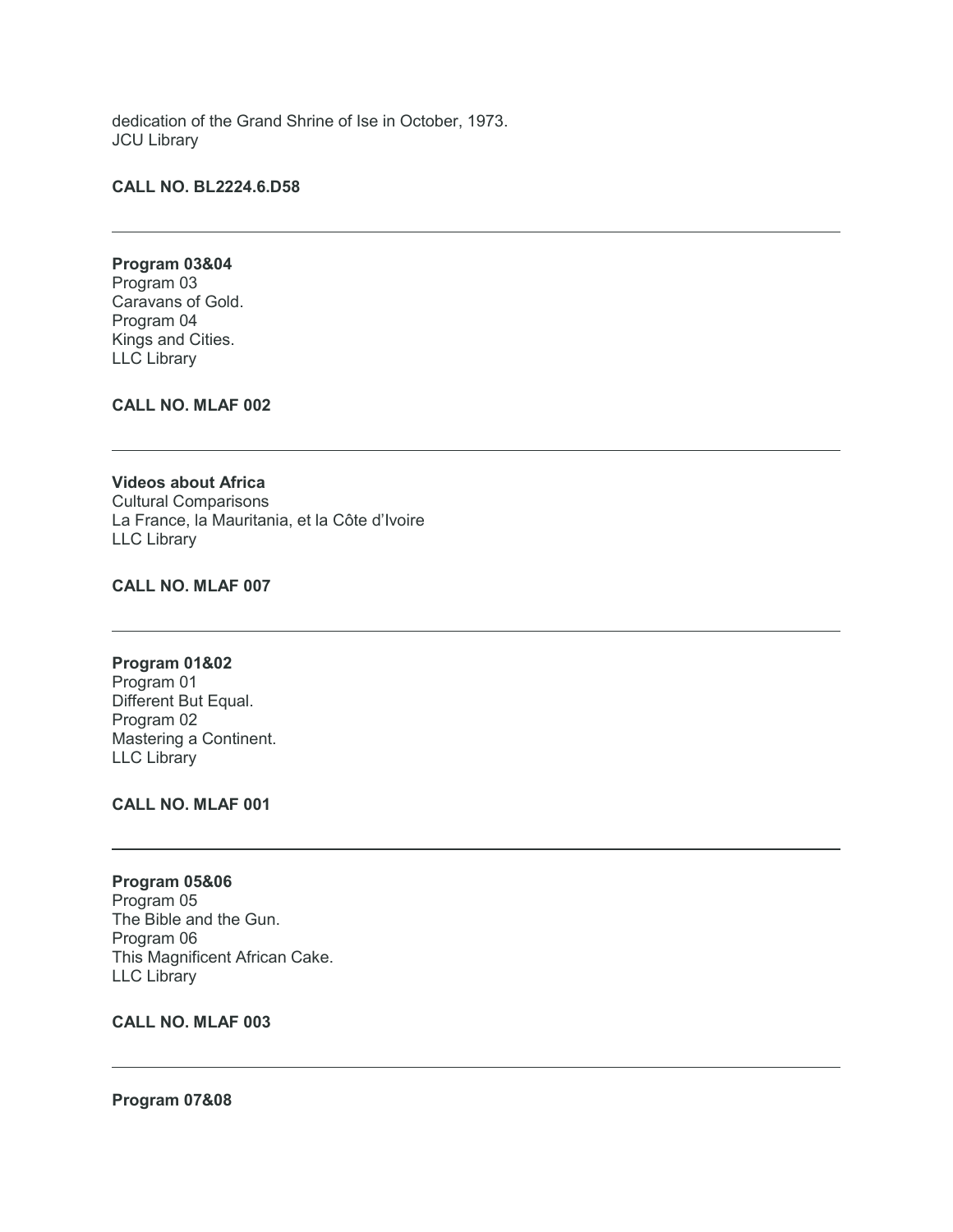Program 07 The Rise of Nationalism. Program 08 The Legacy. LLC Library

#### **CALL NO. MLAF 004**

**Vol. #1** The Art of the Dogon. LLC Library

**CALL NO. MLAF 005**

**VOL. #4** Repercussions 4: West Africa. LLC Library

# **CALL NO. MLAF 006**

#### **Quiet on the Western Front**

Director: Lewis Milestone with Lew Ayres, Louis Wolheim, John Wray, Slim Summerville. 1930, 105 minutes, with restored footage. Classic anti-war film. A group of young German soldiers face the harsh realities of WWI. LLC Library

**CALL NO. MLAM 014**

#### **Amnesia**

Director: Kurt Voss with Ally Sheedy, John Savage, Sally Kirkland, Nicholas Walker. 1997, 92 minutes, Color. Paul Keller, the minister of the town Hollow Lake, is a man with a problem. He is having an affair with Veronica Dow, his son's teacher. Wracked with guilt and desire, Paul decides to fake his death so he can start a new life with Veronica while his wife Martha collects the insurance money. Paul goes to Hollow Lake. As he plants the evidence on his small boat, he loses his balance and hits his head causing amnesia. And things really become chaotic when a murderous motel owner and a seedy insurance investigator become involved in this sensual game of life and death. LLC Library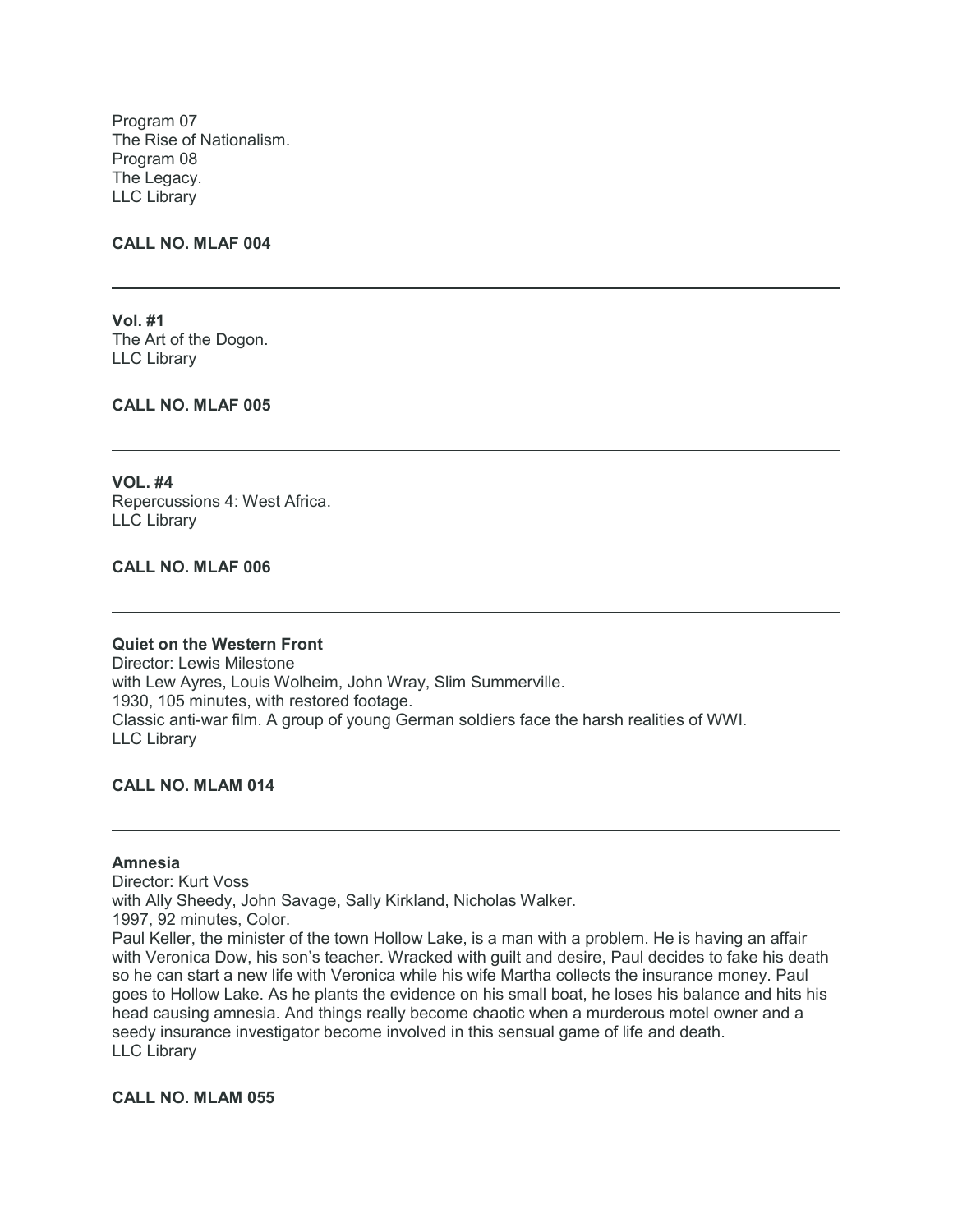# **Belizaire, The Cajun**

Director: Glen Pitre with Armand Assante, Gail Young, Michael Schoeffling, and a cameo appearance by Robert Duval. 1986, 113 minutes.

One of the first American films to touch on the Cajun milieu of Southern Louisiana, Pitre's film depicts the hero as a Cajun healer during the mid 1800's. The film is part adventure, part comedy, part romance – and all entertainment.

LLC Library

# **CALL NO. MLAM 021**

# **Brooklyn Bridge, The**

PBS, 1981, 58 minutes, color and black and white.

Filmmaker Ken Burns recaptures all the drama, the struggles and the personal tragedies behind this greatest of all achievements of America's industrial age. As this fascinating program reveals, it was the largest bridge of its era, marked by enormous construction problems and ingenious solutions. Witness the human heroics of the larger-than-life men who built the bridge that seized the imagination of New Yorkers and all Americans.

Discover the enduring charm and beauty of this granite and steel structure, as you travel across its span to the heart of the metropolis.

LLC Library

# **CALL NO. MLAM 042**

**Cask of Amontillado, The & Necklace, The**

Classic Literary Stories, Vol.2.

from a story by Edgar Allen Poe &

from a story by Guy de Maupassant.

Director: Bernard Wilets.

1987, 40 minutes, color.

Cask of Amontillado, The

With a texture of fine art, this story is told in faithful obedience to the original Poe story. The dark passion … the flavor of the age … a deep damp crypt for the final resting place. Yes, the Cask of Amontillado … a great Poe masterpiece of horror ever remembered. Necklace, The

A borrowed necklace, a grand ball and tragedy. The necklace is lost and to replace it a couple are forced to mortgage ten years of their life … and condemn themselves to early aging … all for a diamond necklace.

LLC Library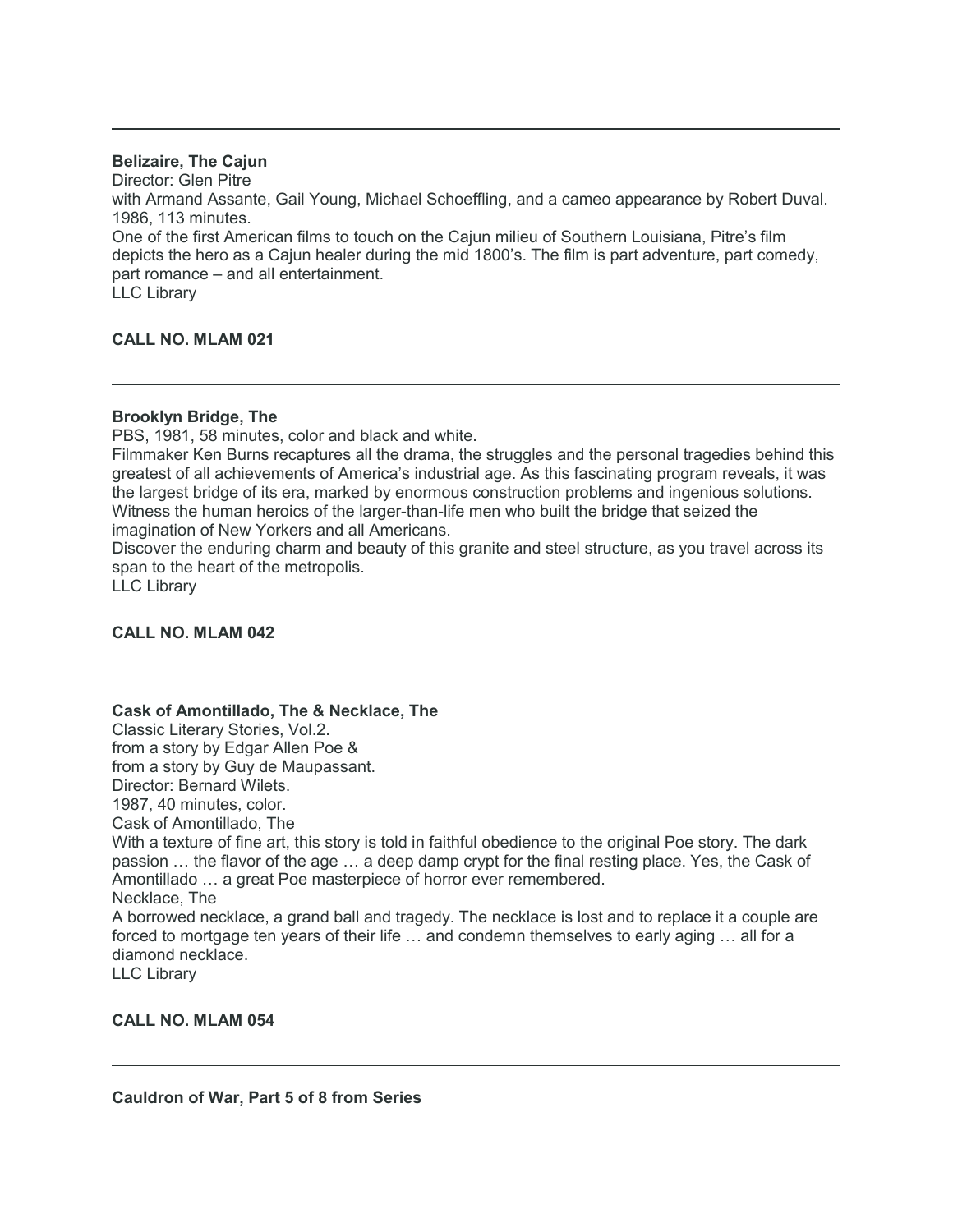Cauldron of War, Part 5 of 8 from Series: 500 Nations,

Iroquois Democracy and the American Revolution.

Director; Jack Leustig

with Eric Schweig, Ken Danziger, Patrick Steward, Wes Studi, Tom Jackson, et al., hosted by Kevin Costner.

1994, 49 minutes, color.

In 1776, 13 colonies united in a war to gain independence from England. But the nation that resulted from that conflict was not the first democracy in America. That distinction belonged to the Haudenosaunee [Iroquois] nation, independent states whose democratic framework was an inspiration to Benjamin Franklin when he met Iroquois leaders in 1754.

Europe fights for control of American resources, turning Indian homeland into a Cauldron of War. In Volume 5, many indigenous nations side with the trade-oriented French rather than the land-claiming English in the fierce French and Indian War. When the defeated French withdraw from the Ohio Valley and leave their Indian allies vulnerable, a determined leader rises to prominence: Pontiac. A decade after Pontiac's war, the colonies assert their right to form a democracy in a revolution that, ironically, splinters the Iroquois nation.

LLC Library

# **CALL NO. MLAM 044 – B**

# **Conquest**

Director: Clarence Brown with Greta Garbo, Charles Boyer, Reginald Owen, Alan Marshall. 1937, 115 minutes, black and white. Epic historical drama starring Boyer as Napoleon and Garbo as a Polish countess who has an affair

with the French general. The film was lavishly produced and filled with superb performances. LLC Library

# **CALL NO. MLAM 045**

#### **Dante's Inferno**

Director: Peter Greenaway

with John Gielgud, Bob Peck, Joanne Whalley, Laurie Booth, Susan Wooldridge, Susan Crowley. 1993, 8 segments, 11 minutes each, color.

This ambitious program, produced by the award-winning film director Peter Greenaway and internationally-known artist Tom Phillips, brings to life the first eight cantos of Dante's Inferno. Featuring a cast that includes Sir John Gielgud as Virgil, the cantos are not conventionally dramatized. Instead, the feeling of Dante's poem is conveyed through juxtaposed imagery that conjures up a contemporary vision of hell, and its meaning is deciphered by eminent scholars in visual sidebars who interpret Dante's metaphors and symbolism. LLC Library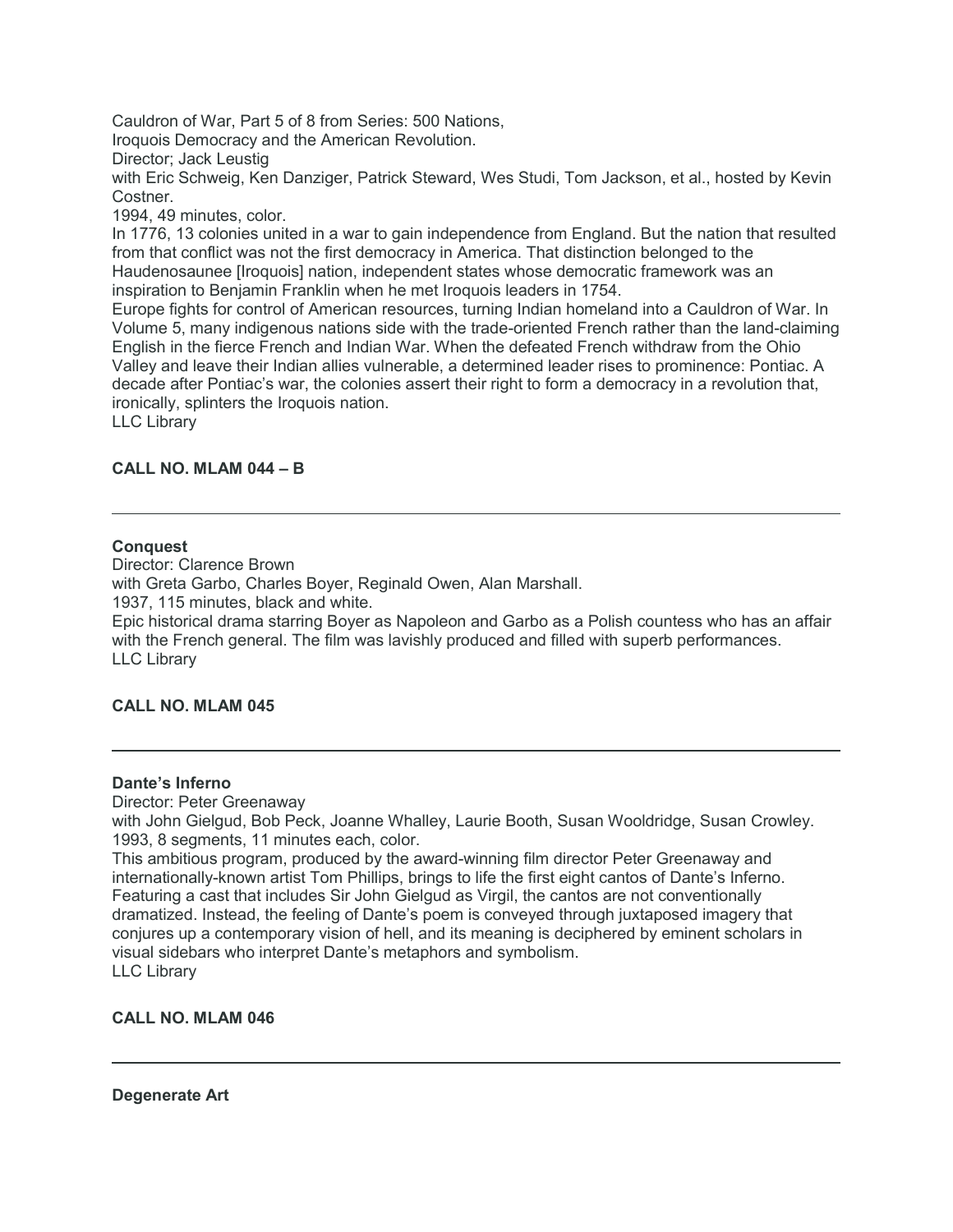#### PBS, 1993, 60 minutes, color.

Narrated by David McCullough, this program examines the infamous Entartete Kunst exhibition mounted by the Nazis in Munich in 1937 and their far-reaching attacks on avant-garde art in Germany. Witness compelling footage of Nazi book burnings, and of the exhibition itself. Includes interviews with historians, art critics, and eyewitnesses to the event which dramatize this powerful story of the Nazis' assault on modern culture. LLC Library

# **CALL NO. MLAM 040**

#### **Dim Sum**

Director: Wayne Wang with Laureen Chew, Kim Chew, Victor Wong, Ida Fo. 1985, 88 minutes, English and cantonese with English subtitles. A charming, delightful comedy about a Chinese-American family in contemporary San Francisco trying to maintain a link to their cultural heritage while confronted with a changing world every-where around them. LLC Library

# **CALL NO. MLAM 004**

#### **King Priam**

with notes Michael Tippett Conductor: Roger Norrington, Chorus and Orchestra of Kent Opera With Rodney Macann, Sarah Walker, Howard Haskin, Anne Mason, Janet Price, Neil Jenkins, Omar Ebrahim. 1985, 135 minutes Retelling of the legend of Troy – a tale of love, loyalty and vengeance that is not only ancient legend, but also a modern parable. A timeless theme showing inevitability and futility of war. LLC Library

#### **CALL NO. MLGB 001**

# **Funny Thing Happened on the Way to the Forum, A**

Director: Richard Lester

with Zero Mostel, Michael Crawford, Phil Silvers, Jack Gilford, Annette Andre, Buster Keaton. 1966, 99 minutes.

There's "Comedy Tonight" and every night in this slapstick adaptation of the hit Broadway musical set in ancient Rome. Zero Mostel is the scheming slave who dreams of freedom, and Michael Crawford is his love-struck master.

LLC Library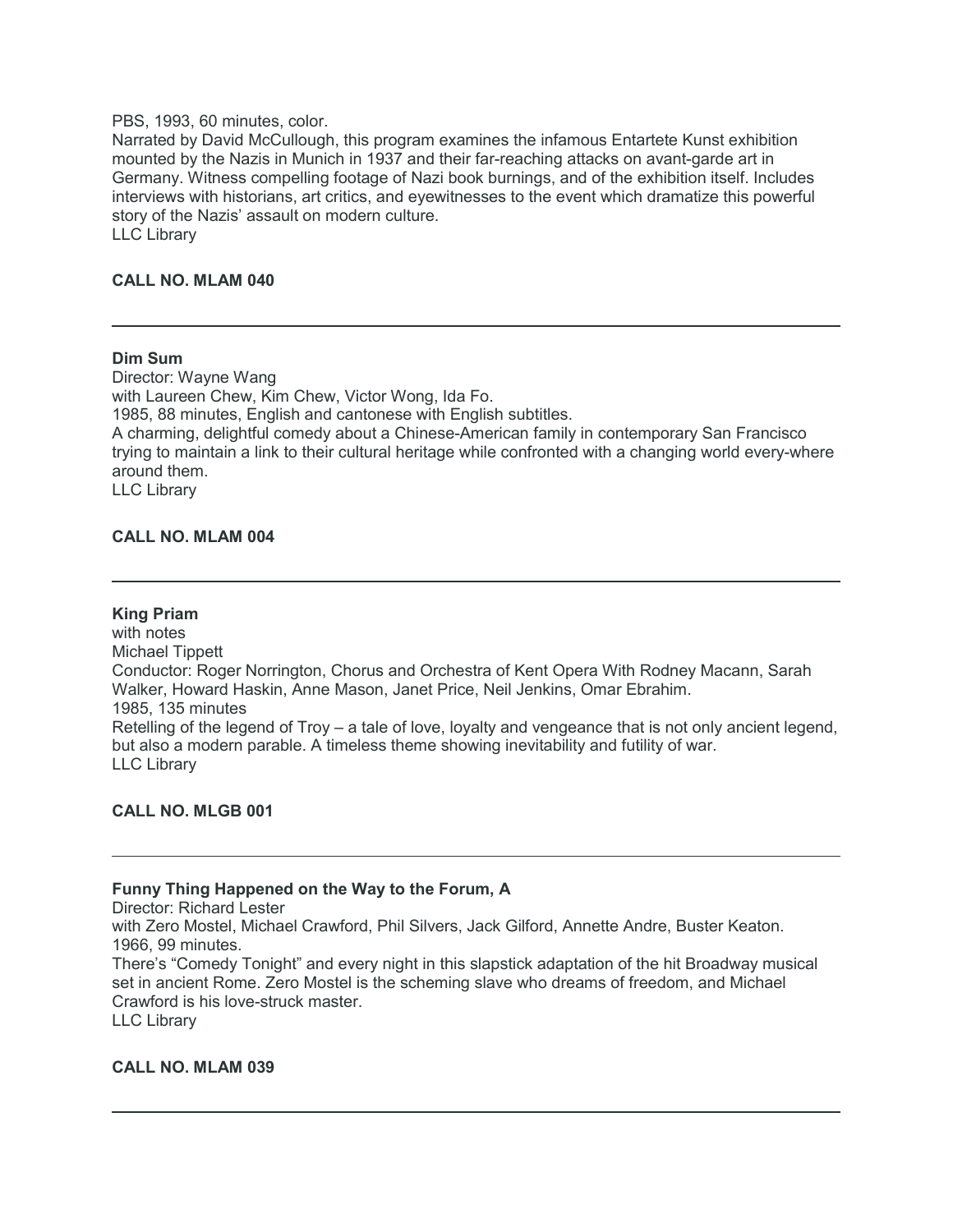# **Green Card, The**

Director: Peter Weir with Andie McDowell, Gérard Depardieu and Bebe Neuwirth. 1991, 107 minutes. McDowell is a sophisticated New Yorker who needs a temporary husband in order to rent the apartment of her dreams, and Depardieu is a sloppy French musician who must wed an American to stay in this country. LLC Library

# **CALL NO. MLAM 002**

**Into the West** Director: Mike Newell with Gabriel Byrne and Ellen Barkin. 97 minutes. Here's the adventure about 2 city kids who receive a gift beyond their wildest dreams – a magical horse. But when a rich breeder tries desperately to take the horse away from them, their only hope is to escape and become the coolest outlaws ever to ride … Into the West. LLC Library

# **CALL NO. MLAM 023**

#### **I Remember Mama**

Director: George Stevens with Irene Dunn, Barbara Bel Geddes, Oscar Homolka, Philip Dorn, Sir Cedric Hardwicke, Edgar Bergen, Barbara O'Neil. 1948, 134 minutes, black and white. Family drama about a Norwegian-American family living in turn-of-the-century San Francisco. LLC Library

**CALL NO. MLAM 017**

# **Legend of Sleepy Hollow**

Disney's thrilling rendition of Washington Irving's haunting tale will have you on the edge of your seat! When the spindly schoolteacher, Ichabod Crane, and the town bully, Brom Bones, rival for the lovely Katrina, their fate is decided by a mysterious spirit who strikes at midnight...the dreaded headless horseman! Comedy and suspense build to a heart-thumping climax you'll enjoy again and again! 33 minutes.

LLC Library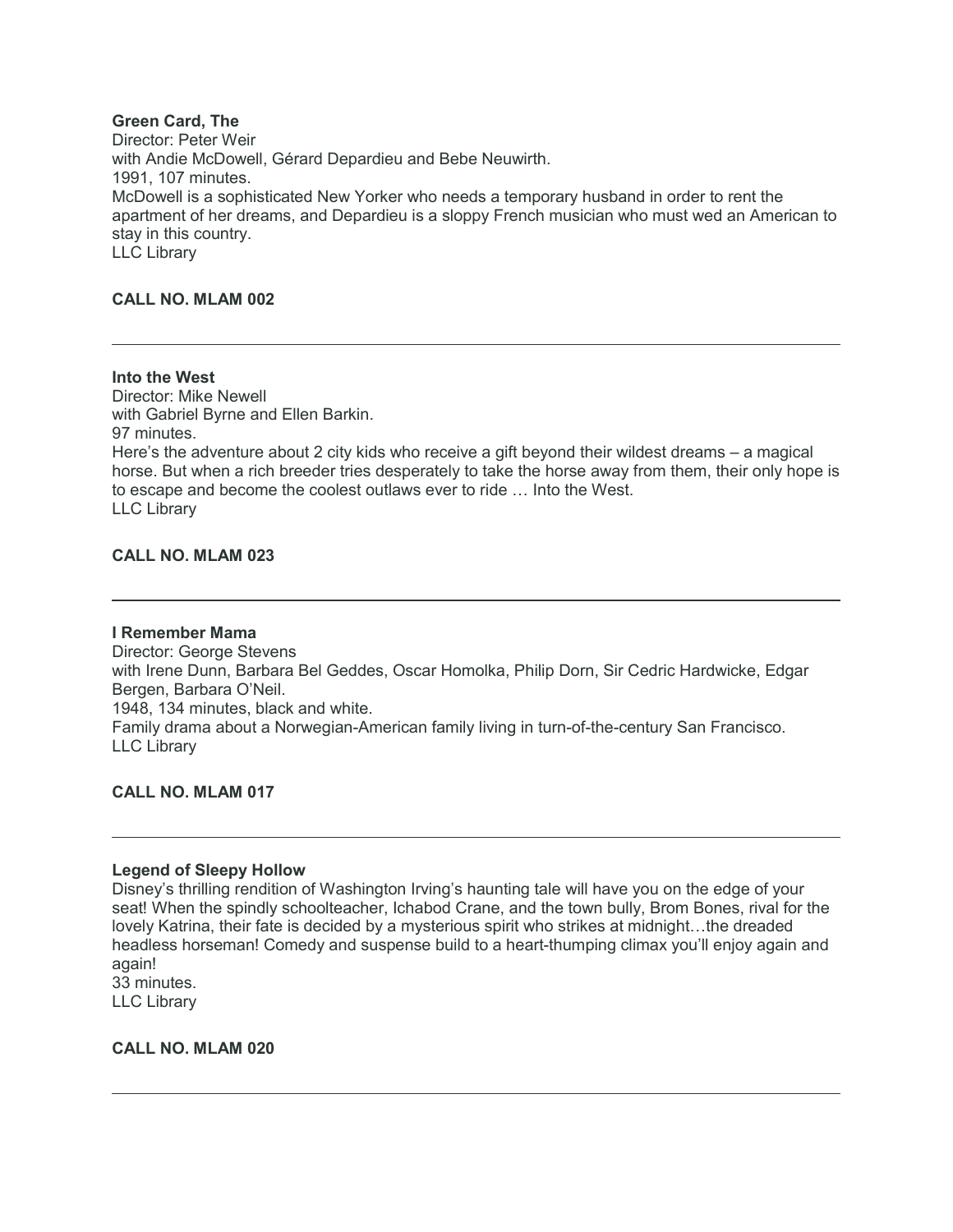# **Mississippi Masala**

Director: Mira Nair with Denzel Washington and Sarita Choudhury, Charles Dutton and Roshan Seth. 1991, 117 minutes. A culture clash comedy/drama that's as spicy as the Indian dish it's named for. Demetrius, a black American businessman from the South, falls in love with East Indian immigrant Mina. The pair faces pressure from both sides of the families to break off the romance. A funny fascinating glimpse into two tightly-knit communities, and a moving story that crosses the color barrier. LLC Library

# **CALL NO. MLAM 003**

# **My Antonia**

Director: Joseph Sargent with Jason Robards, Eva Marie Saint, Neil Patrick Harris, Jan Triska, Norbert Weisser, Anne Tremko. 1994, 92 minutes. Orphaned as a teenager, Jim Burden comes to live with his stern grandparents on their isolated farm. His pain and loneliness ease when he meets the beautiful Antonia, the high-spirited daughter of neighboring immigrant farmers. Antonia's lust for life in her new country endears the young woman to Jim, but not his grandparents, who want bigger and better things for their grandson. As they mature, the childhood friends find themselves in different worlds. Antonia and her family face poverty and prejudice, while Jim moves into town to further his education and sophistication. Ultimately, both Jim and Antonia realize they must leave behind the cherrished dreams of their youth. But can Jim ever forget his Antonia…the woman whose spirit captured his heart and whose love inspires him still?

LLC Library

# **CALL NO. MLAM 038**

# **O Pioneers!**

Director: Glenn Jordan

with Jessica Lange, David Strathairn, Tom Aldredge, Reed Diamond, Anne Heche, Heather Graham, Josh Hamilton and Leigh Lawson.

1991, 99 minutes.

"O Pioneers!", based on Willa Cather's novel, brings to life the story of men and women who fought to turn the wilderness of the heartland into a home … and struggled with private wars raging inside their own hearts.

At 21, Alexandra Bergson inherits her family's Nebraska home-stead and her father's fierce love of the land. 15 years later, her strength and determination have made the family a fortune as farmers. But this independent woman has never forgotten Carl Lindstrum, the dreamer who left the prairie as a teenager to seek his own fortune. When he returns as a man, he brings with him desire, conflict … and new hope.

LLC Library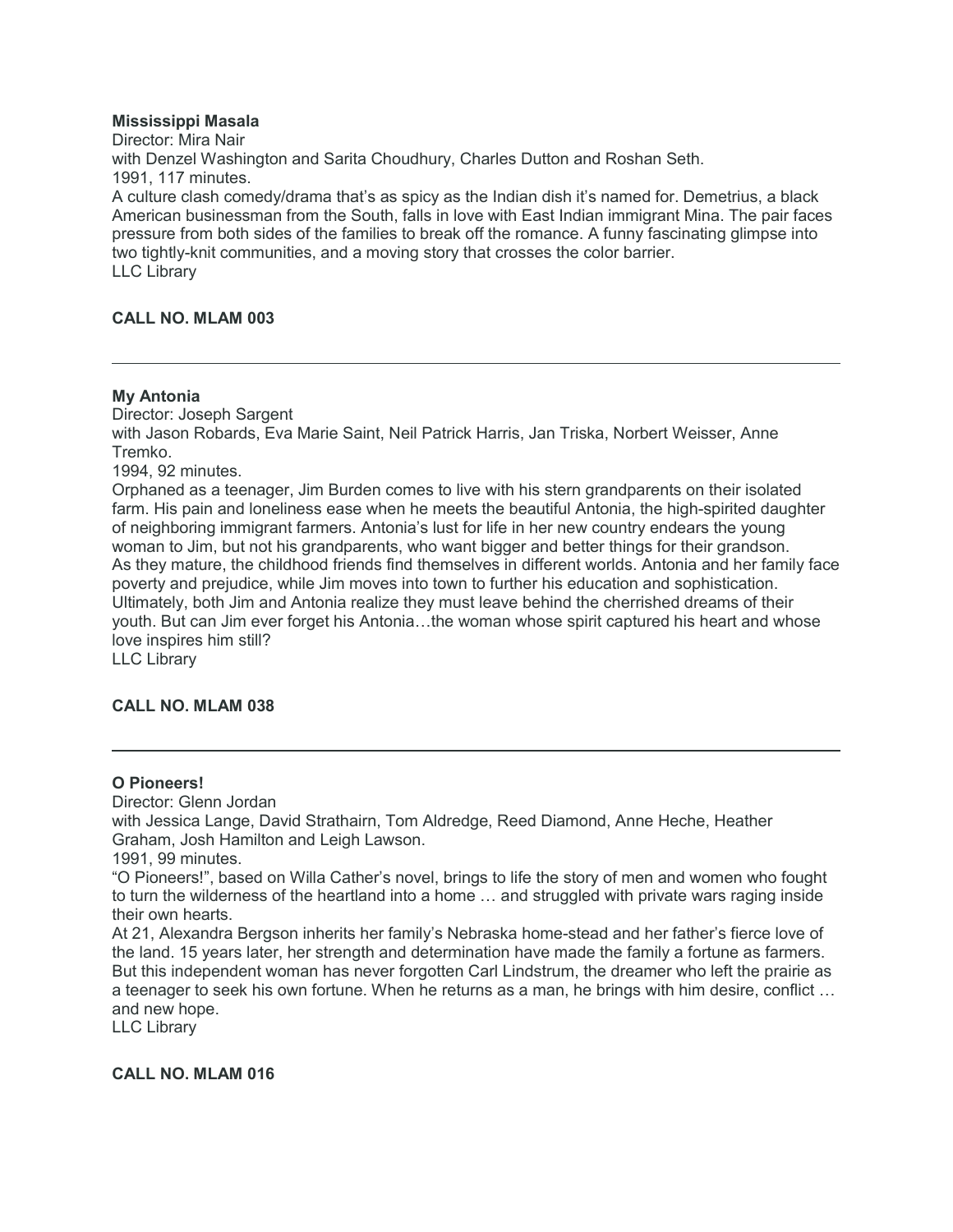#### **Song of Norway**

Director: Andrew L. Stone with Florence Henderson, Toralv Maurstad, Christina Schollin, Frank Porretta, Oscar Homolka, Robert Morley, Edward G. Robin-son, Harry Secombe. 1970, 143 minutes. The times and music of composer Edvard Grieg. LLC Library

# **CALL NO. MLAM 018**

# **Story of Mount Rushmore, The**

1994, 40 minutes.

This video tells the complete story of the "Four Faces" carved in granite in the Black Hills of South Dakota.

From its inception in 1923 to the final carving work in 1941, discover how sculptor Gutzon Borglum transformed a granite mountainside, high up among the clouds, into a great National Shrine dedicated to the principles and ideals of America.

Learn why these four Presidents were chosen to be honored. Witness first hand the story of the men who actually did the carving each day for 14 years.

LLC Library

# **CALL NO. MLAM 019**

# **Witness**

Director: Peter Weir with Harrison Ford, Kelly McGillis, Lukas Haas. 1985, 112 minutes. Investigating a murder, a Philadelphia detective uncovers police corruption. He is forced to hide in an Amish community with the sole witness, a ten-year-old Amish boy. LLC Library

# **CALL NO. MLAM 015**

# **Young Pioneers' Christmas**

Director: Michael O'Herlihy with Linda Purl, Roger Kern, Robert Hays, Robert Donner. 1976, 96 minutes.

This delightful program opens with Molly Beaton, a pioneer wife, reminiscing to herself about the prior day's events – Christmas Day, 1874. Feeling both secure and thankful in her sod house, Molly begins a flashback narrative which starts in June of that year. She and her husband David buried their only child who was consumed by "the fever". Now they must struggle through the hardship of the death of their child, and being one of the few settlers in the area. Through the support of their very distant neighbors, Molly and David get on with their lives. In turn, they help their neighbors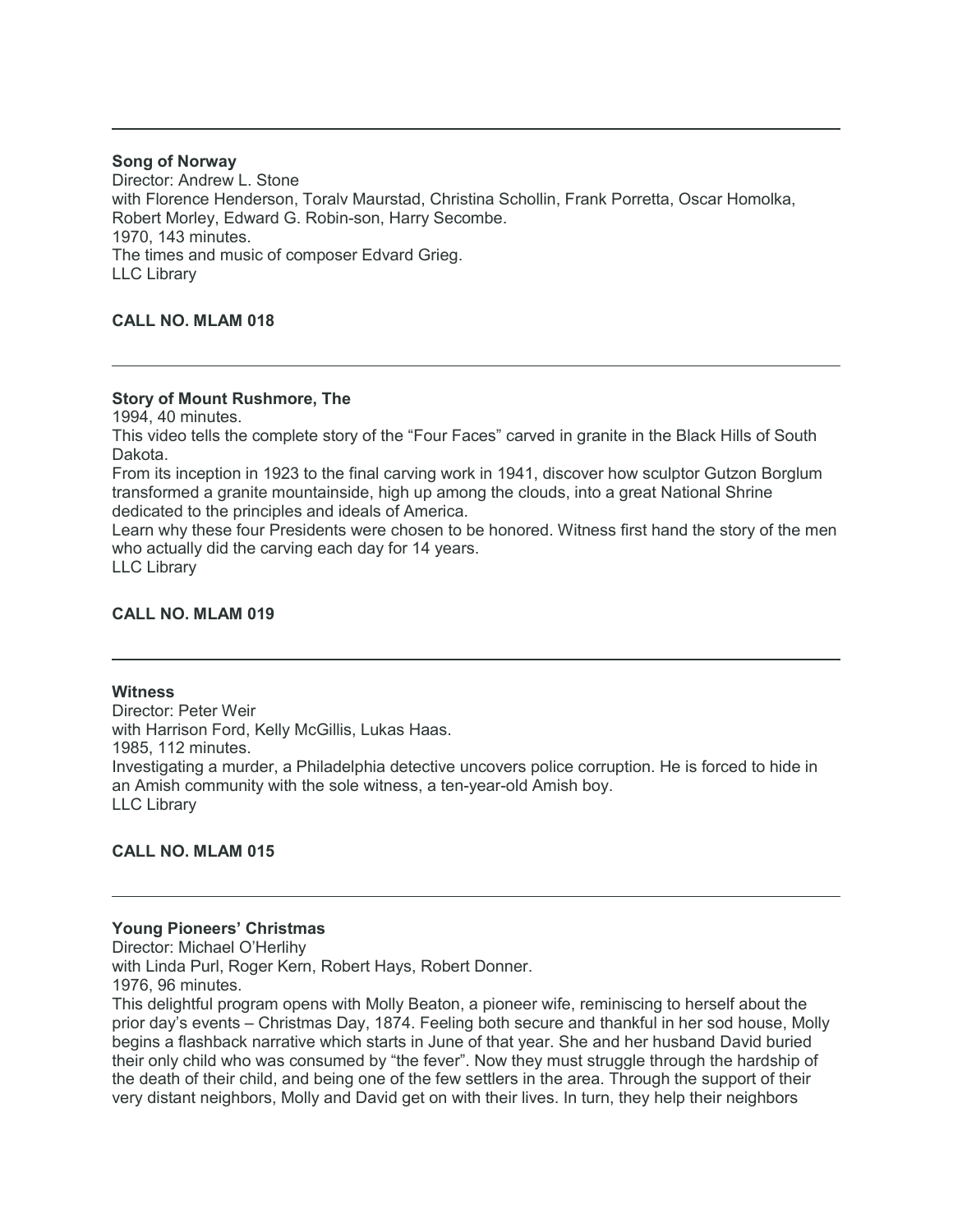through their own struggles and share a Christmas dinner complete with homemade decorations and very special presents. LLC Library

# **CALL NO. MLAM 005**

**Baltic States, The – Their Economic Resources, Industries, and Links to the Soviet Economy** Presenter: Mr. Rimantas Autstuolis, MBA. October 2, 1991 Series: Euphoria & Agony Series Sponsored by: Department of Classical and Modern Languages and Cultures. LLC Library – Call Number: MLBA 001 For the other lectures in this series see under: GR 060, MLHU 006A/B, MLSL 040 & MLUK 002 LLC Library

#### **CALL NO. MLBA 001**

# **Discovering Canada**

Discovering Canada 1992, 70 minutes. LLC Library

# **CALL NO. MLCA 011**

#### **Sainte Marie among the Hurons, 1639-1649**

Sainte Marie among the Hurons, 1639-1649

Walk where they walked . . .

1994, 28 minutes.

Here is the powerful story of Ontario's first European community, the French Jesuit mission of Sainte-Marie in the heart of the Huron homeland.

Sainte-Marie among the Hurons dramatizes the courage, inspiration, hope and heartbreak of Sainte-Marie, as revealed in the lore of the longhouse, the splash of the canoe paddle, the sounds of the forge and stable, and legends told around the smoky fires.

This is the story of a true historic place, a story you'll never forget, told by customer historical interpreters at today's Sainte-Marie among the Hurons.

LLC Library

# **CALL NO. MLCA 013**

# **Doll's House, A** Director: Patrick Garland with Claire Bloom, Anthony Hopkins, Sir Ralph Richardson.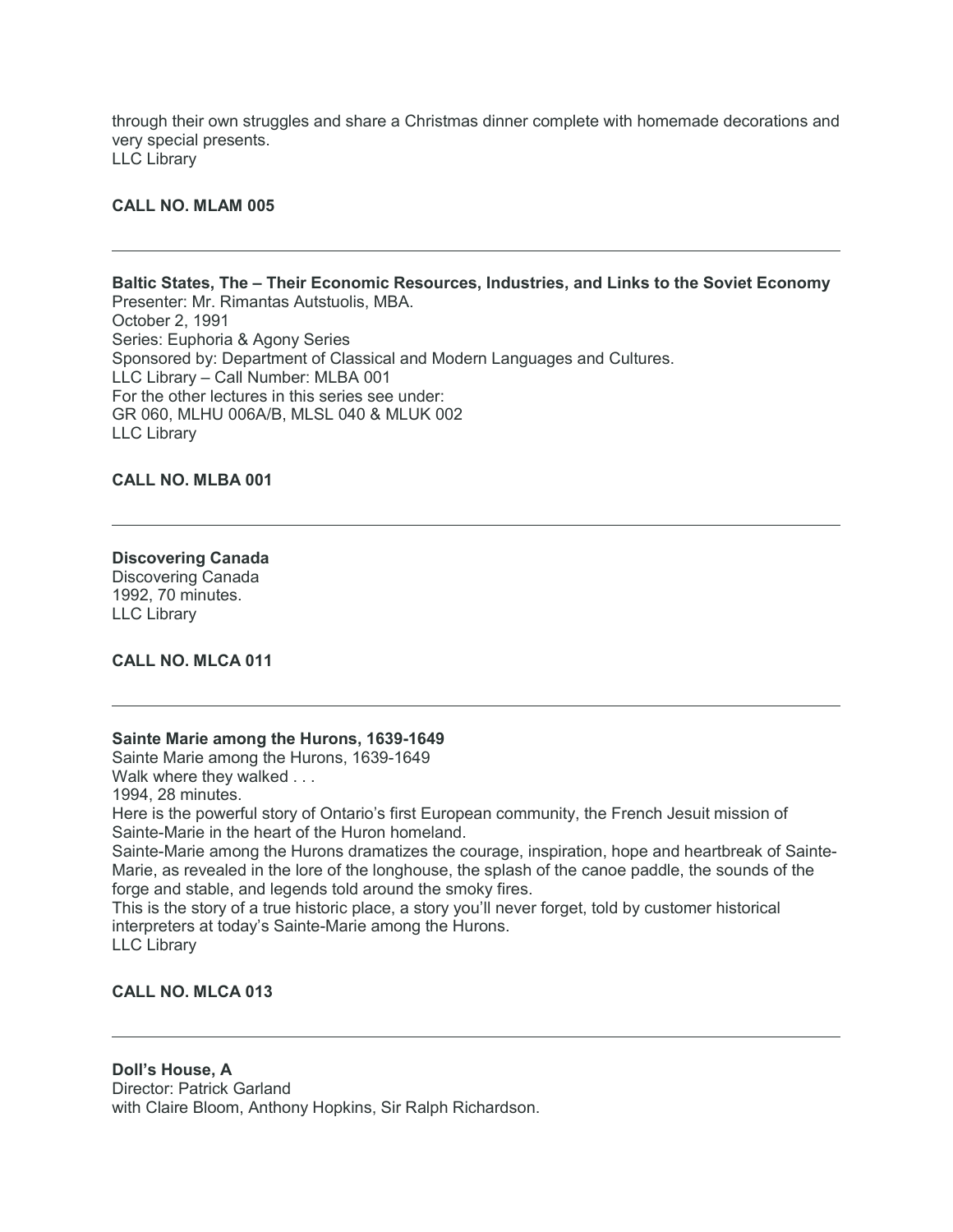#### 1973, 95 minutes.

Nora is the pampered wife of aspiring bank manager Torvald Helmer whose career has been financed in part by his wife's funds. In a desperate attempt to hold her family together, Nora once forged a loan signature and now finds herself blackmailed. She remains confident, however, that Torvald will stand by her no matter what the outcome. His reaction, though, is not what she expects and alters her life forever.

LLC Library

# **CALL NO. MLGB 005**

# **Roots into Europe, Episode 1.**

Director: Mark Chapman with George Cole and Pat Heywood.

1992, 52 minutes, color.

In letters to the Prime Minister, the Chairman of the BBC, publisher Lord Weidenfeld and entrepreneur Richard Branson, Henry Root outlines his concern about the coming European Union and advises that he is off to Europe an a mission to explain "them to us and us to them." After certain difficulties during the cross-channel voyage, the Roots make a particularly inauspicious landfall in France, by having to drive off the boat in reverse and pass through customs backwards. After a tiring journey, they come to rest in an ex-centric and old-fashioned Parisian hotel. A sleepless night is followed by an early morning ruckus when street vendors try to move their illegally parked Jaguar, eventually landing the pajama-clad Root in the middle of a funeral procession. LLC Library

#### **CALL NO. MLGB 007**

#### **Tales of Hoffmann, The**

Jacques Offenbach. Conductor: Sir Thomas Beecham, Royal Philharmonic Orchestra. Director: Michael Powell and Emeric Pressburger with Moira Shearer, Robert Helpmann, Leonide Massine. 1951, 127 minutes, English. These are three wondrous stories of romance, magic and mystery. LLC Library

# **CALL NO. MLGB 003**

# **Wagner, Richard** Director: Tony Palmer with Vanessa Redgrave, Gemma Craven, Sir John Gielgud, Sir Richard Richardson, Sir Laurence Olivier. 1983, 300 minutes. cassette 1: 150 minutes. cassette 2: 150 minutes. A dazzling masterpiece showcasing the most celebrated composer of all time! Wagner was loved yet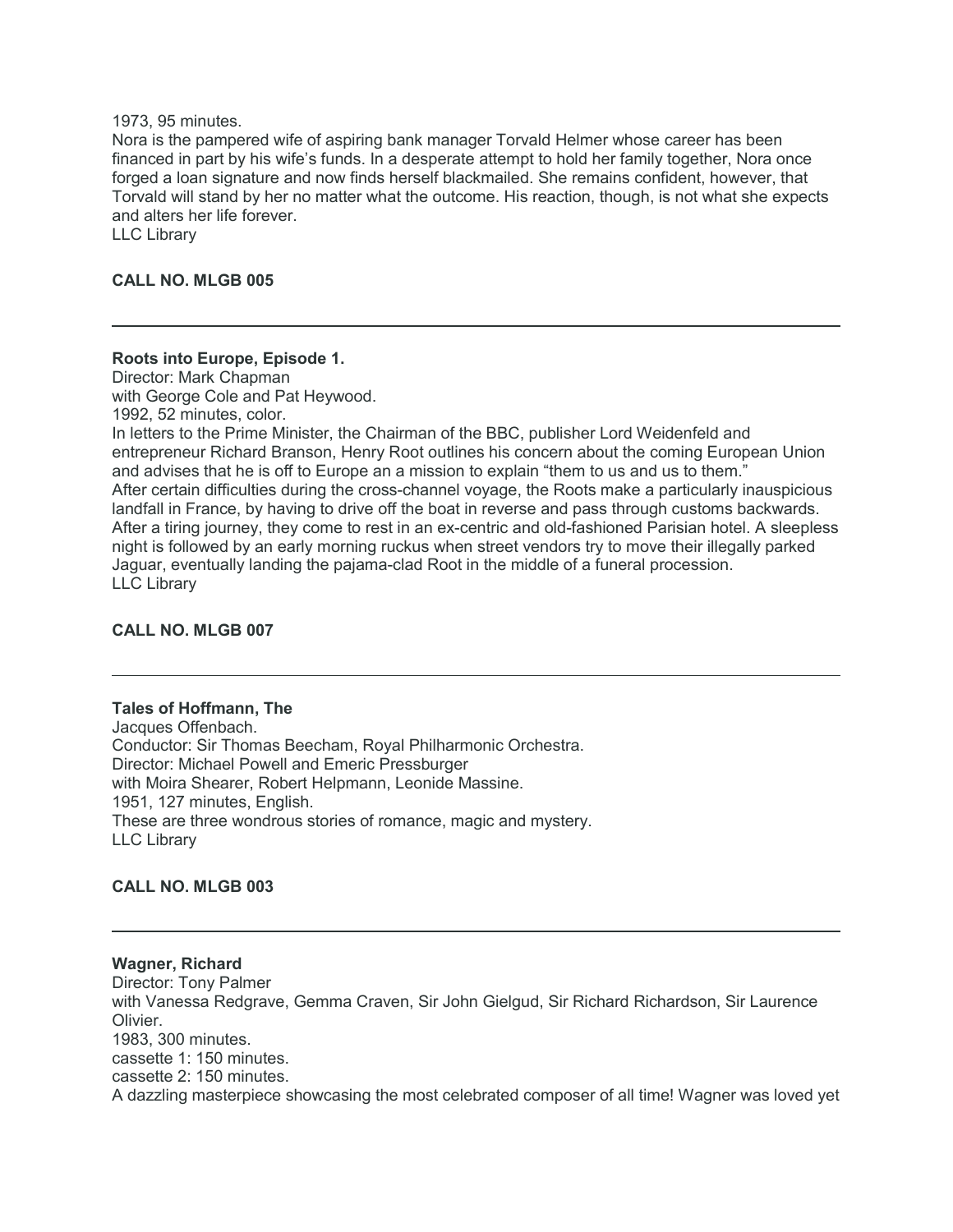hated, admired yet despised; a man whose fame and exploits were the gossip of Europe. Above all, he was an incurable romantic who had a scandalous love affair with Liszt's illegitimate daughter. A dangerous political revolutionary, Wagner's influence penetrated German society. He was a scoundrel, joker, philosopher, con-man, poet, refugee, virulent political orator, a legend in his own time.

LLC Library

# **CALL NO. MLGB 004-1 &GB 004-2**

#### **Sunlit Chariot, The**

RMI Media Productions for the Humanities, ABH-11, 30 minutes.

Video examines the Nietzschean concepts of Dionysian and Apollonian forces at work throughout Western history with highlights like the Age of Pericles, the Middle Ages, the Age of Enlightenment, the French Revolution. The video ends with a short explanation of Goldings book and subsequent movie Lord of the Flies.

LLC Library – Call Number: MLGE [neral Purpose ] 008

# **CALL NO. MLGP 008**

#### **Spartacus**

Director: Stanley Kubrick with Kirk Douglas, Laurence Olivier, Jean Simmons, Charles Laughton, Peter Ustinov, John Gavin, Tony Curtis. 1960, 185 minutes. Powerful tale of slave Spartacus, the woman who believed in him and his cause and a power-hungry Roman general who put him to the test. LLC Library

**CALL NO. MLAM 006- ½**

**Dialogues of the Carmelites** DVD

**CALL NO. MLAU 001**

**Canada True North: Geography CALL NO. MLCA 001**

**Canada True North: History and Government CALL NO. MLCA 002**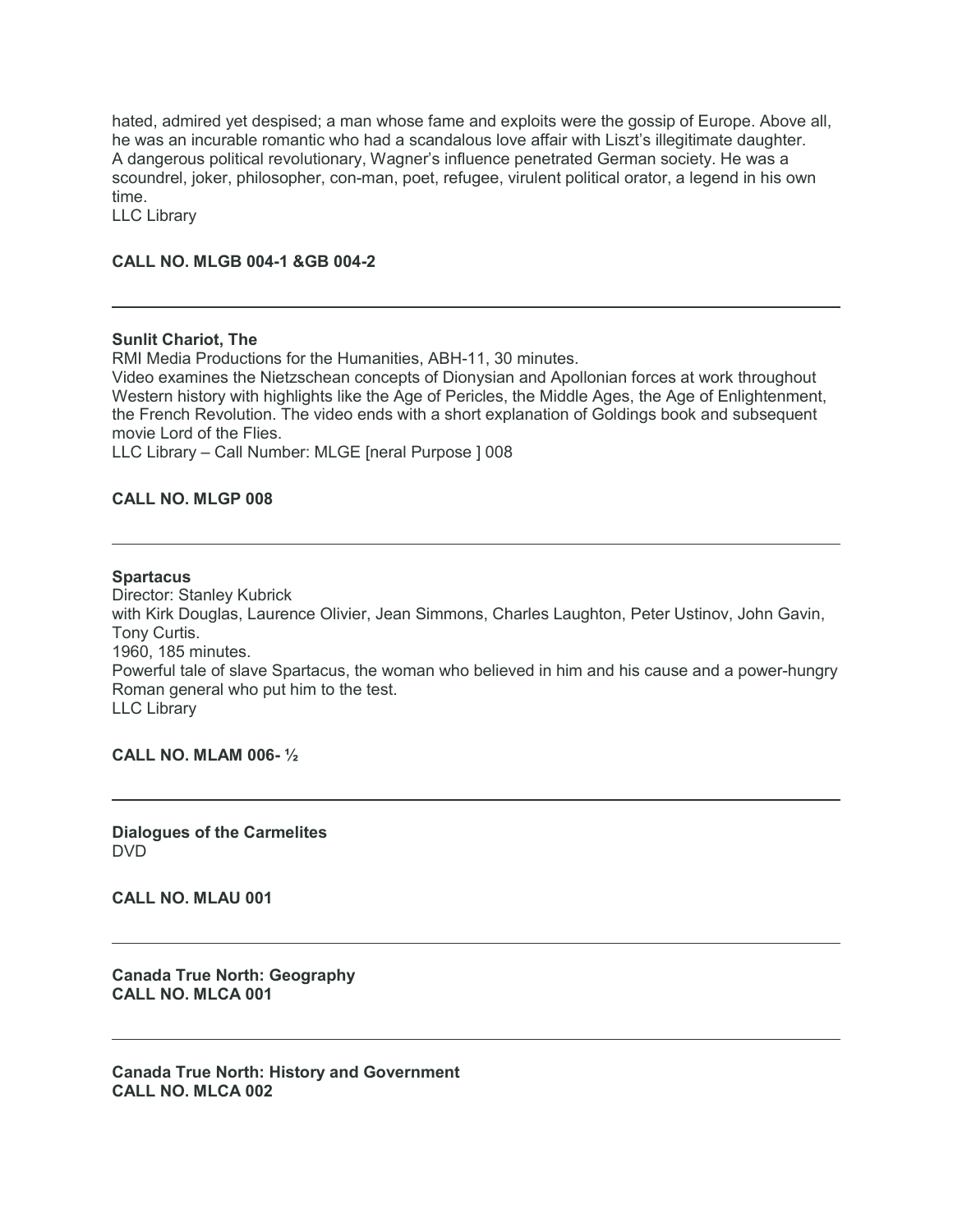**Canada True North: People and Culture CALL NO. MLCA 003**

**Canada True North: Canada – U.S. Relations CALL NO. MLCA 004**

**Jesus of Montreal CALL NO. MLCA 012**

**Meet Your Major: Studies and Travel Abroad 10-1-86 CALL NO. MLGP 002 copy 1**

**Meet Your Major: Studies and Travel Abroad 10-1-86 CALL NO. MLGP 002 copy 2**

**IBM Advanced Academic Systems Teleconference 11-11-90 CALL NO. MLGP 006**

**Masterpieces of the Hermitage: Art of Ancient Egypt CALL NO. MLGP 010**

**Masterpieces of the Hermitage: Art of the Netherlands: 15th & 16th Centuries CALL NO. MLGP 013**

**Masterpieces of the Hermitage: Art from Mesopotamia to Ancient China CALL NO. MLGP 014**

**Masterpieces of the Hermitage: Highlights of the Masterpieces CALL NO. MLGP 019**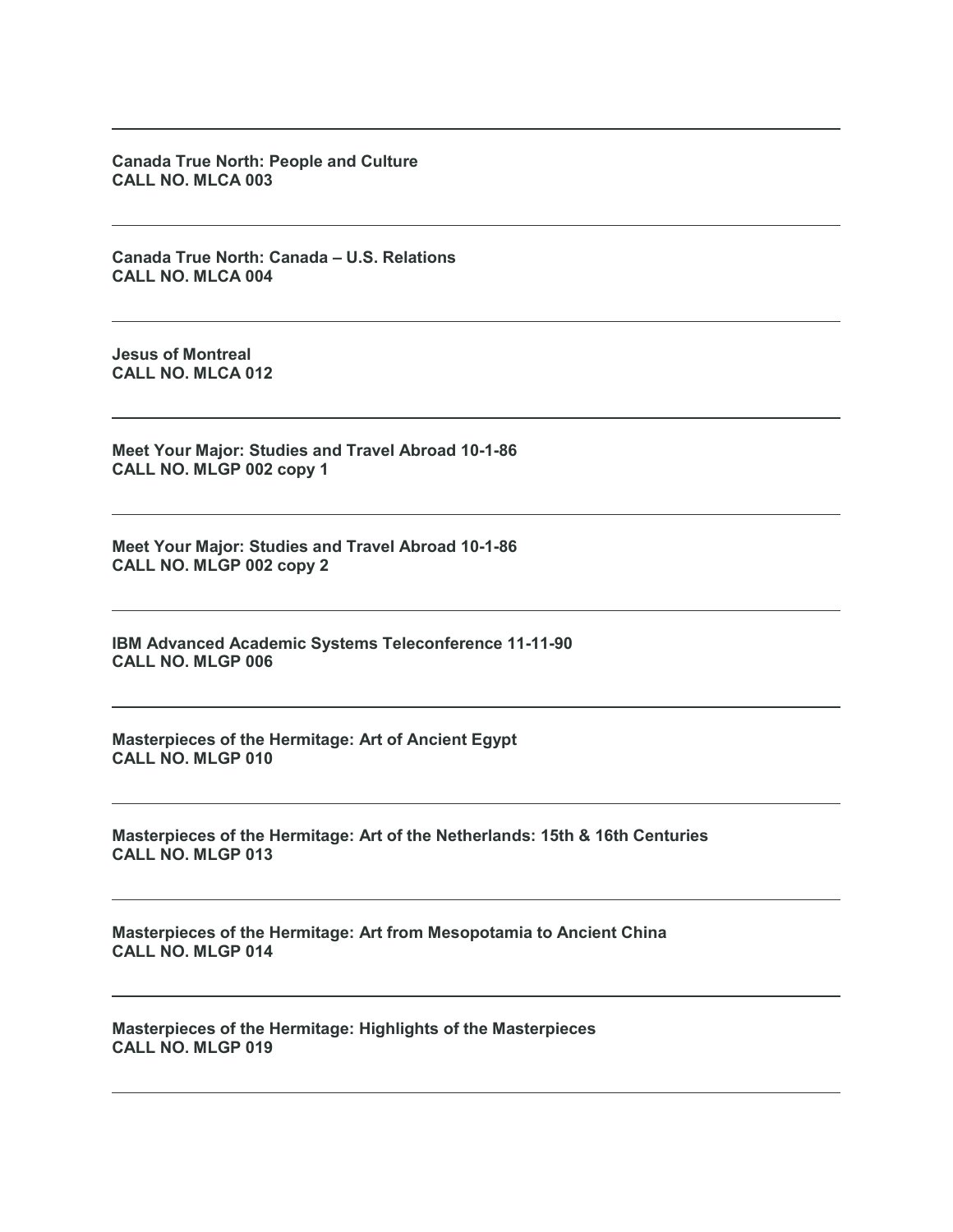**Masterpieces of the Hermitage: The Museum's Majestic Architecture CALL NO. MLGP 021**

**Masterpieces of the Hermitage: Rembrandt and the 17th Century Dutch Masters CALL NO. MLGP 022**

**Masterpieces of the Hermitage: Rubens, Van Dyck, and the 17th Century Flemish Painters CALL NO. MLGP 024**

**Masterpieces of the Hermitage: The Vast Sculpture Collection CALL NO. MLGP 026**

**Hungary – As Hungary Goes, So Goes Eastern Europe** part 1

**CALL NO. MLHU 006-1**

**Hungary – As Hungary Goes, So Goes Eastern Europe** part 2

**CALL NO. MLHU 006-2**

**Stand off CALL NO. MLHU 007**

**Maria's Day CALL NO. MLHU 008**

**Budapest (1992) CALL NO. MLHU 011, 011B, 011C**

**Hungary – A Video History. part 2 The Golden Age of Hungary (1301 – 1437) CALL NO. MLHU 012 B**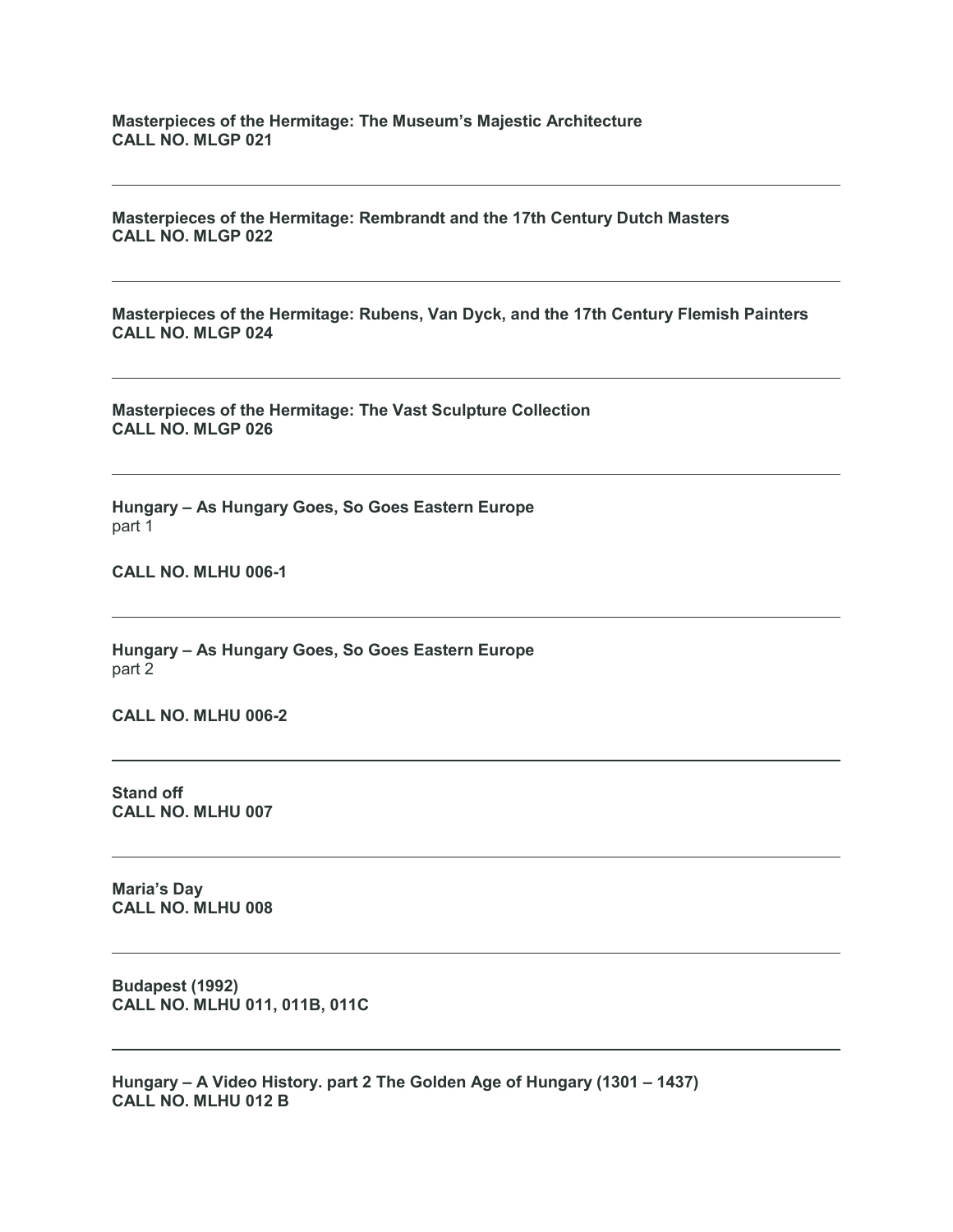**The Land of Our Lady CALL NO. MLHU 013**

**Hungary: Land of Promisef CALL NO. MLHU 014**

**Adoption CALL NO. MLHU 015**

**Father (Diary of a Week) CALL NO. MLHU 017**

**Sunday Daughters CALL NO. MLHU 018**

**AHEA Conference 1999. Opening Lecture CALL NO. MLHU 025**

**Time Capsule 1956 Revolt in Hungary**Three documentary films about the 1956 Hungarian Freedom Fight. DVD 1. "Revolt in Hungary," Walter Cronkite reporting. CBS TV. 1958 (26 min)

2. "Ten Years Later," includes only the interview portions August Molnár, László Papp, Béla Lipták and Martha Lipták NBC TV. 1966 (10 min)

3. "Cry Hungary", thirty years later. BBC TV. 1986 (73 min)

**CALL NO. MLHU 030**

**Out of Ireland: The Story of Irish Emigration to America CALL NO. MLIR 002**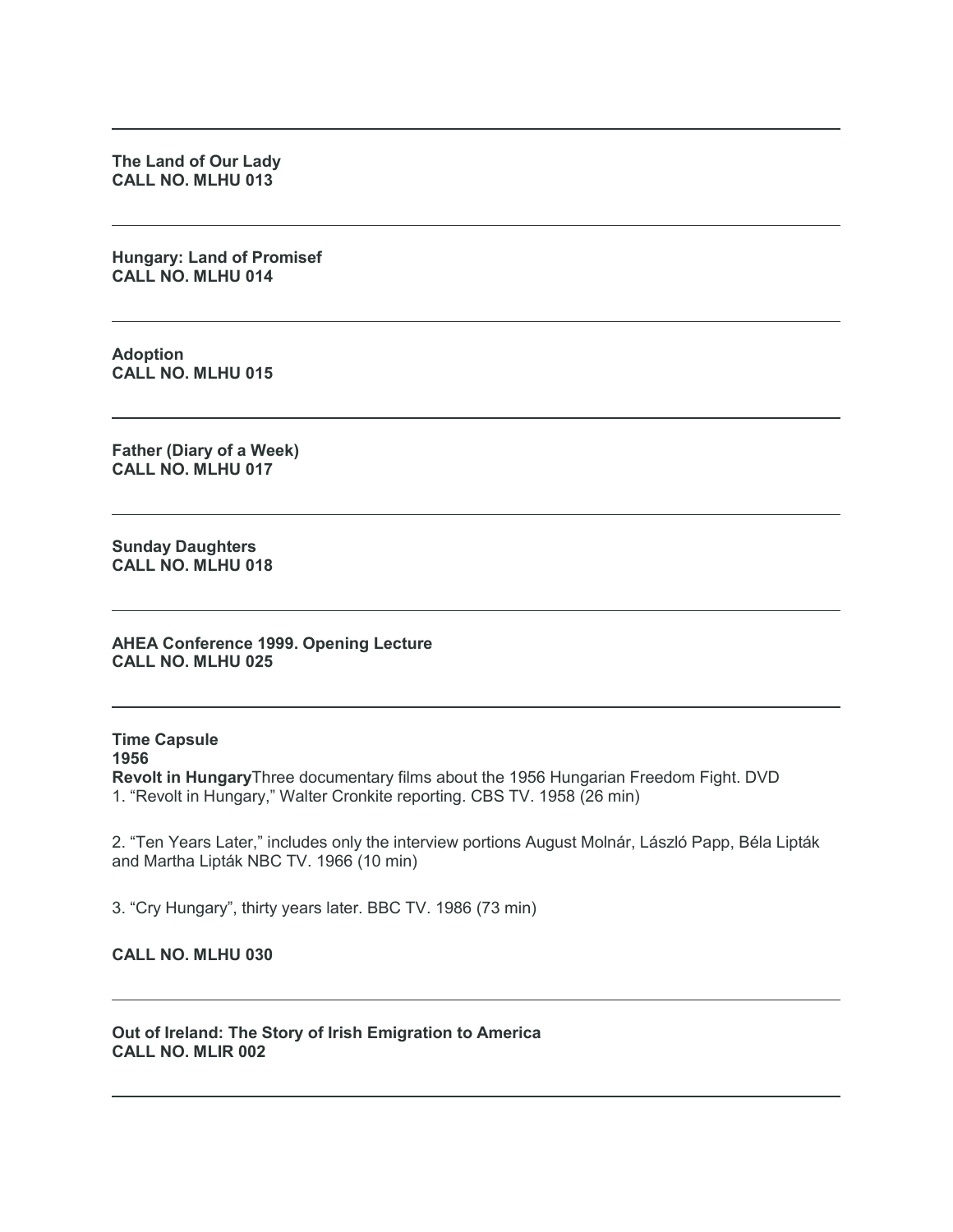**Riverdance for Rwanda CALL NO. MLIR 003**

**The Secret of Roan Inish CALL NO. MLIR 004**

**Irish Dancing Made Easy CALL NO. MLIR 005**

**Stories from Ireland as told by Eamon Kelly CALL NO. MLIR 006**

**World Irish Dancing Championships 25th Anniversary CALL NO. MLIR 007**

**A Song for Ireland CALL NO. MLIR 008**

**The Best of '90: A review of the 1990 Hurling Championship CALL NO. MLIR 009**

**The Best of '91: A review of the 1991 Hurling Championship CALL NO. MLIR 010**

**The Best of '90: A review of the 1990 Football Championship CALL NO. MLIR 011**

**The Best of '91: A review of the 1991 Football Championship CALL NO. MLIR 012**

**Cal CALL NO. MLIR 013**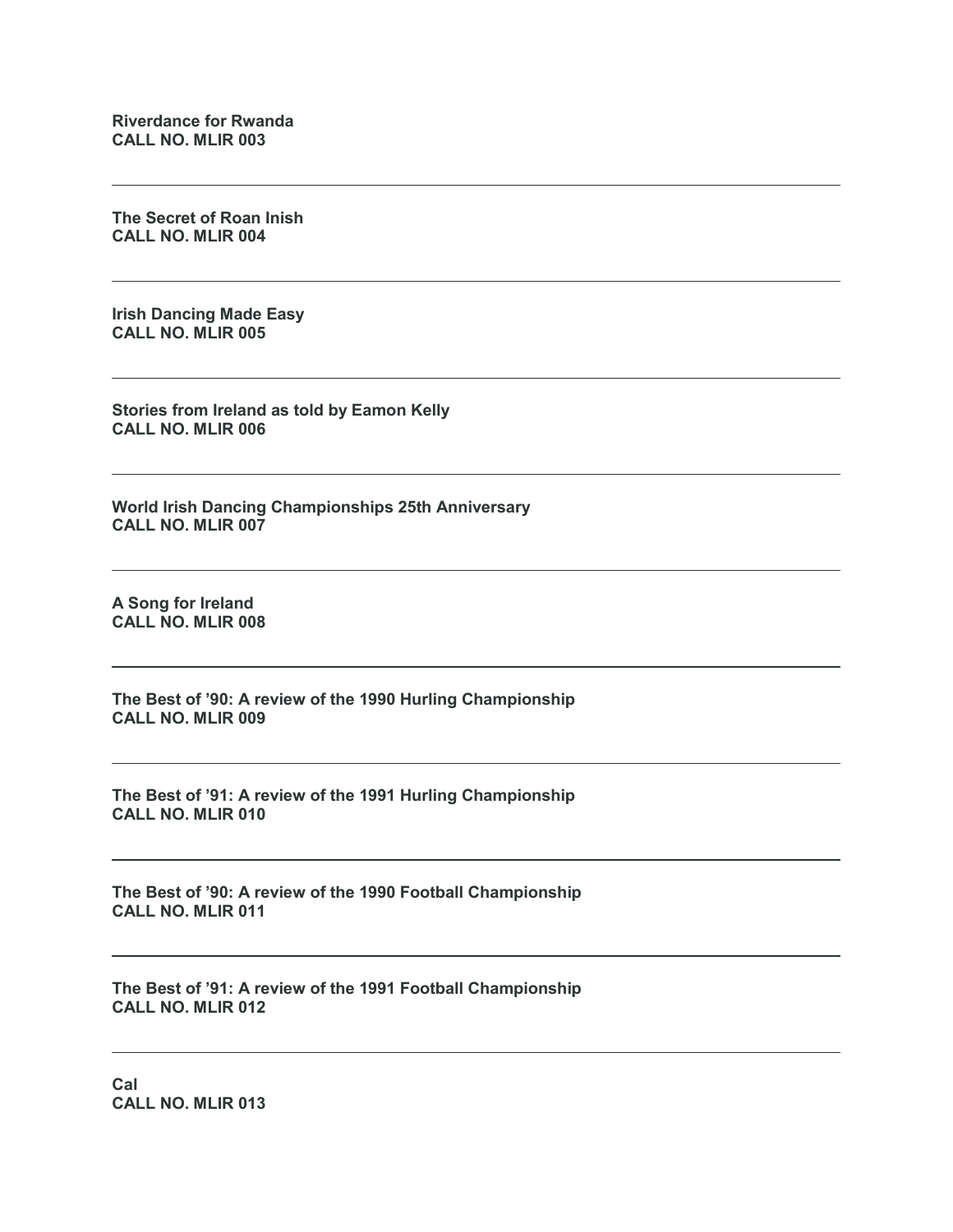**A Man of No Importance CALL NO. MLIR 014**

**The Snapper CALL NO. MLIR 015**

**Amsterdam CALL NO. MLNE 001**

**Holland CALL NO. MLNE 002**

**Vincent: Portrait of an Artist CALL NO. MLNE 005**

**Mondrian CALL NO. MLNE 006**

**Travel Tips. A Video Travel Guide to the Netherlands CALL NO. MLNE 007**

**Rembrandt – 1669 CALL NO. MLNE 008**

**Poland CALL NO. MLPO 001**

**Scandinavia: Denmark, Sweden, Finland, Norway CALL NO. MLSC 002**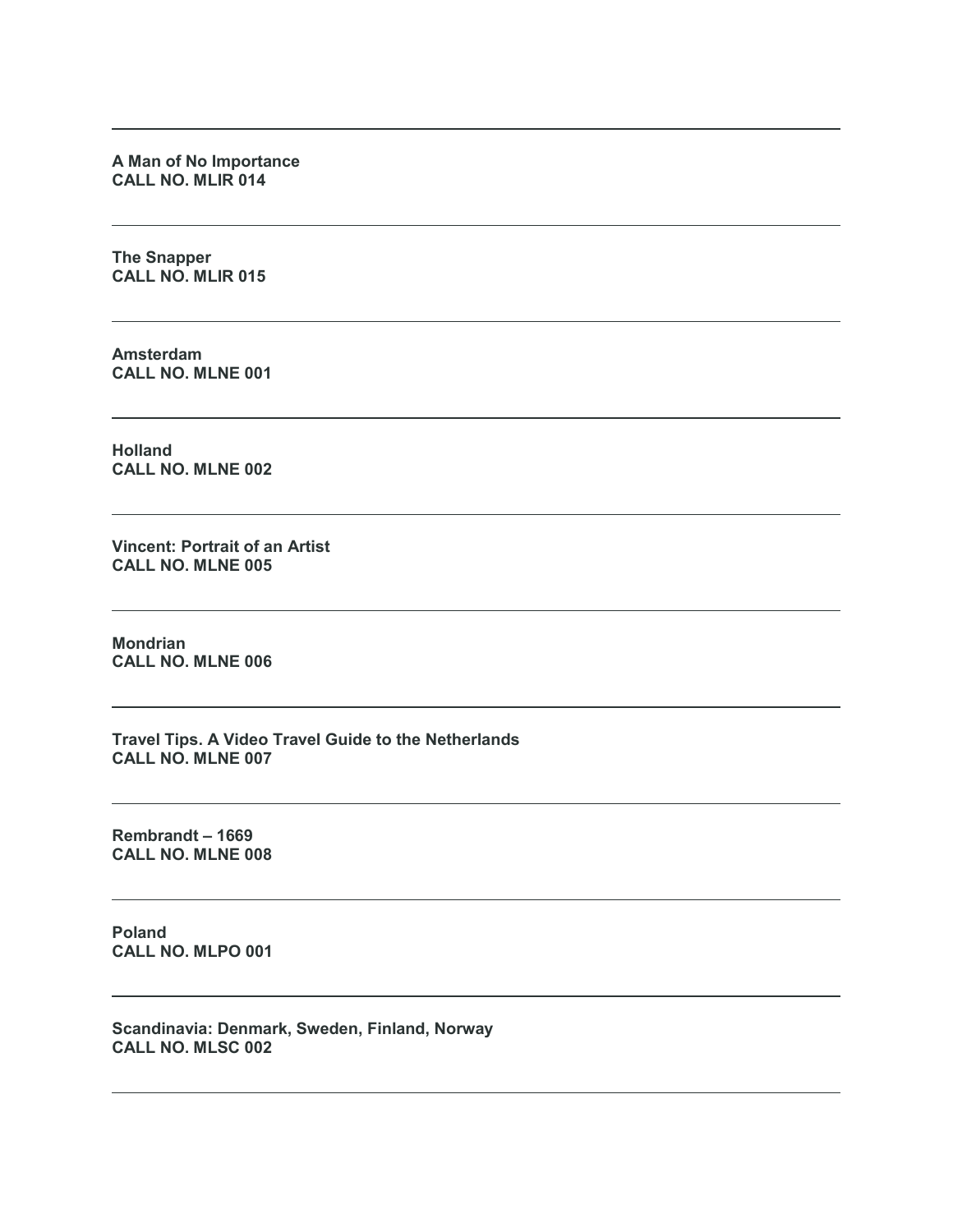**Denmark CALL NO. MLSC 003**

**The Emigrants CALL NO. MLSC 006**

**Norway CALL NO. MLSC 007**

**Discovering Sweden CALL NO. MLSC 008**

**Finland CALL NO. MLSC 009**

**Sweden CALL NO. MLSC 010**

**Norway CALL NO. MLSC 011**

**Norway: Land of the Midnight Sun CALL NO. MLSC 012**

**Edward Munch CALL NO. MLSC 013**

**The Outlaw and His Wife CALL NO. MLSC 014**

**Vikings in America CALL NO. MLSC 015**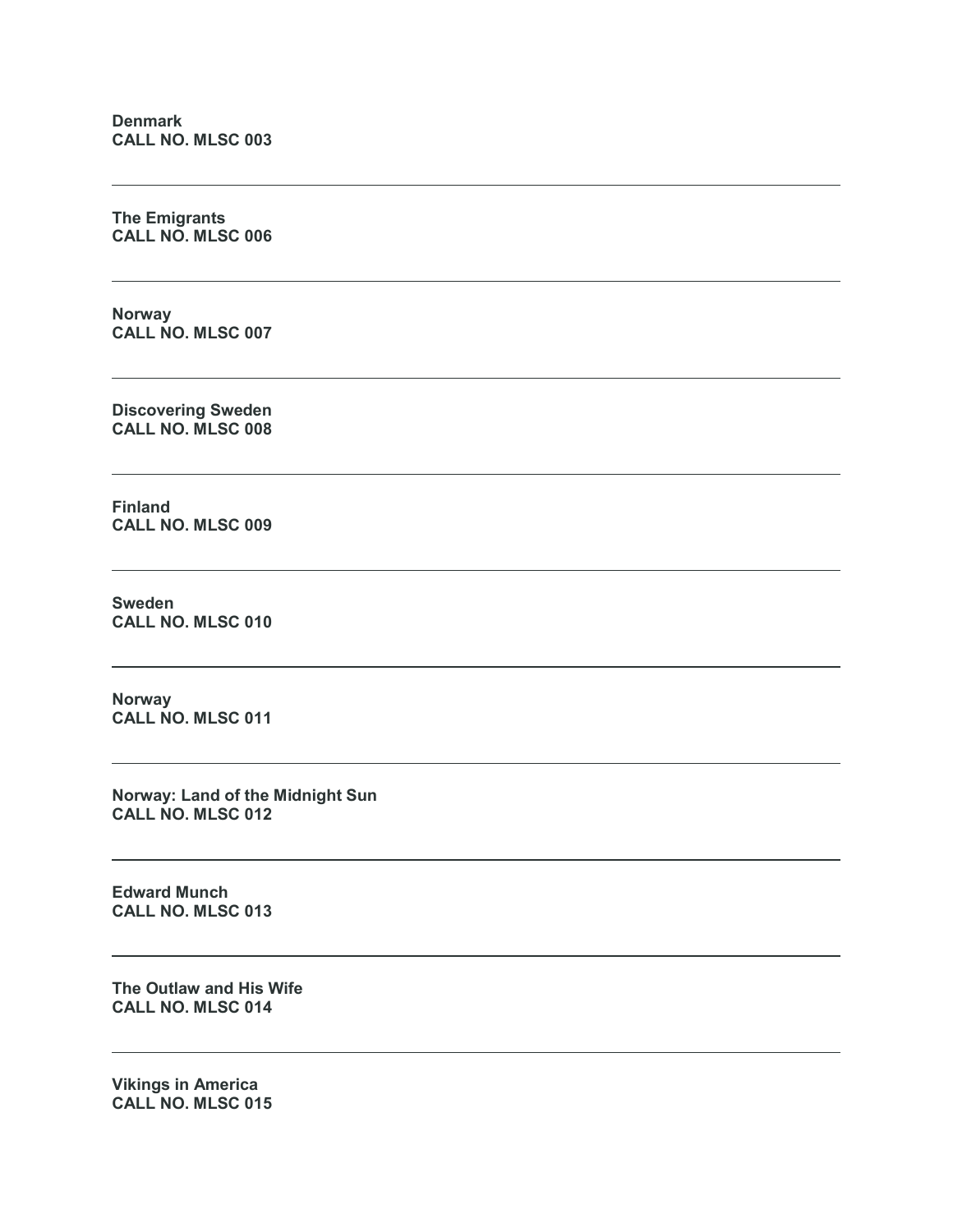**The New Land CALL NO. MLSC 016**

**Hopak: Ukranian National Dance CALL NO. MLUK 001**

**The Ukraine – The Quiet Revolution Towards Independence CALL NO. MLUK 002**

**Dovzhenko CALL NO. MLUK 003**

**Ukraine CALL NO. MLUK 004**

**When My Father Was Away on Business CALL NO. MLYU 001**

**Hungary** Pushing the Limits PBS, 60 minutesLLC Library

**CALL NO. MLHU 005**

**Hungarian Parliament, The** Szines Film, 1992.

LLC Library

**CALL NO. MLHU 010**

**Vertical Ray of the Sun, The**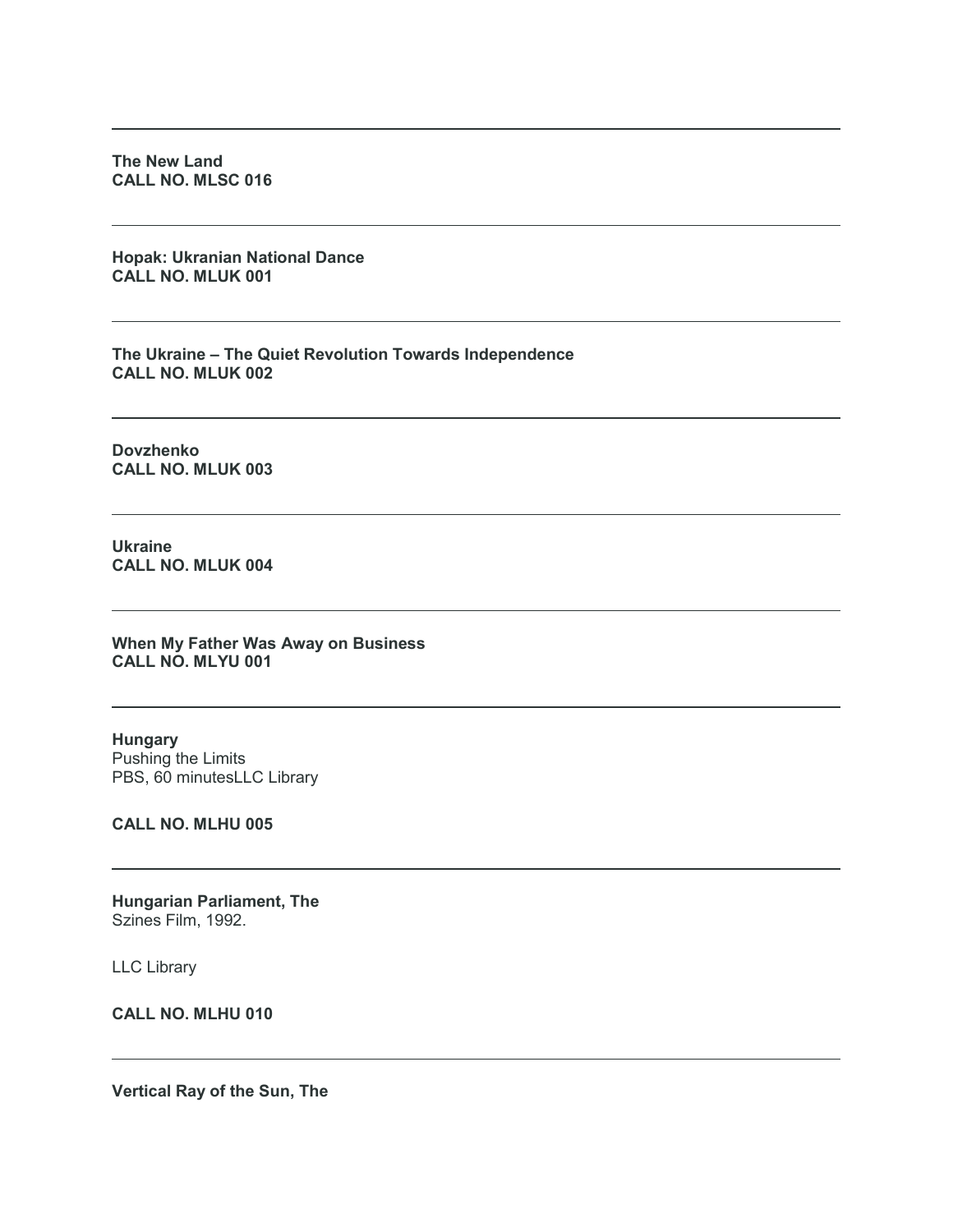2000 Tran Anh Hung, director. Starring Tran Nu Yen Khe, Nguyen Nhu Quynh, and Le Khanh From Tran Anh Hung, the internationally acclaimed director of "The Scent of Green Papaya" and "Cyclo" comes the richly sensual, deeply moving tale of tradition, love and deception in the magical city of Hanoi, Vietnam. Lien, Suong and Khan are three sisters who, together with a brother, two husbands and a child, are living and loving in the supportive clan they've forged since the death of their parents. But there are deep secrets that are being kept that threaten to disrupt the harmony and balance of their daily existence, making life much more tenuous and complicated than it seems on the surface. "As if scented with lemongrass and ginger, Tran Anh Hung's "The Vertical Ray of the Sun" lingers on the Palate with a tenaciousness that belies its delicacy." – John Anderson, Newsday DVD special features: widescreen, Vietnamese, subtitles in English

# **CALL NO. MLVI 001**

# **Song of Norway**

1970 Andrew L. Stone, director. Starring Florence Henderson, Toralv Maurstad, Christina Schollin and Frank Porretta

The times and music of composer Edvard Grieg spring to life amidst Norway's blazing midnight sun, snow-capped mountains, cascading waterfalls and ice-kissed fjords, in this delightful film based on the popular Broadway play of the 40's and shot on the actual locations where it all happened. Focusing on Grieg's (Norwegian actor Toralv Maurstad) early life, the story traced his struggle for recognition and his rise to triumph as one of Europe's most popular musical talents. Florence Henderson portrays Nina Grieg, his loyal, loving wife. Also present are Edward G. Robinson as an older piano dealer who shows faith in Grieg when no one else will, and Robert Morley as a rich merchant willing to become Grieg's patron – but at a price. A tribute to one of the most enduring of the great masters, Song of Norway is a musical and visual celebration of an entire land and its people, captured with a picture post-card eye that will entertain lovers of fine music and thrill the entire family.

# **CALL NO. MLSC 017**

#### **Traditions for Sale**

A documentary focusing on some very special Hungarian folk artists, who, because of the new capitalistic climate, have been reviving their folk arts. You will be able to see how an "ironö" creates floral designs. You will look on as older women do detailed embroidery work on goods to be sold in souvenir shops in Budapest. You will meet a woodcarver who handmakes furniture to sell overseas, and you can watch his son paint the colorful flowers that decorate items they sell in their folkstore. You will hear Hungarina folk music as men and women in Matyo costumes put on an authentic recreation of a wedding for tourists. Everywhere in the world, people want to take something of the traditional culture away with them. You can see it happening in Hungary, all in 50 minutes.

# **CALL NO. MLHU 027**

# **Starting Over in America: The Story of the Hungarian 56er's** 2002 Sally Gati, director A documentary of personal stories told by thirteen Hungarian refugees who came to the U.S.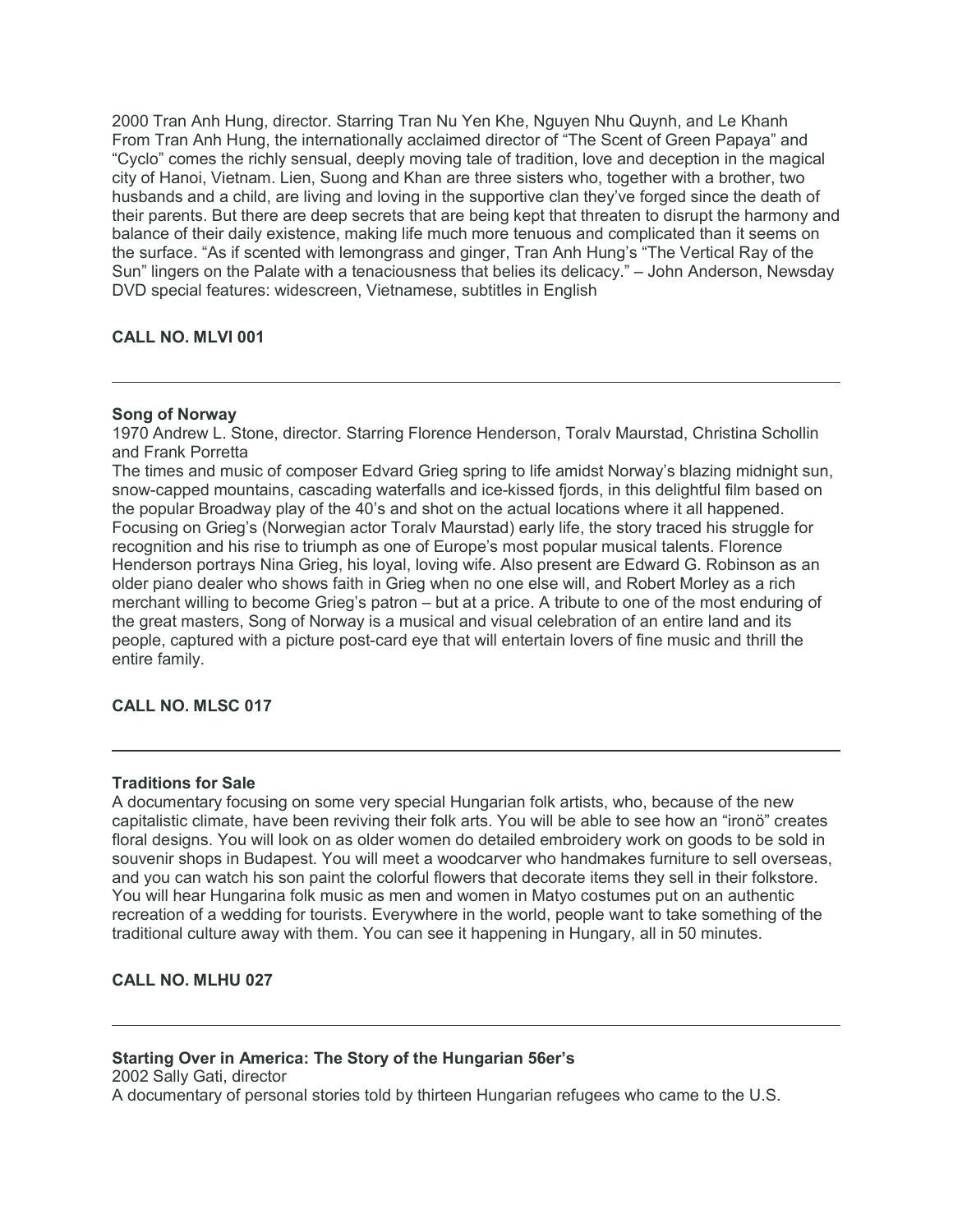following their failed 1956 Revolution against the Soviet Union. These funny, sad, and uplifting stories tell of their disappointment at the defeat of their dream for a free Hungary yet they have the power to reawaken in us what is possible in America and let us see how their hopes were made new again.

# **CALL NO. MLHU 028**

#### **Memories of Underdevelopment**

1968 Tomas Gutierrez Alea, director.

The first film from post-Revolutionary Cuba to be released in the U.S., Memories of Underdevelopment had a widespread impact perhaps unequalled in the history of Third World cinema. Set in the early 1960's, the film centers on a Europeanized Cuban intellectual, too idealistic (or lazy) to leave for Miami, but too decadent to fit into the new Cuban society. The film is a remarkable demonstration that political commitment and entertainment are not incompatible, it is also a shrewd, passionate and sexy film from a world-class director. Spanish with English subtitles.

# **CALL NO. MLCU 001**

# **Papillon**

1973 Franklin J. Schaffner, director. Starring Steve McQueen and Dustin Hoffman.

They called him Papillon, meaning "butterfly." If only he had wings to go with the name. Unable to fly, Henri Charriere virtually willed himself free. He persisted until he did the impossible: escape Devil's Island.

Based on Charriere's bestseller and shot in Spain and Jamaica, Franlkin J. Schafrfner's film of Papillon united two stars at key career junctions. After a decade of fine work in "The Great Escape", "The Sand Pebbles" and "Bulitt", Steve McQueen found in Charriere another ideal tough-guy role. Coming off "The Graduate", "Midnight Cowboy" and "LIttle Big Man", Dustin Hoffman again

distinguished himself as Dega, Charriere's scruffy friend.

DVD special features: widescreen, subtitles in English and French

#### **CALL NO. MLAM 056**

# **Mystery of the Black Death (Secrets of the Dead)**

2002 Emma Whitlock, director.

In September, 1665, a tailor in the peaceful English village of Eyam opened a shipment of fabric from London. Unfurling the flea-ridden cloth, he unleashed a strain of one of the world's deadliest diseases. In a matter of days, much – but not all – of the village was suffering from the tell-tale signs of bubonic plague, the disease that had, over the course of 400 years, already wiped out more than half the European population.Three hundred and fifty years later, geneticist Stephen O'Brien delves into the reasons why some individuals managed to survive the excruciating Black Death while others were dying all around them. Mystery of the Black Death paints a grim portrait of life at the height of an epidemic, and follows O'Brien as he uses historical records, family archives, and modern genetics to conduct a case study that uncovers previously unknown elements of the scourge – and its mysterious link to HIV immunity in today's population.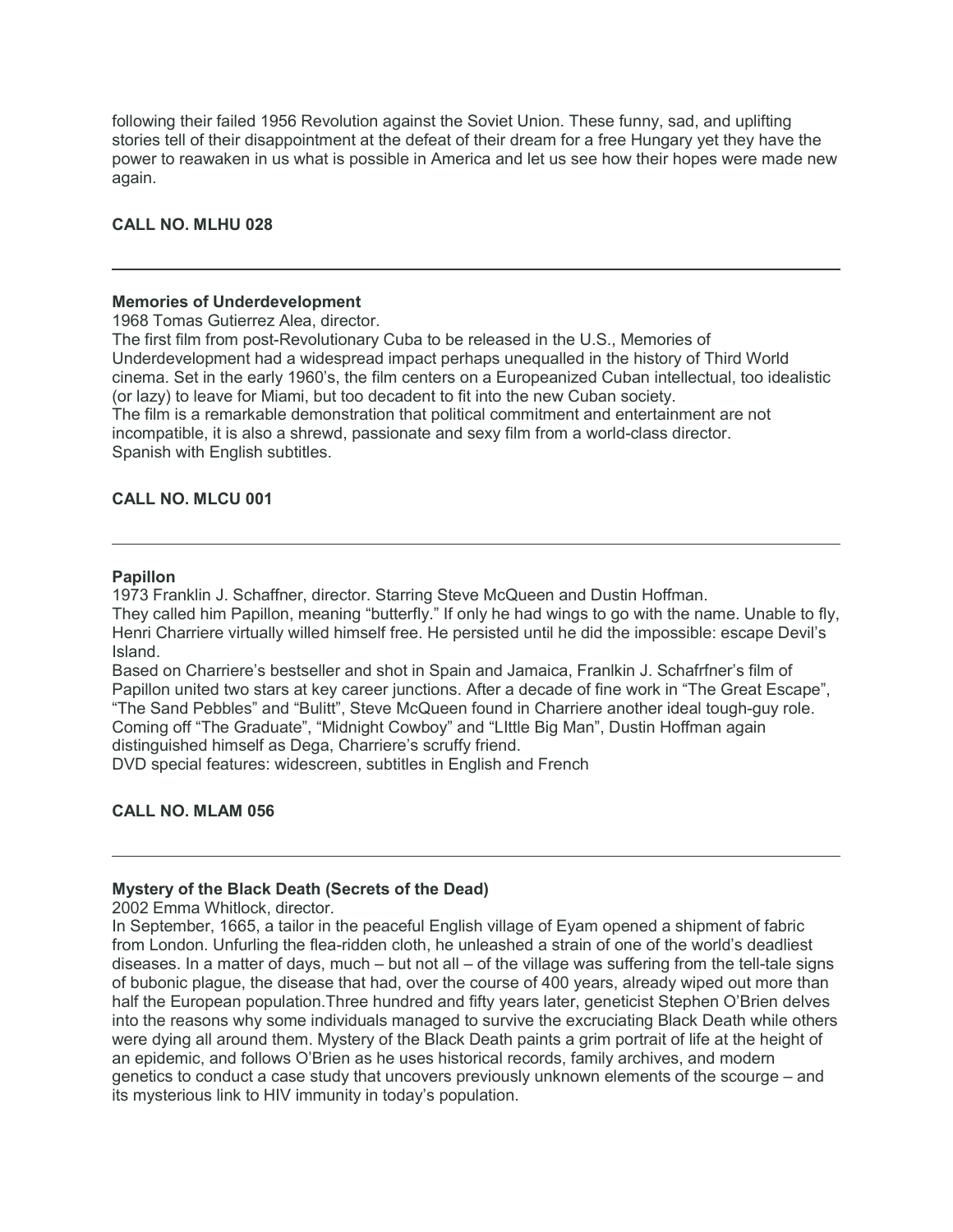#### **CALL NO. MLAM 057**

#### **I Am Cuba**

1964 Mikhail Kalatozov, director.

"I am Cuba" is an epic poem to Communist kitsch – a whirling, feverish dance through the sensuous decadence of Batista's Havana and the grinding poverty and oppression of the Cuban people. In four main stories showing the rise of the revolution, Kalatozov's astonishingly acrobatic camera takes the viewer on a rapturous roller-coster ride of bathing beauties, landless peasants and student revolutionaries.

Spanish and Russian with English subtitles.copy 1 – VHScopy 2 – DVD – The Ultimate Edition, three disks, disk one "I Am Cuba"; disk 2 "The Siberian Mammoth" a film by Vicente Ferraz; disk 3 "A Film About Mikhail Kalatozov"

#### **CALL NO. MLAM 058**

#### **House of the Spirits, The**

1993, 133 minutes.

Director: Bille August

Starring: Meryl Streep, Glenn Close, Jeremy Irons, Winona Ryder, Antonio Banderas. A hauntingly romantic epic tale spanning three generations of the Trueba family. At its core is the stormy, yet passionate relationship between the supernaturally gifted Clara (Meryl Streep) and her controlling husband Esteban (Jeremy Irons), who resists change both politically and personally. It is a timeless story about secrets and seduction, revenge and forgiveness, and the ultimate power of love to conquer any obstacle – even death.DVD special features: fullscreen version, English 2.0 Dolby Surround sound, Cast and Crew information, production notes

#### **CALL NO. MLAM 059 A**

**Monuments of Paris** DVD

**CALL NO. MLAM 060**

# **Families of Ghana**

2000 30 minutes

Deborah lives with twelve extended family members in a family compound in a rural village in southern Ghana. The 8-year-old is up at 5:30 in the morning to finish washing dishes, sweeping, and carry water before she leaves for school. After school, she and her sisters make fufu, her father's favorite food, and we visit the colorful local market.In Accra, Ghana's capital, ten-year-old Emmanuel lives with his sister, mother, father and aunt. We follow him to school and to a funeral where he serves as an altar boy. We see colorful coffins in shapes that are meaningful to the person who has died, such as a fish for a fisherman, a banana for a farmer, and an airplane for someone who always wanted to fly.DVD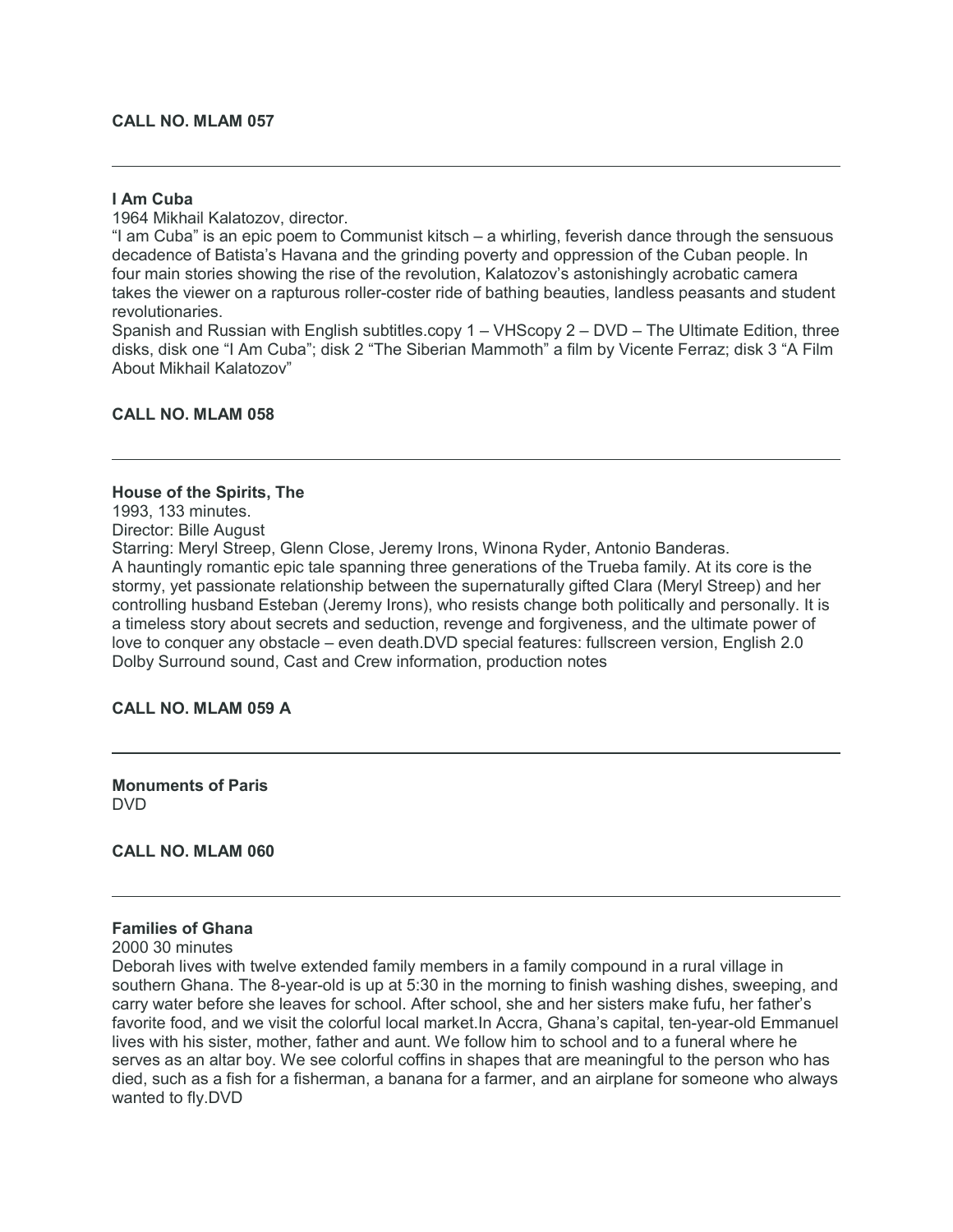# **Discovering France**

2001. approx. 120 minutes in English

PROGRAM DESCRIPTIONExplore the country where love, art and pleasure are considered national treasures. Visit the northern regions, with stops at Chartres Cathedral and Normandy's World War II battleground. See Paris, the "city of lights" and the royal palace at Versailles. Tour the vineyards of Champagne, Burgundy and Bordeaux. Watch French chefs prepare mouth-watering delicacies. View the spectacular French Alps and the pastoral region of Provence.Extra Features: Romantic Paris – Get a close-up look at the enchantment and wonder of Paris, including the Seine River, The Louvre, Eiffel Tower, Notre Dame, the fashion scene and French cuisine. Have fun visiting outdoor cafes, bread and wine shops, and the famous Moulin Rouge cabaret.

Carnival at Limoux – Each January, people from around the world converge upon the town of Limoux, France for a wild carnival that is truly "out of this wolrd" – join the fun and fireworks!

Historic France – Journey into the past and learn about the lives of Napoleon Bonaparte and Joan of Arc. Visit the two landscapes where two terrible battles were waged: Verdun in World War I and Normandy in World War II. Learn about the man who designed the Eiffel Tower, and pay a visit to the famous Moulin Rouge cabaret. DVD

# **CALL NO. MLAM 061**

# **An Introduction to France: From Paris to Normandy**

Copyright 2002, Classroom Media, Morris Plains, NJ

23 minutes, DVD, English

Public Performance Rights GrantedA journey from city to countryside shows us interesting aspects of French life. Our first stop is Paris, to explore the highlights of the capital city, then into the countryside to meet the Dubois family and shop with them at a traditional outdoor French market in the small town of Meulan. We visit a 12th century church and look at some castles. In Normandy we stroll the streets of Honfleur, a picturesque seaside town on the Channel Coast. Of course, food is an important part of French life, and we see mouth-watering cakes and cheeses in the shops of St. Germain en Laye.French words relevant to the visuals are introduced, so that the video can also be utilized in a language program.

# **CALL NO. MLAM 063**

# **Evita**

1996, 135 minutes, VHS (c1), DVD (c2) English Director: Alan Parker

Cast: Madonna – Eva Perón, Antonio Banderas – Ché, Jonathan Pryce – Juan Perón, Jimmy Nail – Agustín Magaldi, Peter Hughes – General Franco

Evita is the riveting true-life story of Eva Peron, who rose above childhood poverty and a scandalous past to achieve unimaginable fortune and fame. Despite widespread controversy, her passion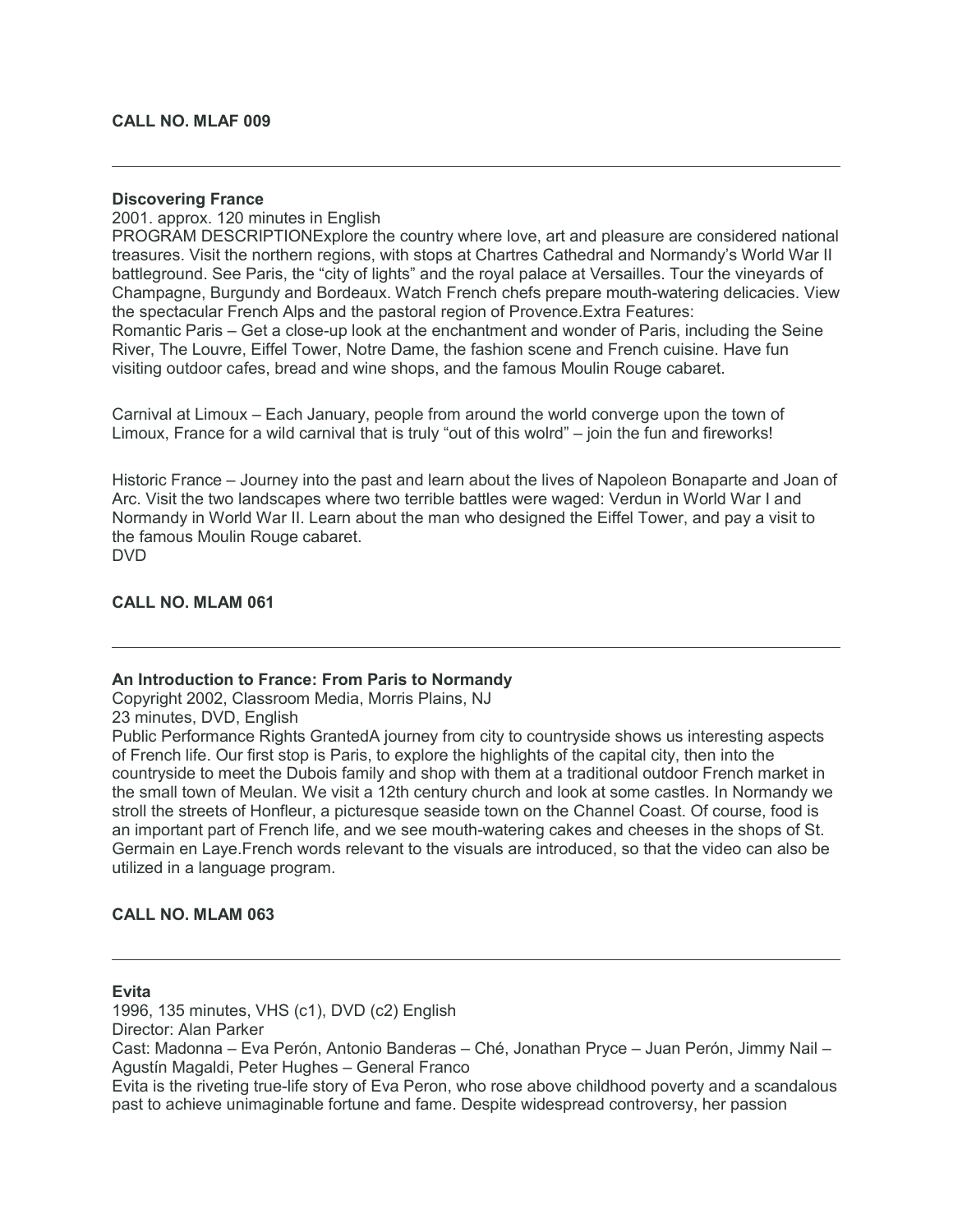changed a nation forever! Winner of the Academy Award for Best Song (1996) and 3 Golden Globe Awards (Best Picture, Best Actress and Best Song).

#### **CALL NO. MLAM 062**

# **An American Rhapsody**

2001 106 minutes English

Director: Éva Gárdos Cast: Scarlett Johansson, Nastassja Kinski, Raffaella Bánsági, Tony Goldwyn, Ágnes Bánfalvy

An American Rhapsody is based on the true story of a young girl's unforgettable journey of selfdiscovery.

Persecuted by an oppressive Communist government, a Hungarian couple makes a daring flight for freedom. The escape is successful, but comes at an unthinkable price – the couple's baby girl, Suzanne, is left behind. Six years later, Suzanne is uprooted from the loving care of her Hungarian foster parents and reunited with her mother and father in California. She is awed by her new modern lifestyle and wonderful discoveries such at TV, boys and rock and roll. But as she grows, so do the questions about her mysterious past and heritage. Feeling lost and alienated, the teenaged Suzanne returns to Hungary, embarking on a personal search that reveals some shocking secrets… and the true meaning of family, freedom and home.

DVD

# **CALL NO. MLHU 030**

**On Body and Soul** Hungarian with English and Chinese subtitles, DVD REGION 3 disk requires special player

Director: Ildikó Enyedi Cast: Alexandra Borbély, Géza Morcsányi, Zoltán Schneider, Ervin Nagy, Tamás Jordán

# **CALL NO. MLHU 032**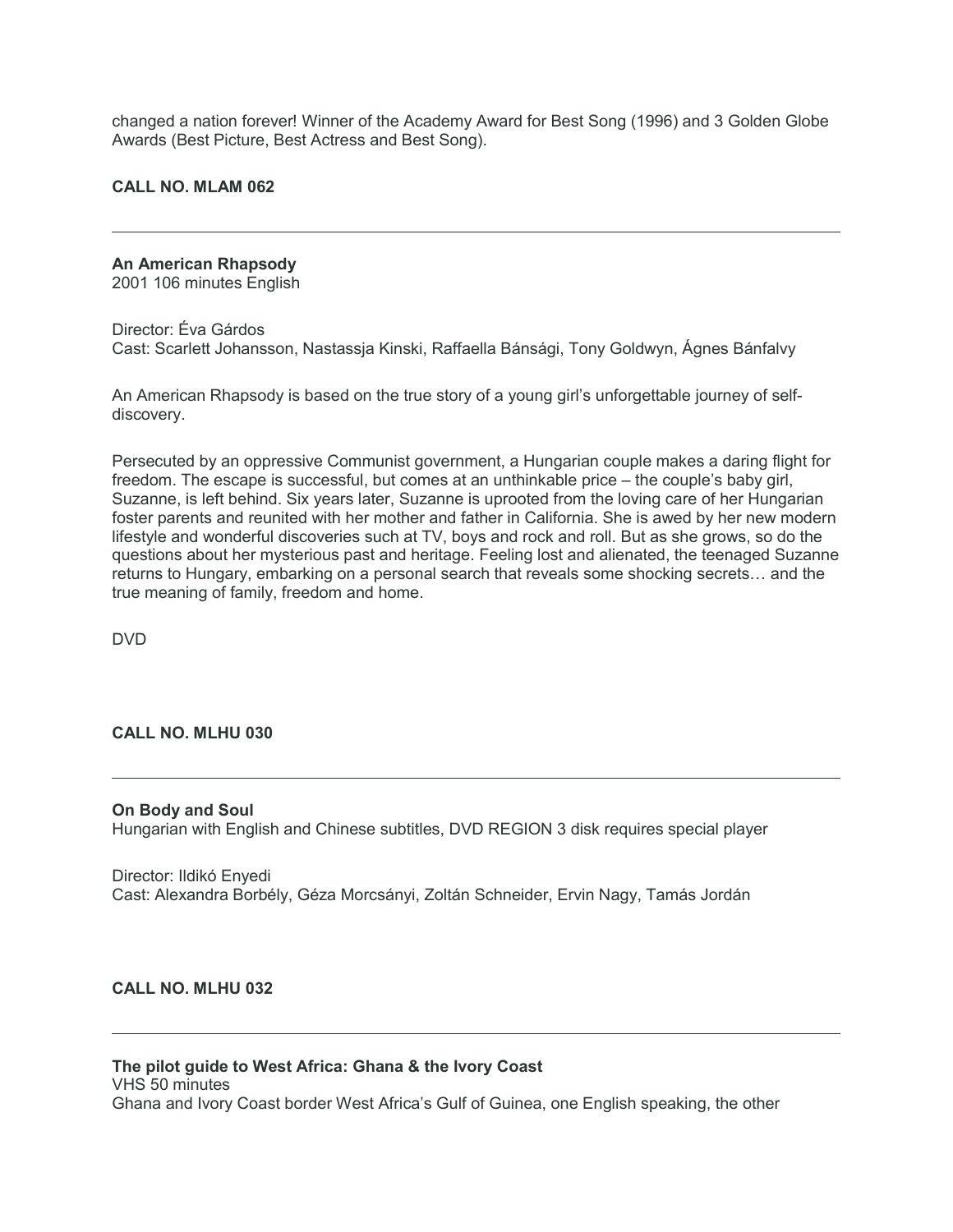French.Traveler Megan McCormick starts her journey in Accra, capital of Ghana and biggest city in Africa. She then visits the gold-mining country of Kumasi and the old Slave Coast, before crossing the border and heading west to Ivory Coast's colorful capital Abidjan. She finally visits the region of Man, home of the Dan and Yacouba people.

# **CALL NO. MLAF 010**

**The English Patient** 1996 162 minutes English

Director: Anthony Minghella

Cast: Ralph Fiennes, Juliette Binoche, Willem Dafoe, Kristin Scott Thomas, Naveen Andrews

Beginning in the 1930's, "The English Patient" tells the story of Count Almasy who is a Hungarian map maker employed by the Royal Geographical Society to chart the vast expanses of the Sahara Desert along with several other prominent explorers. As World War II unfolds, Almasy enters into a world of love, betrayal, and politics that is later revealed in a series of flashbacks while Almasy is on his death bed after being horribly burned in a plane crash.

VHS

# **CALL NO. MLAM 064**

#### **China Rises**

2006 2 DVD disks, each approx. 104 minutes

Disk 1: "Party Games" and "Getting Rich"

PARTY GAMES – China is on the march. As Beijing prepares for the 2008 Summer Olympic Games, it is envisioning a new political dawn for a growing nation, and is ready to invite the world to see its progress.

GETTING RICH – In a brief 25 years, China has achieved the most rapid economic advance of any nation in history. How? By scrapping its devotion to collectivism and embracing private enterprise with the zeal of the 19th Century robber barons. But is China's success riding on the backs of the poor?

Disk 2: "Food is Heaven" and "City of Dreams"

FOOD IS HEAVEN – From the steamy kitchens of Canton, to the arid moonscape of the north, food is the very heart and soul of China. But increasing development and dwindling water supplies are threatening the nation's ability to feed itself.

CITY OF DREAMS – In the streets and neighbourhoods of Shanghai, a new dream of China is being turned into reality. A generation of Chinese now live in a style that would not look out of place in New York, Berlin or Toronto. But for its poorer residents, Shanghai can be a city of despair.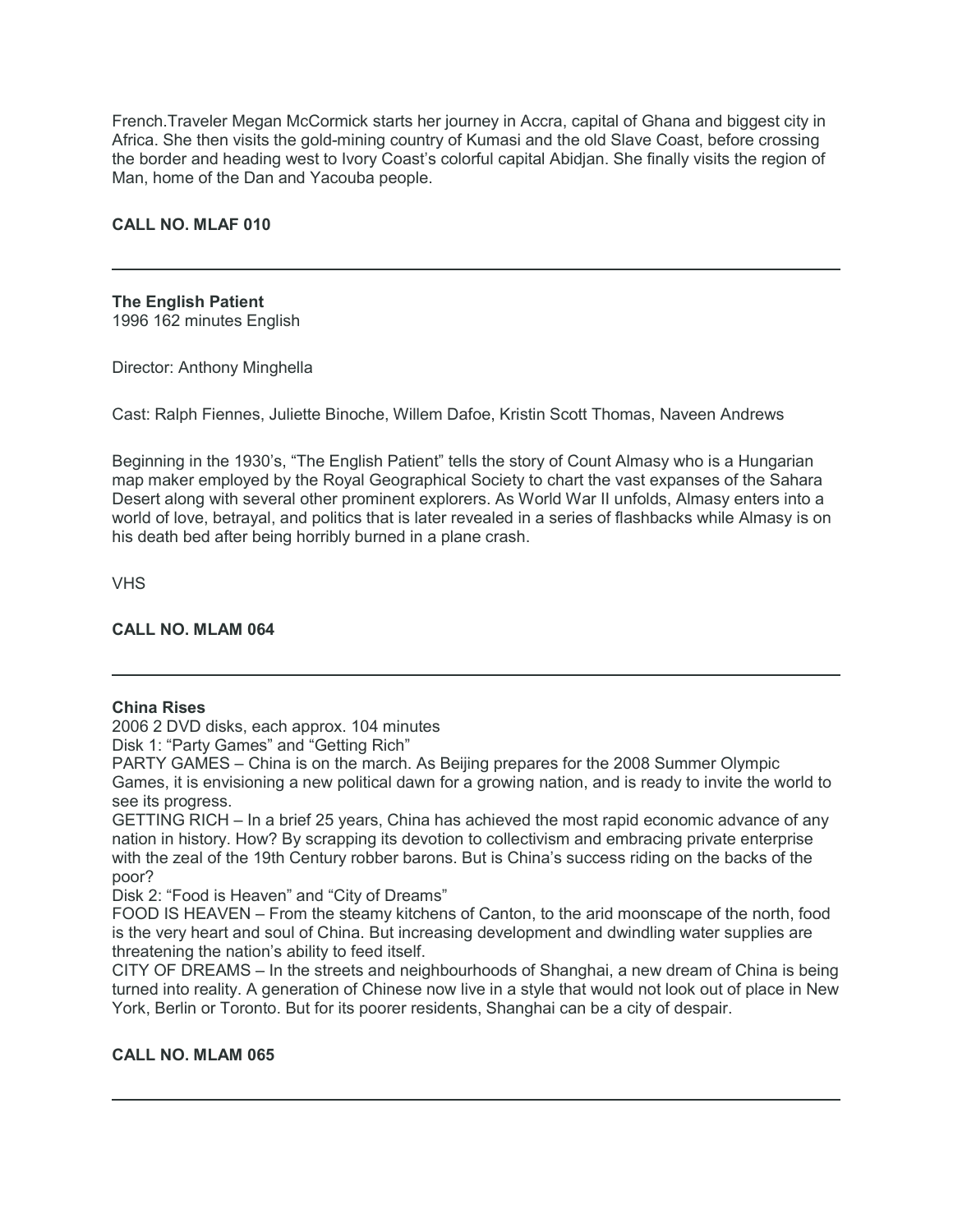# **Fidel Castro**

2005 120 minutes Adriana Bosch – Director

On January 3, 1959, a column of victorious young rebels advanced along Cuba's main highway towards Havana. At the head of the column rode 33-year old Fidel Castro Ruz. As he went by, a Cuban peasant turned to an American journalist, and said: "There he goes, the hope of a people." Over the next few decades, by the force of his personality and the might of his Soviet benefactor, Castro turned himself and Cuba into significant players on the world stage. He did so while surviving the hostility of ten consecutive U.S. presidents, an invasion, several CIA assassination attempts and an economic embargo. Castro's face, with its trademark beard, has become an iconic image worldwide, yet the man himself remains an enigma to all but a few. Through interviews with relatives, childhood friends, fellow rebel leaders, Bay of Pigs veterans, human rights activists and journalists, the AMERICAN EXPERIENCE production constructs an intimate and reveling portrait of the most resilient of leaders.

DVD

# **CALL NO. MLAM 059 B**

# **Great Artists of the Italian Renaissance – Part 1**

2004. 12 lectures/30 minutes per lecture. 2 DVD set

No era of artistic achievement is as renowned as the Renaissance, and no country holds a higher place in that period than Italy. The supreme works created in Florence, Rome, Venice, and other Italian cities by such masters as Leonardo da Vinci, Botticelli, Michelangelo, Raphael, and Titian have never been equaled and have established a canon of beauty that pervades Western culture to this day.

To view these works is to enter a world that is incomparably rich, filled with emotion and drama that is palpable, though sometimes mysterious to our modern sensibility.

To study these works with an expert is to penetrate that mystery and gain a new appreciation for how these masterpieces were created and what they meant to the artists and people of the time.

Experience the Vision of Great Art with an Expert Guide

Professor William Kloss is your guide through this visual feast in an artist-centered survey that explores hundreds of different paintings and sculptures by scores of different artists.

An Independent Art Historian, scholar, and curator, Professor Kloss is a frequent lecturer for the Smithsonian Institution's seminar and travel program. He has served on the Committee for the Preservation of the White House by presidential appointment since 1990, and he is the author of several books and exhibition catalogs.

Lecture 1 – Italy and the Renaissance

Lecture 2 – From Gothic to Renaissance

Lecture 3 – Brunelleschi and Ghiberti in Florence

Lecture 4 – Donatello and Luca della Robbia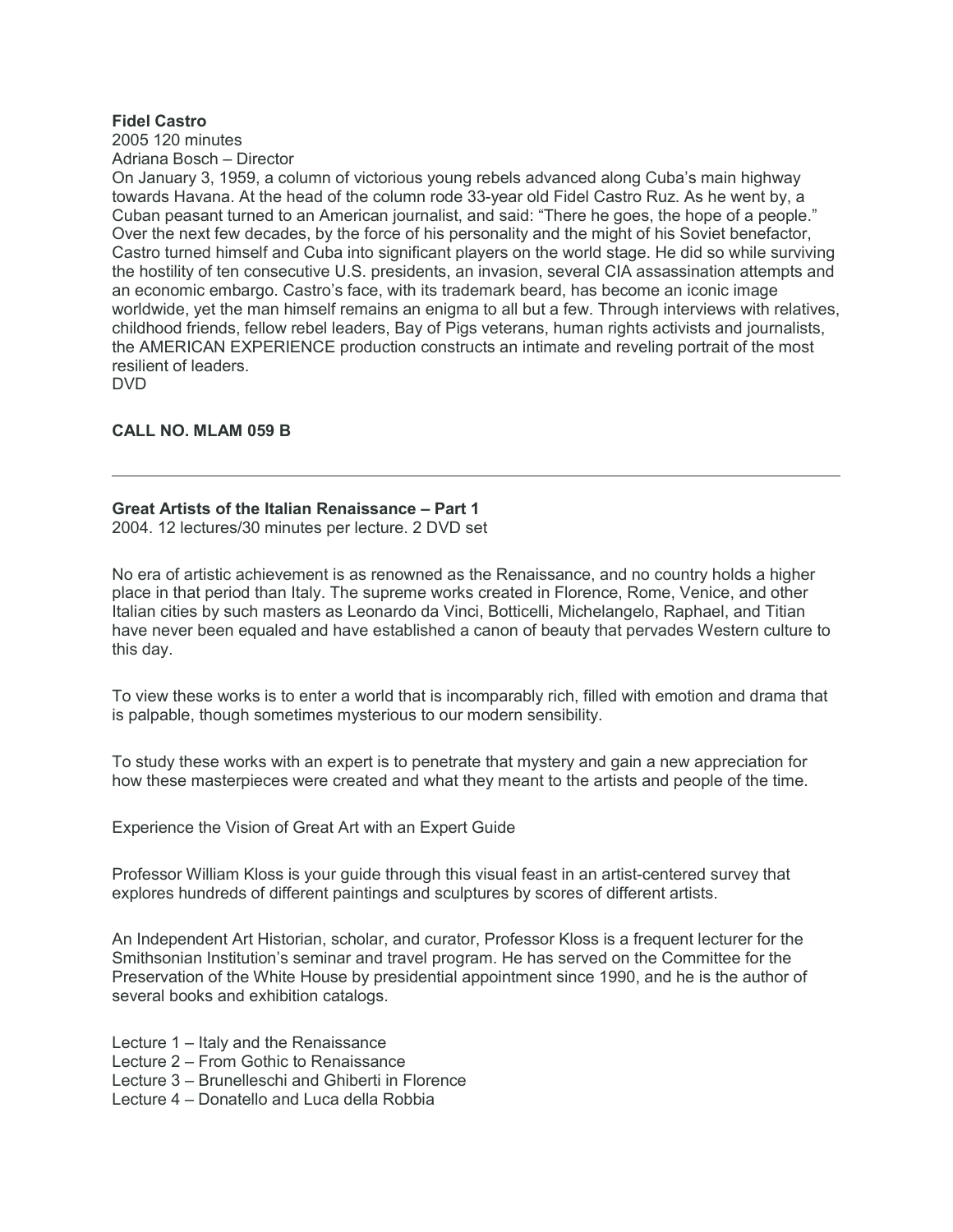Lecture 5 – Masaccio Lecture 6 – Masaccio-The Brancacci Chapel Lecture 7 – Fra Angelico and Fra Filippo Lippi Lecture 8 – Three Specialists Lecture 9 – Donatello and Padua Lecture 10 – Piero della Francesca-Individual Works Lecture 11 – Piero della Francesca-Legend of the True Cross Lecture 12 – Pageant of Life in Renaissance Florence

# **CALL NO. MLAM 066 A**

# **Great Artists of the Italian Renaissance – Part 2**

2004. 12 lectures/30 minutes per lecture. 2 DVD set

No era of artistic achievement is as renowned as the Renaissance, and no country holds a higher place in that period than Italy. The supreme works created in Florence, Rome, Venice, and other Italian cities by such masters as Leonardo da Vinci, Botticelli, Michelangelo, Raphael, and Titian have never been equaled and have established a canon of beauty that pervades Western culture to this day.

To view these works is to enter a world that is incomparably rich, filled with emotion and drama that is palpable, though sometimes mysterious to our modern sensibility.

To study these works with an expert is to penetrate that mystery and gain a new appreciation for how these masterpieces were created and what they meant to the artists and people of the time.

Experience the Vision of Great Art with an Expert Guide

Professor William Kloss is your guide through this visual feast in an artist-centered survey that explores hundreds of different paintings and sculptures by scores of different artists.

An Independent Art Historian, scholar, and curator, Professor Kloss is a frequent lecturer for the Smithsonian Institution's seminar and travel program. He has served on the Committee for the Preservation of the White House by presidential appointment since 1990, and he is the author of several books and exhibition catalogs.

- Lecture 13 The Heroic Nude
- Lecture 14 Sculpture Small and Large
- Lecture 15 Botticelli-Spirituality and Sensuality
- Lecture 16 Botticelli and the Trouble in Italy
- Lecture 17 Filippino Lippi
- Lecture 18 Leonardo da Vinci-Portraits and Altarpieces
- Lecture 19 Leonardo da Vinci-The Last Supper
- Lecture 20 Michelangelo-Florentine Works
- Lecture 21 Michelangelo-Roman Projects
- Lecture 22 Michelangelo-The Sistine Chapel Ceiling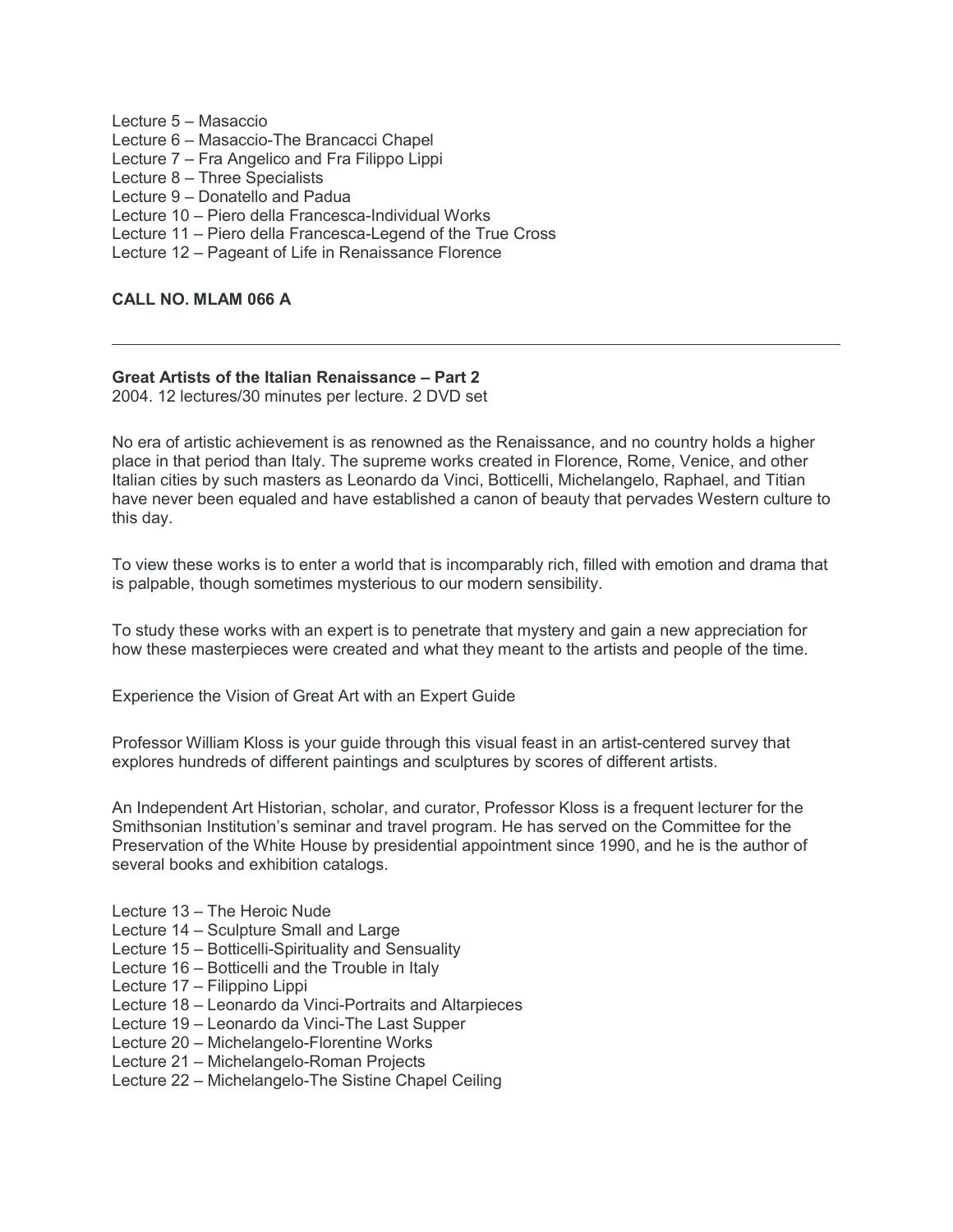Lecture 23 – Raphael-Madonnas and Portraits Lecture 24 – Raphael-History Paintings

#### **CALL NO. MLAM 066 B**

#### **Great Artists of the Italian Renaissance – Part 3**

2004. 12 lectures/30 minutes per lecture. 2 DVD set

No era of artistic achievement is as renowned as the Renaissance, and no country holds a higher place in that period than Italy. The supreme works created in Florence, Rome, Venice, and other Italian cities by such masters as Leonardo da Vinci, Botticelli, Michelangelo, Raphael, and Titian have never been equaled and have established a canon of beauty that pervades Western culture to this day.

To view these works is to enter a world that is incomparably rich, filled with emotion and drama that is palpable, though sometimes mysterious to our modern sensibility.

To study these works with an expert is to penetrate that mystery and gain a new appreciation for how these masterpieces were created and what they meant to the artists and people of the time.

Experience the Vision of Great Art with an Expert Guide

Professor William Kloss is your guide through this visual feast in an artist-centered survey that explores hundreds of different paintings and sculptures by scores of different artists.

An Independent Art Historian, scholar, and curator, Professor Kloss is a frequent lecturer for the Smithsonian Institution's seminar and travel program. He has served on the Committee for the Preservation of the White House by presidential appointment since 1990, and he is the author of several books and exhibition catalogs.

- Lecture 25 Urbino-Microcosm of Renaissance Civilization
- Lecture 26 Andrea Mantegna in Padua and Mantua
- Lecture 27 Venice-Byzantine, Gothic, and Renaissance
- Lecture 28 Celebrating the Living City
- Lecture 29 Giovanni Bellini-The Early Years
- Lecture 30 Antonello da Messina and Giovanni Bellini
- Lecture 31 Giovanni Bellini-The Late Years
- Lecture 32 Giorgione
- Lecture 33 Giorgione or Titian?
- Lecture 34 Titian-The Early Years
- Lecture 35 A Culture in Crisis
- Lecture 36 The Renaissance Reformed

# **CALL NO. MLAM 066 C**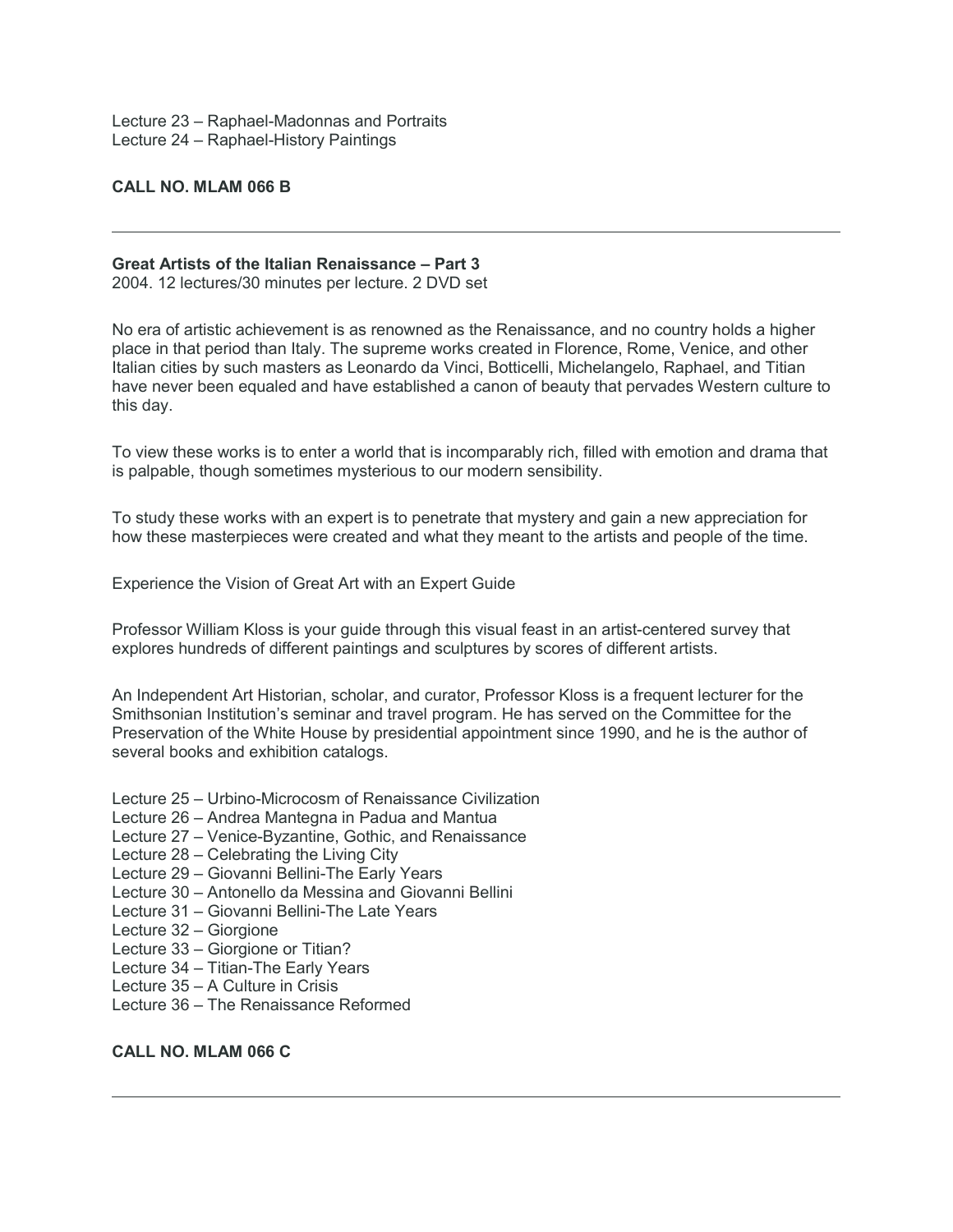# **The Genius of Michelangelo – Part 1**

2007. 12 lectures/30 minutes per lecture. 2 DVD set

Is there anything more that can be said about Michelangelo?

" Universally recognized as one of the dominant masters of art for all time, he achieved fame and wealth in his lifetime, and his genius is apparent in every medium he worked, and with every tool he used: chisel, brush, draftsman's pen, and chalks.

" Forgoing the traditional paths of artistic training, his achievements seem unimaginable. More than 500 years after his unique artistry burst forth on a stunned world, not even the sculptural marvels of the Pietà, the David, or the Moses; or the astonishing frescos of the Sistine Chapel; or the transformative architectural feats of which Rome's Campidoglio is but a hint begin to encompass his full legacy.

" Living twice as long as most of his contemporaries, his career spanned the glories of Renaissance Florence, the discovery of the New World, both the Reformation and the first stirrings of the Counter-Reformation, and the pontificates of 13 popes. And in working for nine of those pontiffs, often on projects of near-demonic difficulty, this deeply religious man created many of the iconic images of the Christian faith-agonizing until his own death whether he had done enough to earn salvation.

The breadth of his achievements confounds our attempts to grasp their full importance. But history has served us well-few artists have been so well documented.

In addition to his sculpture, paintings, and architecture, we also have a vast trove of his poetry-yes, he was accomplished in that art, too-drawings, and correspondence:

- " Three hundred poems
- " Six hundred drawings
- " Nearly 1,400 letters he sent and received
- " More than 300 pages of personal and professional records
- " The correspondence of his immediate family
- " The output of generations of scholars, including two contemporary biographers.

An Expanding Portrait of Truth and Legend

With all of this before us, it is no wonder that Michelangelo Buonarroti-with the exception of only Shakespeare, Rembrandt, and Beethoven-has inspired more scholarly and popular attention than any other artist. That attention continues to produce an ever-expanding portrait blended by truth and legend.

So the question indeed bears repeating: Is there truly anything more to be said about Michelangelo?

Surprisingly, the answer is "Yes." The 36 lectures of The Genius of Michelangelo present a substantially new view-a fresh and insightful perspective offered by an internationally recognized Michelangelo expert, Professor William E. Wallace.

Professor Wallace has published four books about Michelangelo-one of which received the prestigious Umhoefer Prize for Achievement in the Humanities-and has completed a forthcoming biography of the artist. He has been the principal consultant on a two-part BBC documentary, The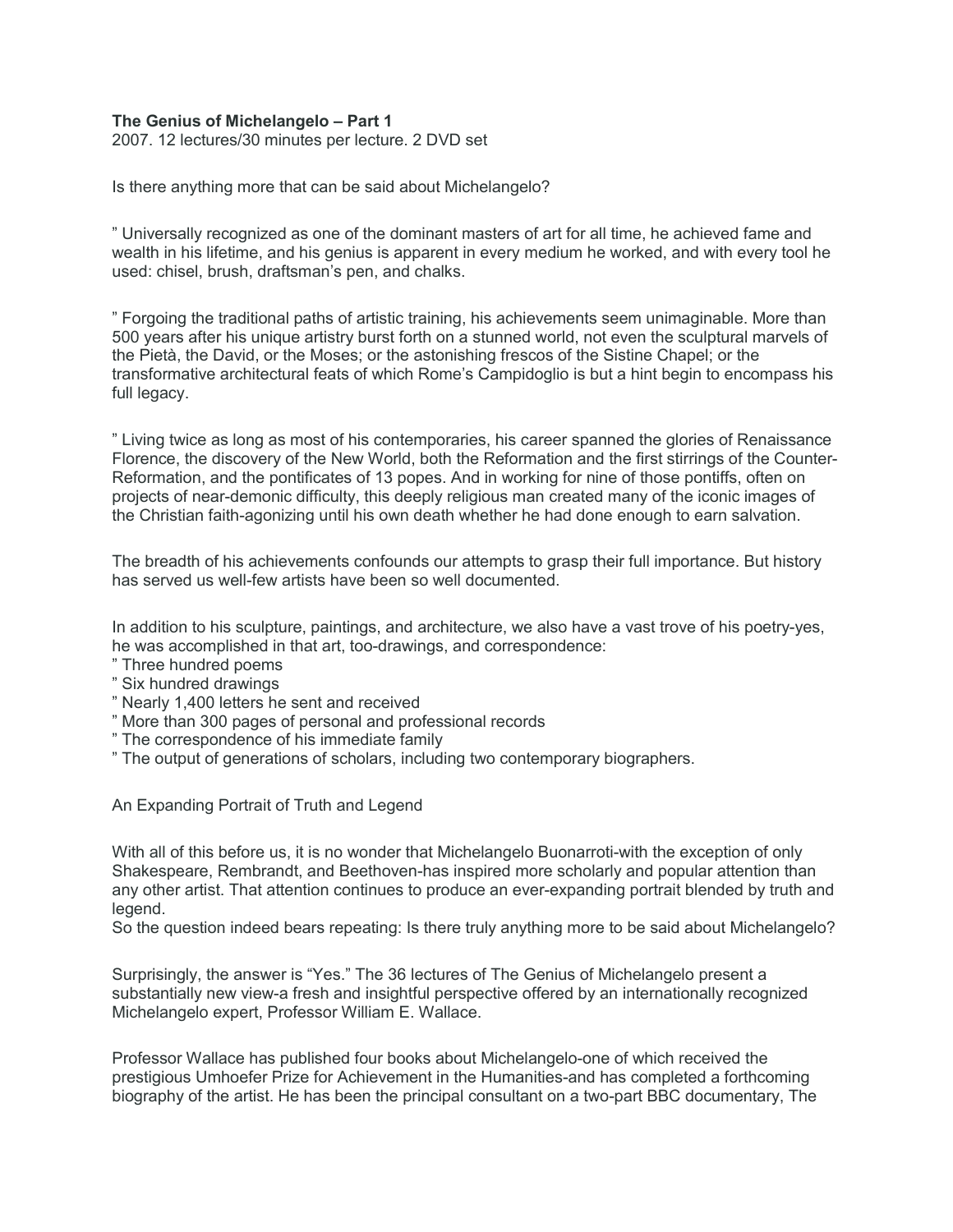Divine Michelangelo. His expertise has received the acknowledgment of the Vatican itself, which invited him to Rome to join a select group of scholars, curators, and conservators from around the world and confer about the delicate conservation of Michelangelo's precious frescos.

Professor Wallace is an extraordinary teacher, as well-the winner of the Governor's Award for Excellence in Teaching, given by Missouri's Coordinating Board for Higher Education.

Professor Wallace puts those teaching skills on display throughout these lectures, which feature more than 900 visuals, including stunning reproductions of the master's sculptures, paintings, and architecture, as well as rough sketches, preparatory drawings, and photographs of the places he lived and worked.

Drawing on a vast command of artistic knowledge, period detail, and Michelangelo's day-to-day working life, he takes you from the marble-dust-laden air of the artist's studio to the inner sanctum of the Vatican itself-introducing you to a man even the most fervent Michelangelo fan has likely never encountered, revealing him as both artist and aristocrat.

- Lecture 1 Who Was Michelangelo?
- Lecture 2 Artist and Aristocrat-Michelangelo's World
- Lecture 3 An Unconventional Beginning
- Lecture 4 Michelangelo's Youth and Early Training
- Lecture 5 Florence and Bologna in the Early 1490s
- Lecture 6 First Visit to Rome and Early Patrons
- Lecture 7 The Bacchus and the Pietà
- Lecture 8 The Return to Florence and the David
- Lecture 9 The David and the St. Matthew
- Lecture 10 For the Republic-The Battle of Cascina
- Lecture 11 The Taddei Tondo and the Pitti Tondo
- Lecture 12 The Doni Tondo

# **CALL NO. MLAM 067 A**

#### **The Genius of Michelangelo – Part 2**

2007. 12 lectures/30 minutes per lecture. 2 DVD set

Is there anything more that can be said about Michelangelo?

" Universally recognized as one of the dominant masters of art for all time, he achieved fame and wealth in his lifetime, and his genius is apparent in every medium he worked, and with every tool he used: chisel, brush, draftsman's pen, and chalks.

" Forgoing the traditional paths of artistic training, his achievements seem unimaginable. More than 500 years after his unique artistry burst forth on a stunned world, not even the sculptural marvels of the Pietà, the David, or the Moses; or the astonishing frescos of the Sistine Chapel; or the transformative architectural feats of which Rome's Campidoglio is but a hint begin to encompass his full legacy.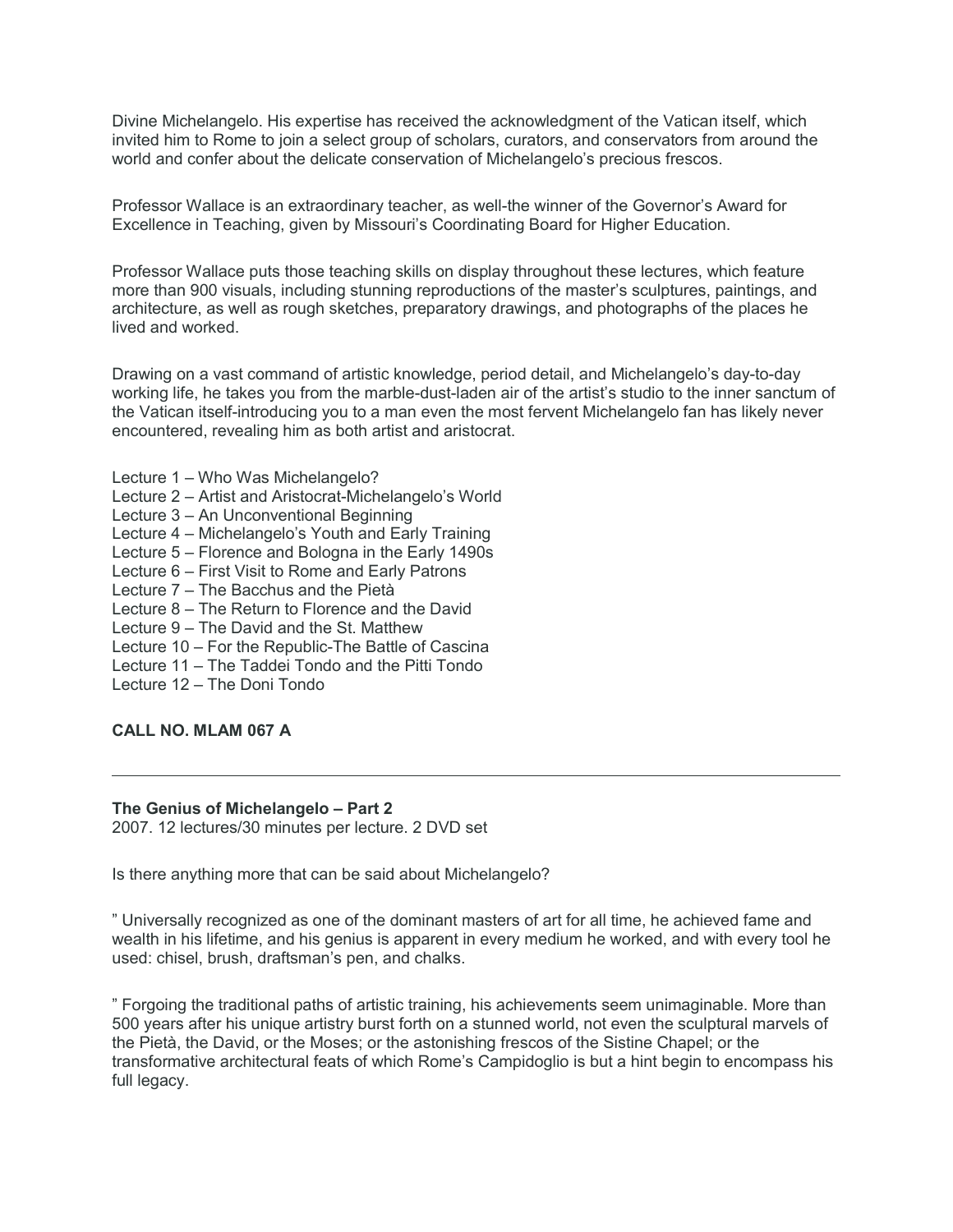" Living twice as long as most of his contemporaries, his career spanned the glories of Renaissance Florence, the discovery of the New World, both the Reformation and the first stirrings of the Counter-Reformation, and the pontificates of 13 popes. And in working for nine of those pontiffs, often on projects of near-demonic difficulty, this deeply religious man created many of the iconic images of the Christian faith-agonizing until his own death whether he had done enough to earn salvation.

The breadth of his achievements confounds our attempts to grasp their full importance. But history has served us well-few artists have been so well documented.

In addition to his sculpture, paintings, and architecture, we also have a vast trove of his poetry-yes, he was accomplished in that art, too-drawings, and correspondence:

- " Three hundred poems
- " Six hundred drawings
- " Nearly 1,400 letters he sent and received
- " More than 300 pages of personal and professional records
- " The correspondence of his immediate family
- " The output of generations of scholars, including two contemporary biographers.

An Expanding Portrait of Truth and Legend

With all of this before us, it is no wonder that Michelangelo Buonarroti-with the exception of only Shakespeare, Rembrandt, and Beethoven-has inspired more scholarly and popular attention than any other artist. That attention continues to produce an ever-expanding portrait blended by truth and legend.

So the question indeed bears repeating: Is there truly anything more to be said about Michelangelo?

Surprisingly, the answer is "Yes." The 36 lectures of The Genius of Michelangelo present a substantially new view-a fresh and insightful perspective offered by an internationally recognized Michelangelo expert, Professor William E. Wallace.

Professor Wallace has published four books about Michelangelo-one of which received the prestigious Umhoefer Prize for Achievement in the Humanities-and has completed a forthcoming biography of the artist. He has been the principal consultant on a two-part BBC documentary, The Divine Michelangelo. His expertise has received the acknowledgment of the Vatican itself, which invited him to Rome to join a select group of scholars, curators, and conservators from around the world and confer about the delicate conservation of Michelangelo's precious frescos.

Professor Wallace is an extraordinary teacher, as well-the winner of the Governor's Award for Excellence in Teaching, given by Missouri's Coordinating Board for Higher Education.

Professor Wallace puts those teaching skills on display throughout these lectures, which feature more than 900 visuals, including stunning reproductions of the master's sculptures, paintings, and architecture, as well as rough sketches, preparatory drawings, and photographs of the places he lived and worked.

Drawing on a vast command of artistic knowledge, period detail, and Michelangelo's day-to-day working life, he takes you from the marble-dust-laden air of the artist's studio to the inner sanctum of the Vatican itself-introducing you to a man even the most fervent Michelangelo fan has likely never encountered, revealing him as both artist and aristocrat.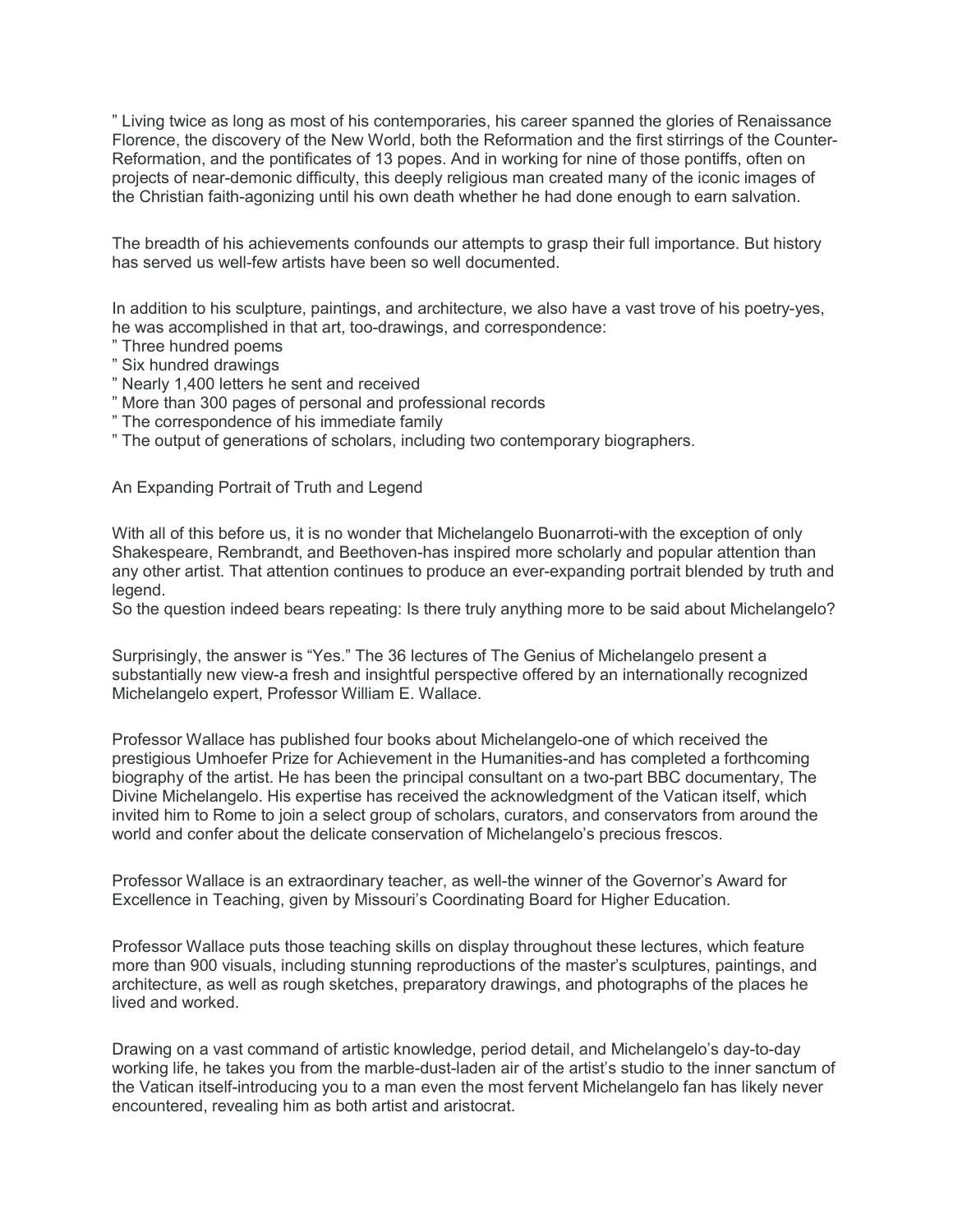- Lecture 13 Rome and the Tomb of Julius II
- Lecture 14 Bologna and the Return to Rome
- Lecture 15 The Sistine Chapel
- Lecture 16 The Sistine Chapel, Part 2
- Lecture 17 The Sistine Chapel, Part 3
- Lecture 18 A Story of Marble
- Lecture 19 The Medici Chapel Sculpture
- Lecture 20 The Medici Chapel Sculpture, Part 2
- Lecture 21 The Medici Chapel Sculpture, Part 3
- Lecture 22 The Laurentian Library
- Lecture 23 Florence-A Republic under Siege, 1527-34
- Lecture 24 Inventing a New Aesthetic-The Non-Finito

# **CALL NO. MLAM 067 B**

# **The Genius of Michelangelo – Part 3**

2007. 12 lectures/30 minutes per lecture. 2 DVD set

Is there anything more that can be said about Michelangelo?

" Universally recognized as one of the dominant masters of art for all time, he achieved fame and wealth in his lifetime, and his genius is apparent in every medium he worked, and with every tool he used: chisel, brush, draftsman's pen, and chalks.

" Forgoing the traditional paths of artistic training, his achievements seem unimaginable. More than 500 years after his unique artistry burst forth on a stunned world, not even the sculptural marvels of the Pietà, the David, or the Moses; or the astonishing frescos of the Sistine Chapel; or the transformative architectural feats of which Rome's Campidoglio is but a hint begin to encompass his full legacy.

" Living twice as long as most of his contemporaries, his career spanned the glories of Renaissance Florence, the discovery of the New World, both the Reformation and the first stirrings of the Counter-Reformation, and the pontificates of 13 popes. And in working for nine of those pontiffs, often on projects of near-demonic difficulty, this deeply religious man created many of the iconic images of the Christian faith-agonizing until his own death whether he had done enough to earn salvation.

The breadth of his achievements confounds our attempts to grasp their full importance. But history has served us well-few artists have been so well documented.

In addition to his sculpture, paintings, and architecture, we also have a vast trove of his poetry-yes, he was accomplished in that art, too-drawings, and correspondence:

- " Three hundred poems
- " Six hundred drawings
- " Nearly 1,400 letters he sent and received
- " More than 300 pages of personal and professional records
- " The correspondence of his immediate family
- " The output of generations of scholars, including two contemporary biographers.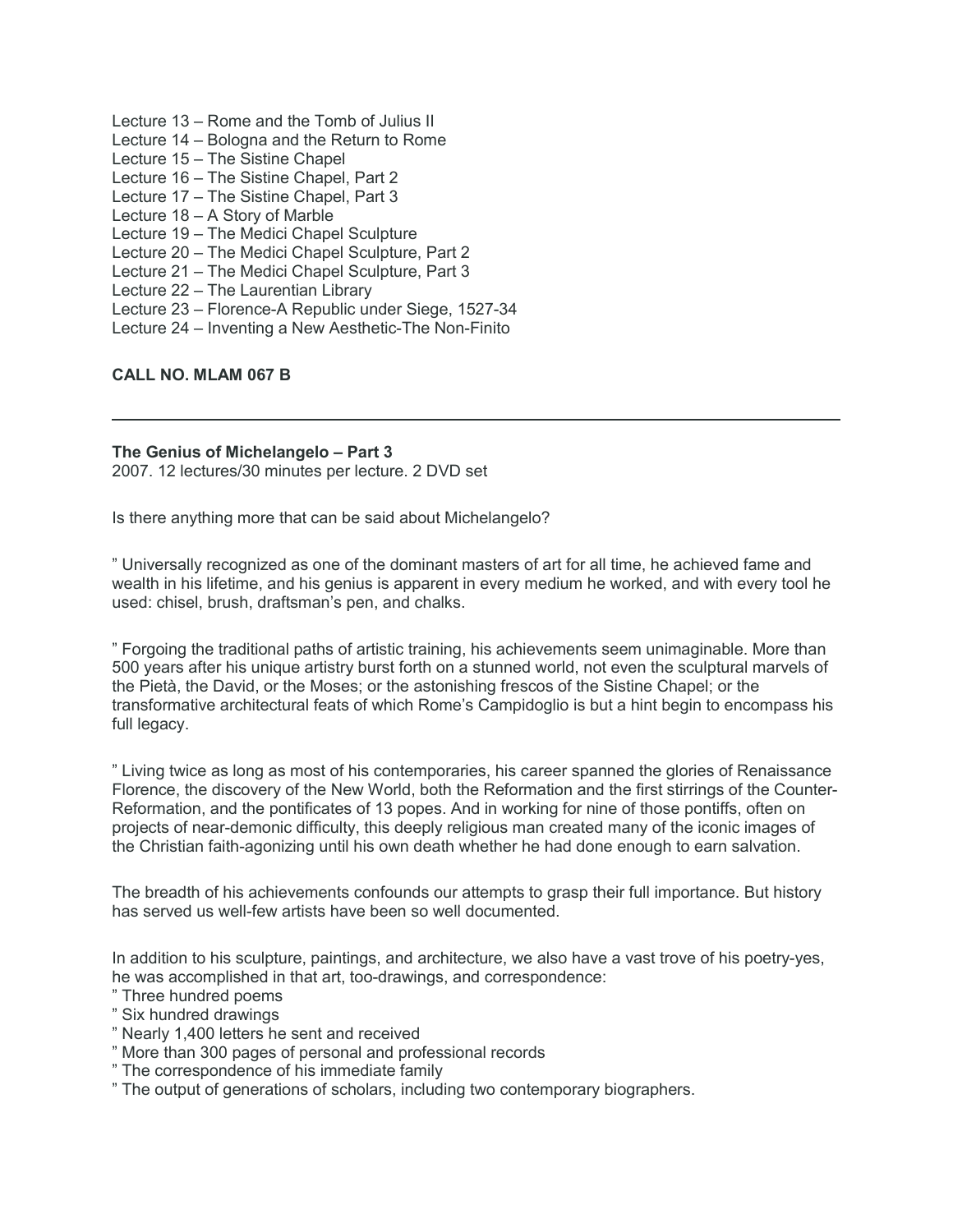An Expanding Portrait of Truth and Legend

With all of this before us, it is no wonder that Michelangelo Buonarroti-with the exception of only Shakespeare, Rembrandt, and Beethoven-has inspired more scholarly and popular attention than any other artist. That attention continues to produce an ever-expanding portrait blended by truth and legend.

So the question indeed bears repeating: Is there truly anything more to be said about Michelangelo?

Surprisingly, the answer is "Yes." The 36 lectures of The Genius of Michelangelo present a substantially new view-a fresh and insightful perspective offered by an internationally recognized Michelangelo expert, Professor William E. Wallace.

Professor Wallace has published four books about Michelangelo-one of which received the prestigious Umhoefer Prize for Achievement in the Humanities-and has completed a forthcoming biography of the artist. He has been the principal consultant on a two-part BBC documentary, The Divine Michelangelo. His expertise has received the acknowledgment of the Vatican itself, which invited him to Rome to join a select group of scholars, curators, and conservators from around the world and confer about the delicate conservation of Michelangelo's precious frescos.

Professor Wallace is an extraordinary teacher, as well-the winner of the Governor's Award for Excellence in Teaching, given by Missouri's Coordinating Board for Higher Education.

Professor Wallace puts those teaching skills on display throughout these lectures, which feature more than 900 visuals, including stunning reproductions of the master's sculptures, paintings, and architecture, as well as rough sketches, preparatory drawings, and photographs of the places he lived and worked.

Drawing on a vast command of artistic knowledge, period detail, and Michelangelo's day-to-day working life, he takes you from the marble-dust-laden air of the artist's studio to the inner sanctum of the Vatican itself-introducing you to a man even the most fervent Michelangelo fan has likely never encountered, revealing him as both artist and aristocrat.

- Lecture 25 Michelangelo's Drawings, 1520-40
- Lecture 26 The Last Judgment
- Lecture 27 The Last Judgment, Part 2
- Lecture 28 The Pauline Chapel
- Lecture 29 The Completion of the Julius Tomb; Poetry
- Lecture 30 The Capitoline Hill Projects; the Brutus
- Lecture 31 The New St. Peter's Basilica
- Lecture 32 Michelangelo's Roman Architecture
- Lecture 33 Michelangelo's Roman Architecture, Part 2
- Lecture 34 Piety and Pity-The Florentine Pietà
- Lecture 35 The Rondanini Pietà and the Late Poetry
- Lecture 36 Death of Michelangelo-The Master's Legacy

#### **CALL NO. MLAM 067 C**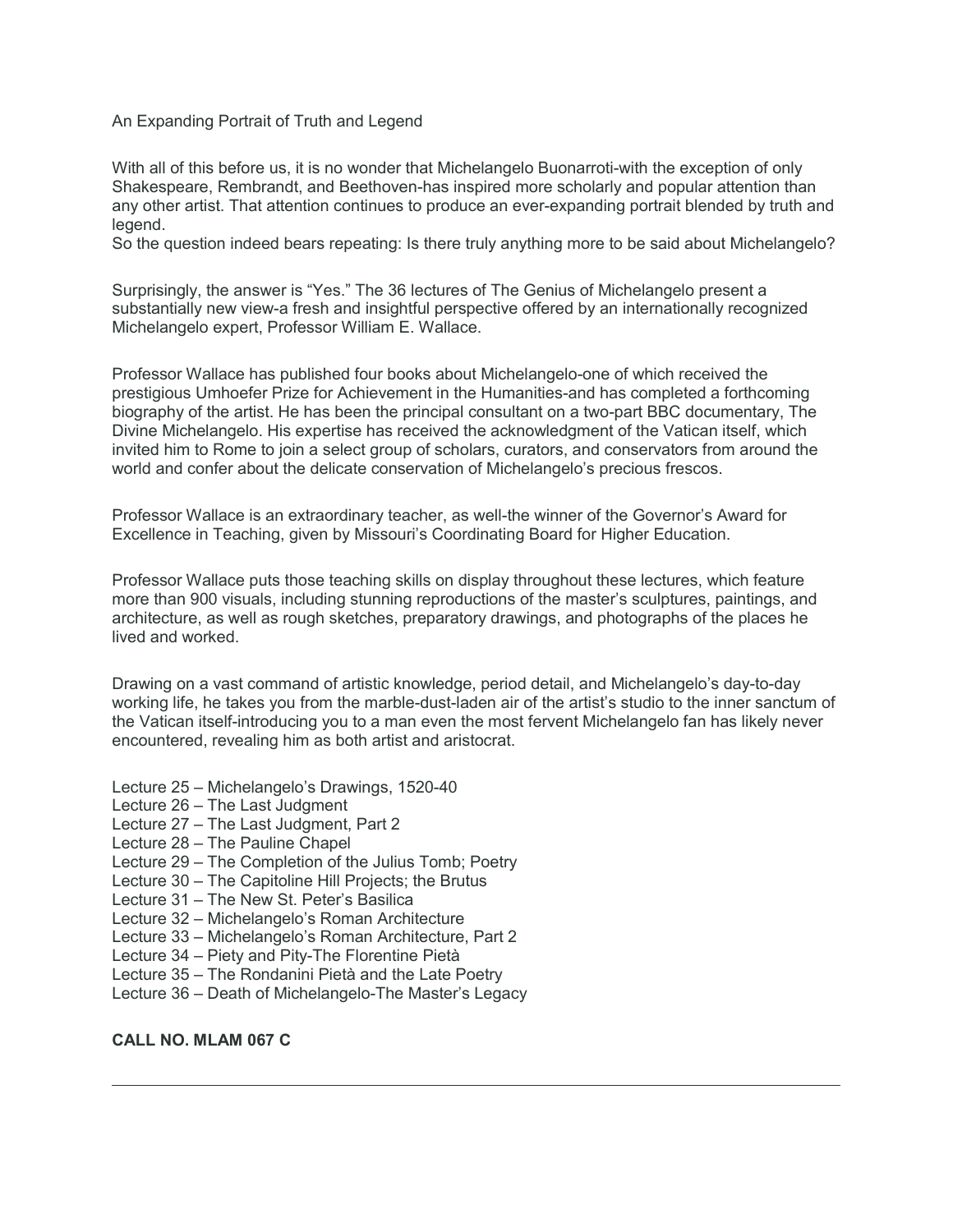#### **Man of La Mancha**

1973 129 minutes Language: English, Spanish Subtitles: English, French, Spanish

Director: Arthur Hiller

Actors: Peter O'Toole, Sophia Loren, James Coco, Harry Andrews, John Castle (II)

Academy Award winners\* Peter O'toole and Sophia Loren are magnificent in this lavishly produced (LA Herald-Examiner) and beautifully acted (The New York Times) epic masterpiece. Featuring an Oscar-nominated\*\* score with the classic 'the Impossible Dream, this original and daring (Films & Filming) musical is an experience not to be missed! Jailed during the Spanish Inquisition for offending the church, author Miguel de Cervantes (O'toole) is forced to act out one of his manuscripts for the entertainment of fellow inmates. Cervantes delivers a rapturous performance as the legendary Don Quixote, the chivalrous knight whose choice to see life as it should be, not as it is, takes him into battles with an imaginary foe and into romance with the beautiful Dulcinea (Loren). \*O'toole: Honorary Award (2002); Loren: Actress, Two Women (1961), Honorary Award (1990) \*\*1972

# **CALL NO. MLAM 069**

#### **The Memories of a River**

1989 131 minutes Hungarian with English subtitles

Director: Judit Elek

Actors: Sandor Gaspar, Pal Hetenyi, Pieczka Franciszek, Janos Acs, Robert Koltai, Mari Csomos, Laszlo Vajda, Tamas Eross, Berta Dominquez, Andor Lukats

The film tells the story of the 1880s. It is set in the northeast corners of the Austro-Hungarian Empire.

A young girl is mysteriously drowned in the river Tisza. The Jewish raftsmen are accused of the crime. A trial is held, one of the religious Jew's young sons is prepared and forced by the district attorney to testify against his own father.

VHS

#### **CALL NO. MLHU 031**

**Against the Tide: The Story of the Cajun People of Louisiana** Language: English

Director: Pat Mire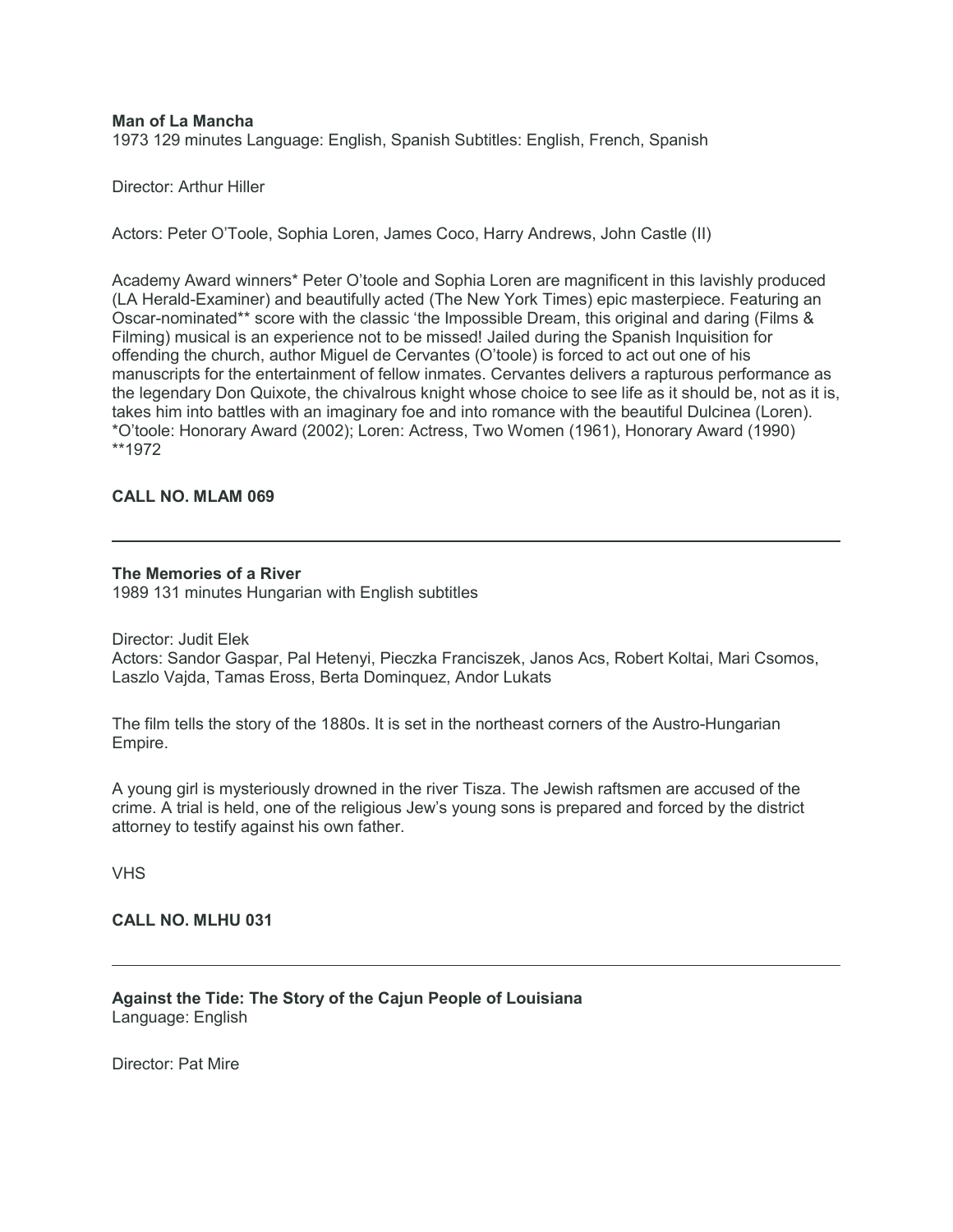Against the Tide is the epic story of one of the most celebrated and misunderstood ethnic communities in North America. Ravaged by religious wars, French peasant farmers left western France in the 17th century to establish a new homeland in the wilderness of what is today Nova Scotia. After a brutal deportation by the British, the ancestors of the Cajun People were able to end their exile and reunite their families in Louisiana.

Isolated culturally as well as economically, the Cajun people have maintained their identity and language. In the process, they have created their own unique musical and culinary traditions which are known worldwide.

DVD

# **CALL NO. MLAM 068**

#### **Blow-Up**

1966 Run Time: 111 minutes Language: English, French Optional Subtitles: English, French, Spanish

Director: Michelangelo Antonioni Actors: Vanessa Redgrave, Sarah Miles, David Hemmings, John Castle (II), Jane Birkin

The story concerns a photographer (Hemmings) who may or may not have inadvertently preserved evidence of a murder, which may or may not involve a woman (Redgrave) who visits the photographer in his studio. As is typical with Antonioni films, the story does not follow a conventional narrative structure.

As a professional photographer, the main character mixes with the rich and famous in the London of the sixties. One day he chances upon two lovers in a park and takes photos of them. The woman of the couple pursues him, eventually finding his apartment and desperately trying to get the film. This leads the photographer to investigate the film, making blowups (enlargements) of the photos. This process seems to reveal a body, but the director uses the heavy film grain and black and white imagery to obscure the image. This drives the photographer to keep making blowups and try to find the truth.

He does eventually find the body in the park, but this time, unfortunately and surprisingly, he is without his camera. He tries to get a friend to act as witness, but later the body is gone.

Ultimately, the film is about reality and how we perceive it or think we perceive it. This aspect is stressed by the final scene, one of many famous scenes in the film, when the photographer watches a mimed tennis match and, after a moment of amused hesitation, enters the mimes' own version of reality by picking up the invisible ball and throwing it back to the two players. A tight shot shows his continued watching of the match, and, suddenly, we even hear the ball being played back and forth. Another version of reality has been created. Then, at the very end, Hemmings, standing all alone in the green grass of the park, suddenly disappears, removed by his director, Antonioni.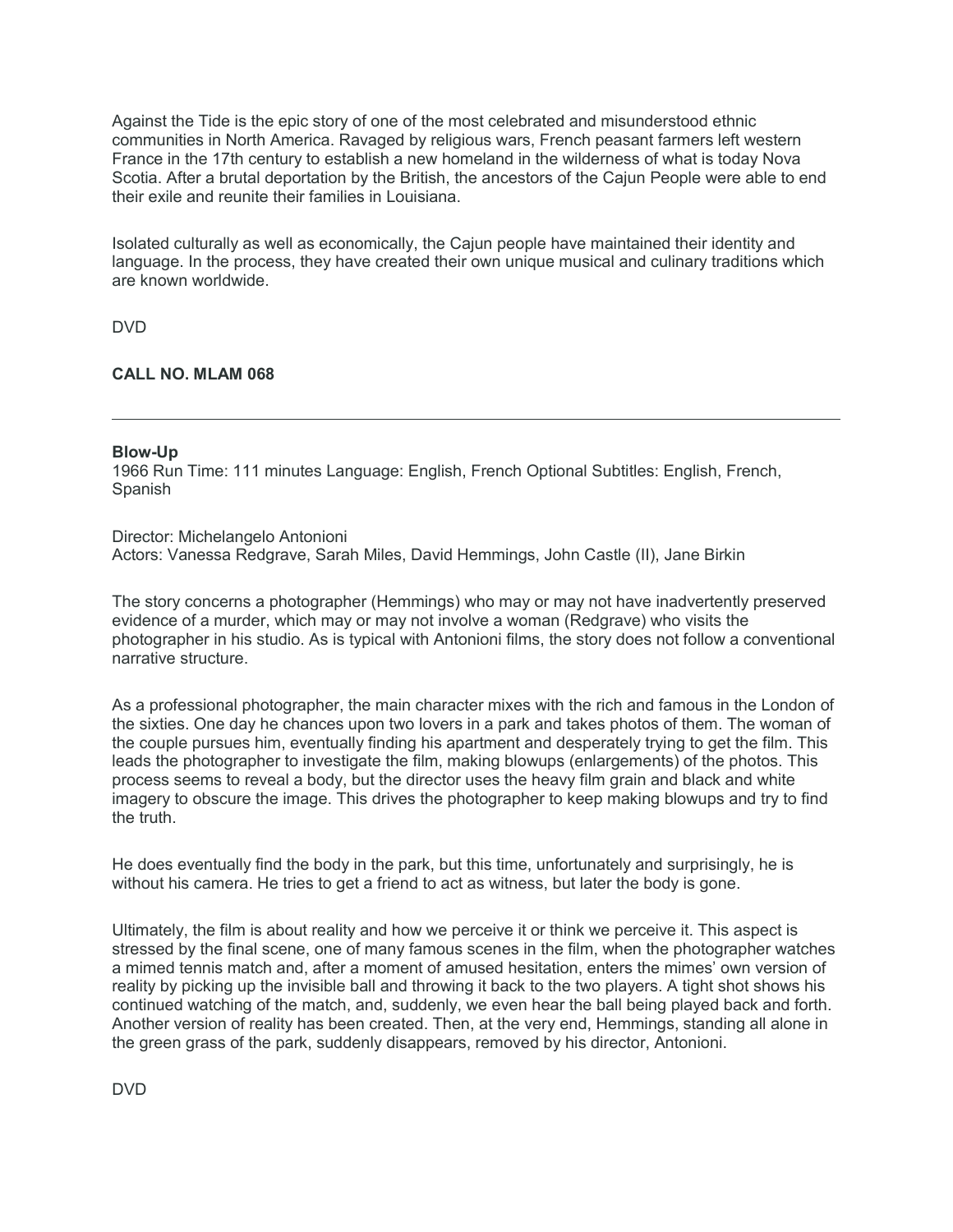#### **CALL NO. MLGP 035**

# **U-Carmen eKhayelitsha**

2005, running time 120 minutes, Language: Xhosa, Subtitles: English or French, DVD

The most-performed opera in the world gets a new spin in U-Carmen eKhayelitsha, which sets the famous opera Carmen in modern-day South Africa. The music, translated and sung in Xhosa and mixed with traditional song, gives the film a thrilling synthesis of Xhosa culture and European opera, while still telling the age-old story of love and obsession, duty and desire, jealousy, revenge and madness.

# **CALL NO. MLGP 036**

# **Joan of Arc**

1999, running time 180 minutes, Language: English, DVD

Actors: Leelee Sobieski, Peter O'Toole, Robert Loggia, Jacqueline Bisset, Peter Strauss Director Christian Duguay

She died at 19, and 500 years later her legend and legacy is stronger than ever. Leelee Sobieski shines as the legendary warrior and saint, Joan of Arc, who, at seventeen, led one of the greatest military campaigns for freedom the world has ever witnessed. Supported by an all-star cast, with glorious cinematography, music score and stunning scenery, Joan of Arc is a riveting epic film of faith, inspiration, triumph and tears. Born to be a peasant French family, Joan hears the voices of saints calling out to her to unite her besieged nation.

Gaining an audience with the young French king, Joan convinces him that God is calling her to command an army into battle to save France. It becomes an incredible adventure that leads to thrilling victories and heartbreaking betrayals – as Joan of Arc defies all odds and marches into history.

# **CALL NO. MLGP 037**

#### **Argentina**

2004, running time 60 minutes, English

Buenos Aires, Jujuy, Salta, Iguazu Falls, Patagonia, El Bolson, El Calafate, San Moreno Glacier.

Argentina is the world's eighth largest country and one of remarkable variety. The magnificent desolation of Patagonia and the High Andes contrast dramatically with the urban frenzy of Buenos Aires – one of the world's largest and most cosmopolitan cities.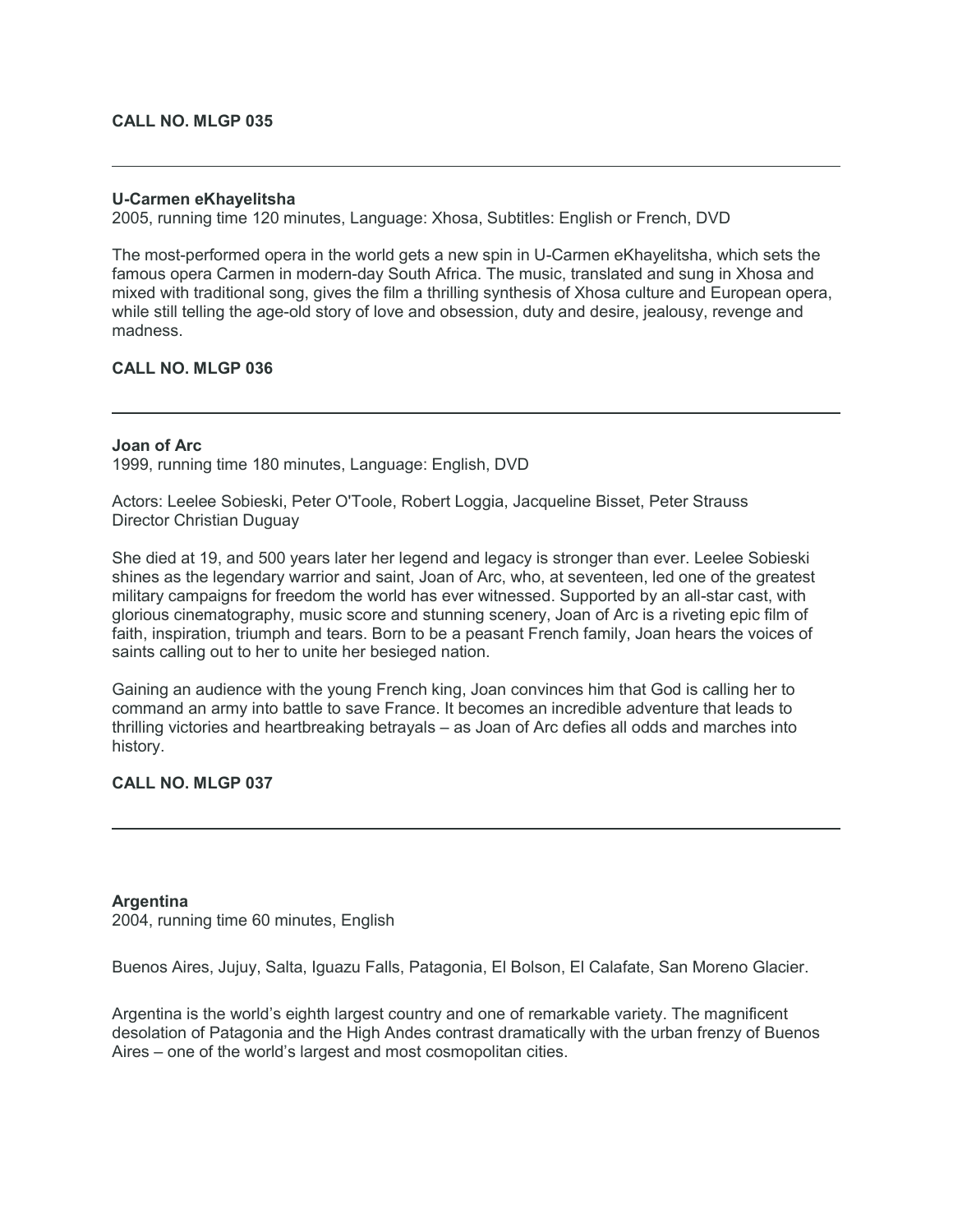Traveler Justine Shapiro begins her adventure in Iguazu, before traveling west to Jujuy. After an incredible train journey to Salta she continues south to the capital Buenos Aires. She ends her journey at the southern extreme of the country amidst the incredible scenery of Parque Nacional Los Glaciares.

Along the way…

Learn the Tango and party in Buenos Aires. Witness the incredible Iguazu Falls, almost a mile wide. Visit the San Moreno Glacier at the tip of Latin America. Spend a day with Gauchos – the amazing Argentine cowboys. Catch the train to the stars, one of the most spectacular railway journeys in Latin America.

DVD

**CALL NO. MLAM 070**

# **Discoveries … Argentina – Patagonia** 2004

Bennett-Watt HD Productions, Inc.

Argentina, second largest country in South America and the 8th largest in the world. It possesses a remarkable variety of geographic and natural beauty. Argentina is bordered in sub tropic north by the wide and muddy Parana river. Along the eastern border with Brazil, one of the world's most impressive waterfalls. Cascada de Iguazu… 20 miles of falls pouring out of the jungle, plunging over 200 feet. To the west, Argentina shares the Andes with Chile, where can be found many active and inactive volcanoes.

Patagonia… The region which covers the southern half of Argentina stretching nearly 1000 miles from Neuquen province, south to Tierra del Fuego. This area has, for more than 30 years, captured the hearts of trout anglers and outdoor enthusiasts alike.

Estancia El Palenque is home to a healthy trout population along the Corcovado River in addition to being a working cattle ranch. Here you can be fishing in the morning, picnic on the river or at the lodge, and horseback or ATV ride in the mountains in the afternoon.

On the Atlantic coast of Patagonia along the shore of Peninsula Vladez… Rare and exciting scenes of giant killer whales chasing sea lions right up to the beach. Nearby, a colony of Magellan penguins.

In Esquel, ride the historic narrow gauge rail line on "La Trochita" with Eleanor O'Farrell, who rode the train to school as a young child. Visit the "digs" of Butch Cassidy and the Sundance Kid when they hid out in Patagonia. And experience the outdoors in San Carlos de Bariloche along the shores of lago Nahuel Huapi. Fast paced Buenos Aires has many street fairs where antiques, art, music and dance bring the streets alive.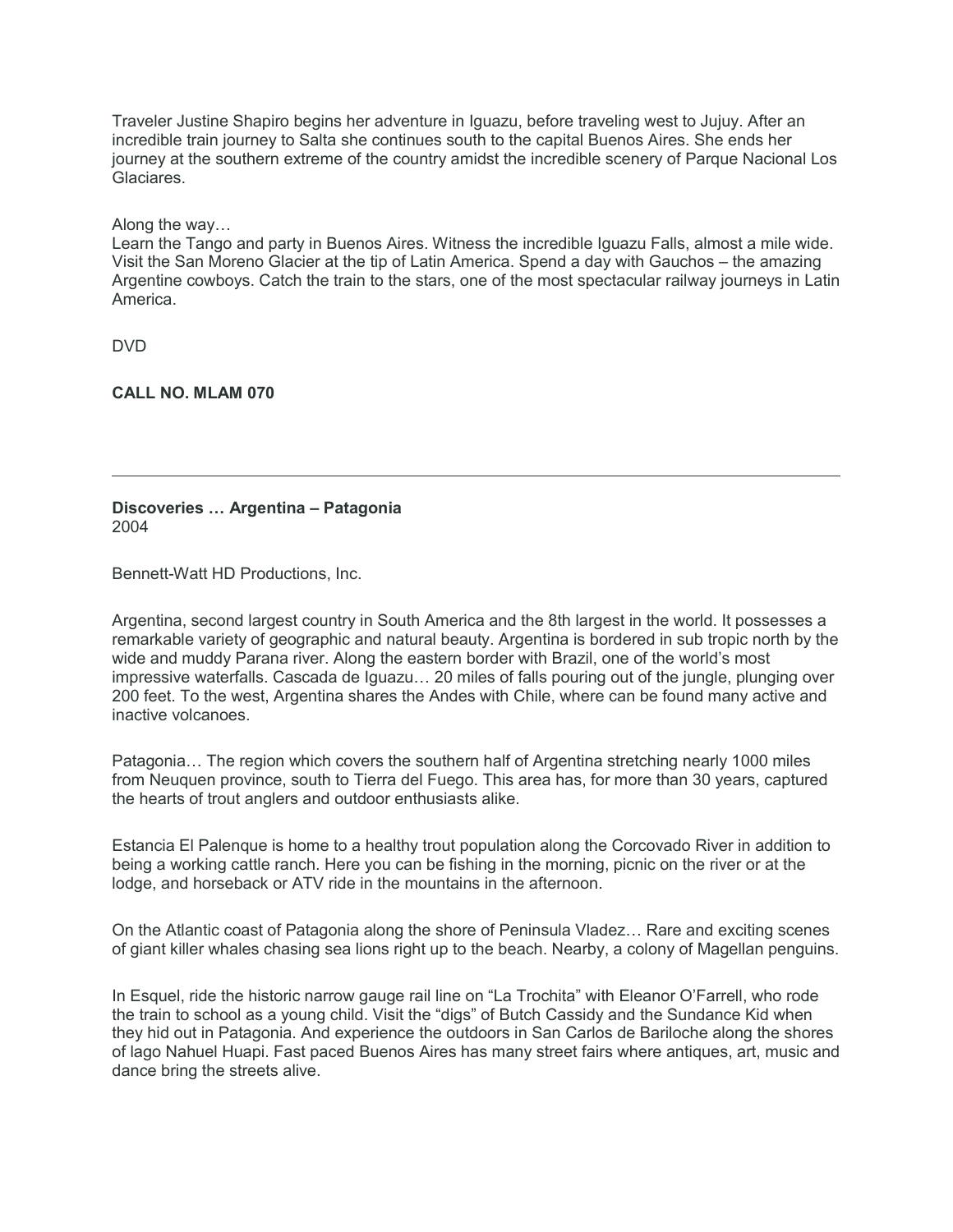#### DVD

#### **CALL NO. MLAM 071**

# **Discoveries… Argentina, Golden Dorado & Life in the North** 2002

Bennett-Watt HD Productions, Inc.

Argentina is a land of contrasts… A complex tapestry of modern and that less so.

Explore the wonders of Northern Argentina… The culture, history and outdoor adventure located in this unique corner of South America. This captivating documentary follows the catch and release pursuit of a freshwater game fish called the Golden Dorado, & travels throughout the region in exploration of the rich cultural diversity of the Argentine people.

Golden Dorado & Life In The North provides an exciting experience in following the pursuit of the Golden Dorado known for its ferocious behavior, with sizes ranging from a few pounds to over 60. Viewers also gain a fascinating glimpse of rural life in northern Argentina, with video essays on the gauchos of Corrientes as they herd their cattle, the bustling city of Salta, strolling the local markets of Jujuy, exploring Posadas and the ruins of San Ignacio Mini, marvel at Itati (the world's largest domed basilica – second only to the Vatican), meeting a village furniture maker in Machagay, and experiencing the unique grace, colors and artistry of the Argentine original dance.. the Tango, in cosmopolitan Buenos Aires.

Golden Dorado & Life In The North provides rich cultural insight, outdoor adventure and spectacular photography of this intriguing Argentine region.

#### **CALL NO. MLAM 072**

**Discoveries… Argentina, Nature's Spectacle** 2002

Bennett-Watt HD Productions, Inc

Experience the land of hundreds of bird species, Monkeys, Rheas, Guanacos, Burrowing Owls, Orca Whales, Magellan Penguins, Flamingos, Sea Lions and Elephant Seals as well as the incredible flora growing wild throughout Argentina. From Iguazu Falls and Ibera marsh in the subtropical north of Argentina to Peninsula Valdes in the rugged Patagonia region, discover one of the most diverse and spectacularly beautiful wildlife areas in the world.

First stop… Peninsula Valdes, a provincial wildlife preserve on Argentina's Atlantic coast… where you join our award winning film crew of Jim & Kelly Watt to witness the suspense and thrilling action as Orca Whales pursue Sea Lions onto the beach. This is truly an amazing spectacle captured in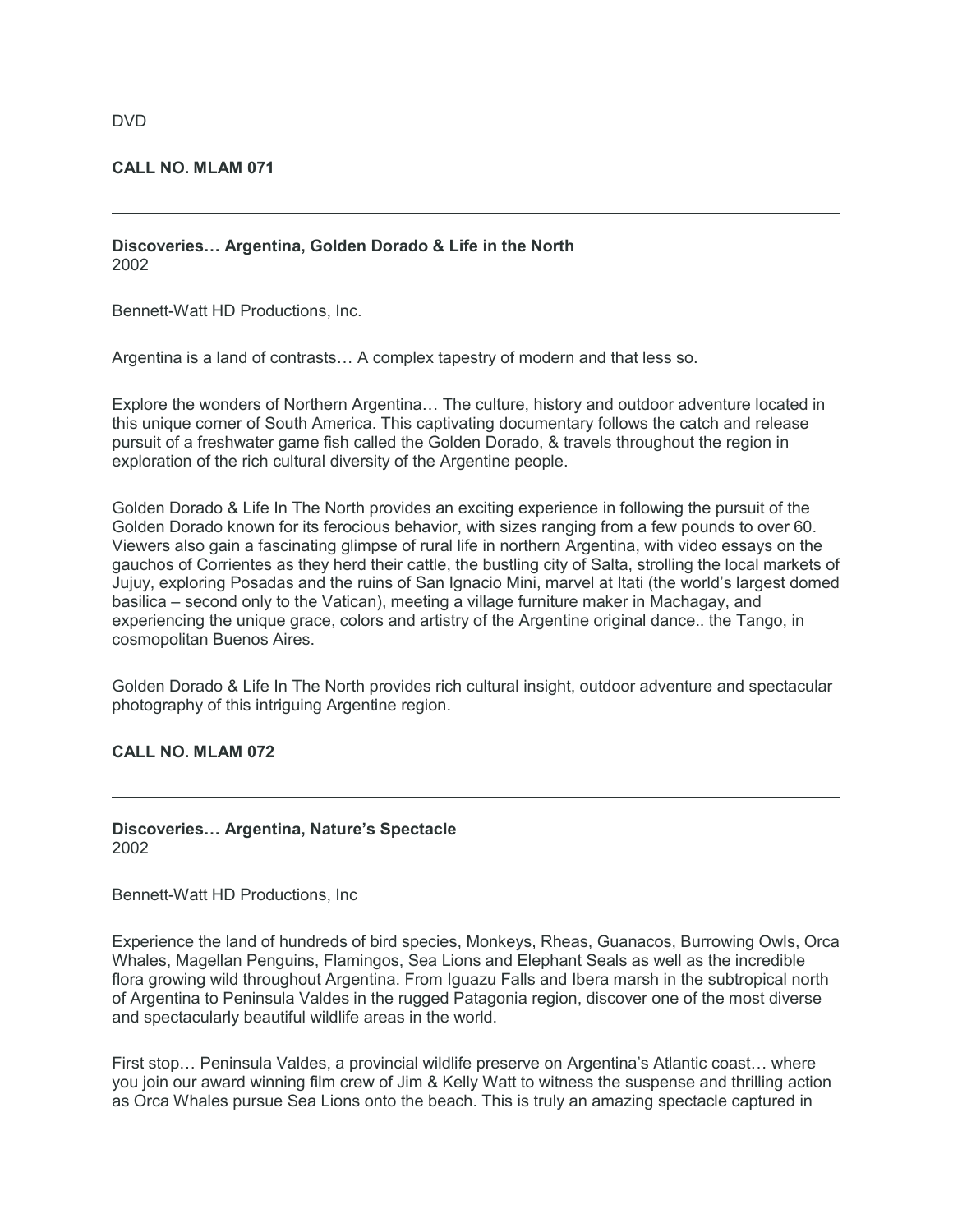stunning, High Definition video. Plus, explore the largest Magellan Penguin colony in the world outside of Antarctica, and nearby Elephant Seals. Inland, Rhea's, Argentina's distant but smaller relative of the Ostrich, grazing near Guanacos, the largest wild mammal in Argentina a relative of the Llama.

In the sub-tropic north… Iguazu National Park, where spectacular Iguazu Falls cascades across two and a half miles of the jungle landscape. Eco-tourism along the Parana River and the Estero Ibera, a 3,000 square mile wetland eco system teaming with over 360 species of birds and mammals.

DVD

# **CALL NO. MLAM 073**

# **Discoveries… Argentina, Dinosaurs** 2001

Bennett-Watt HD Productions, Inc.

Experience a digital high definition adventure into the mysteries of Earth's ancient past. 80 million year old clues challenge modern day dinosaur detectives who search the badlands of Argentina's Patagonia in their attempt to solve the ancient mysteries that lead them, not only to more dinosaur discoveries, but also to more questions.

Produced in cooperation with Natural History Museum of Los Angeles County.

#### **CALL NO. MLAM 074**

# **Evita, The Documentary**

64 minutes, English

The story has been told and enlarged to Hollywood proportions, but the truth behind Eva Duarte remained, for decades, in the shadows of the fictional attempts to portrait her as a demon or a saint. Catapulted to fame after Andrew Lloyd Webber's smash stage musical "Evita" and receiving a starturn by Madonna in Alan Parker's movie adaptation of the same play; the myth of the Argentine First Lady transcended American frontiers to gain world recognition. Now, "Evita" the documentary unveils the complex and ambiguous nature of the woman that ruled – with iron fist – the lives of millions.

Over three thousand photographs, hundreds of hours of archival footage and recordings produced by the Peronist propaganda machine fifty years ago were unearthed and meticulously researched to bring this dynamic, larger-than-life persona back to life and far from the myth she and her followers helped to create.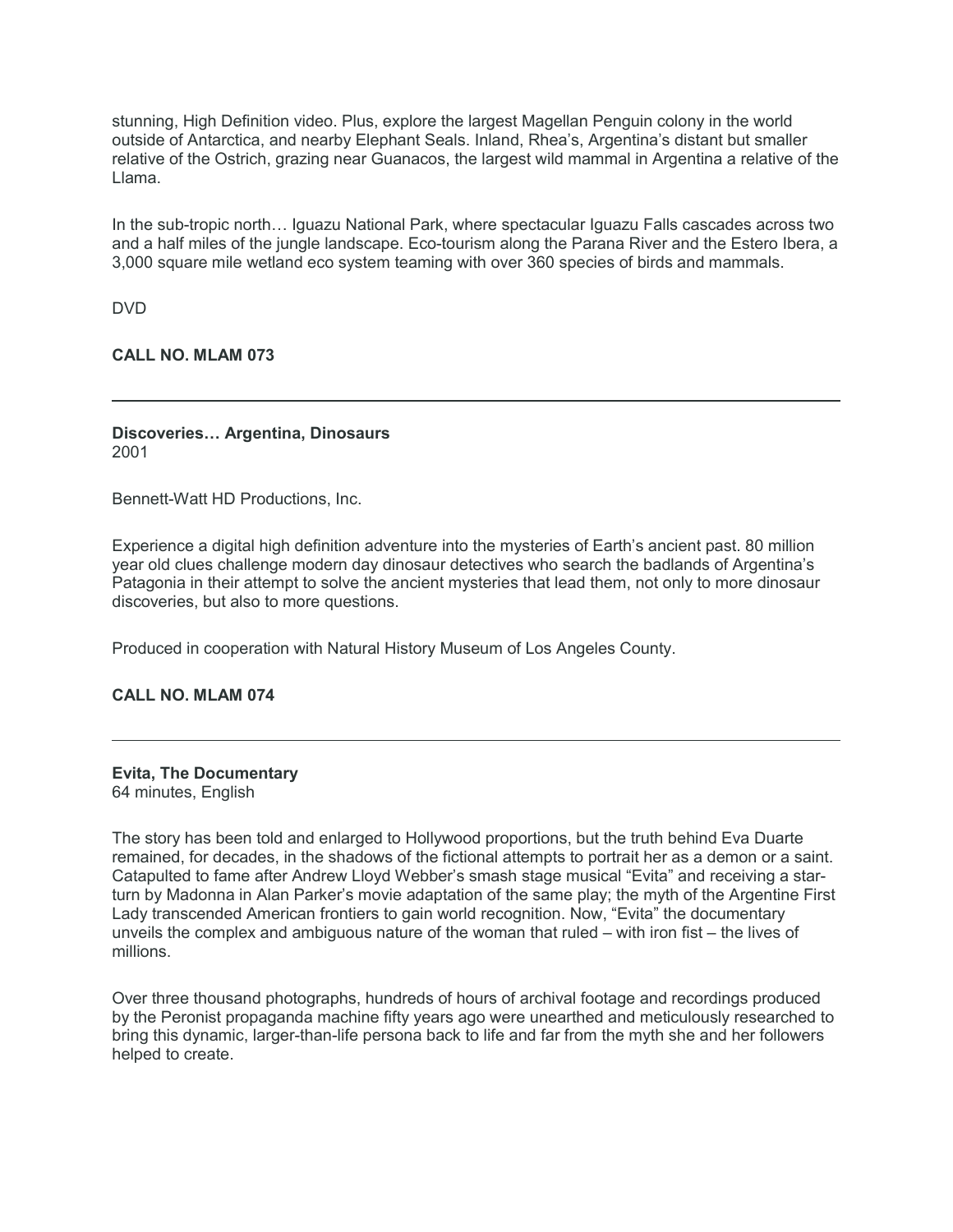"Evita", a documentary by Eduardo Montes-Bradley, traces the footsteps of the young actress born out of wedlock who forever changed the course of history in Argentina, for better and for worse. From her birthplace in the Pampas to her funeral spectacle in Buenos Aires, the documentary spares no conflict, nor softens the sharp edges of a questionable life placing the none-fictional character back in context; back in a post World War II society bound to rebuilt fascism long after its European defeat.

A few have tried to play the role in the theatre and in the movies, but only one has succeeded thus far. Her name was Eva Duarte de Peron, but the world would come to know her as Evita.

# **CALL NO. MLAM 075**

#### **Wild China**

2008 Running Time: 300 min English with optional English and Chinese subtitles DVD

# Produced by BBC

An exotic fusion of natural history and Oriental adventure "Wild China" is a series of journeys through four startlingly different landscapes each based around the travels of a real historical character. With splendour scale and romance Wild China lifts the veil on the world's most enigmatic and magnificent country delving into its vibrant habitats to reveal a land of unbelievable natural complexity. Journey across China from the glittering peaks of the Himalayas to the barren steppe the sub-Arctic to the tropical islands through deserts both searingly hot and mind-numbingly cold and see in pioneering images a dazzling array of mysterious beautiful wild and rare creatures..

# **CALL NO. MLGB 010**

# **Discoveries…Asia, Japan: Tokyo & Central Honshu Island** 2008 English DVD

Bennett-Watt HD Productions, Inc.

For centuries the Japanese warred among themselves and their neighbors, creating a colorful, rich and sometimes brutal legacy. Intriguing to outsiders for centuries, modern Japan is no less so in the 21st century.

Featured locations: Tsukiji Fish Market & Tuna Auction Senso Ji Buddhist Temple Roppongi Hills Ginza Shopping District Ueno Park & Cherry Blossoms Hakone, Owakudani Boiling Valley & Mount Fuji Nikko & Shogun Tokugawa's Mausoleum Takayama & Festival Floats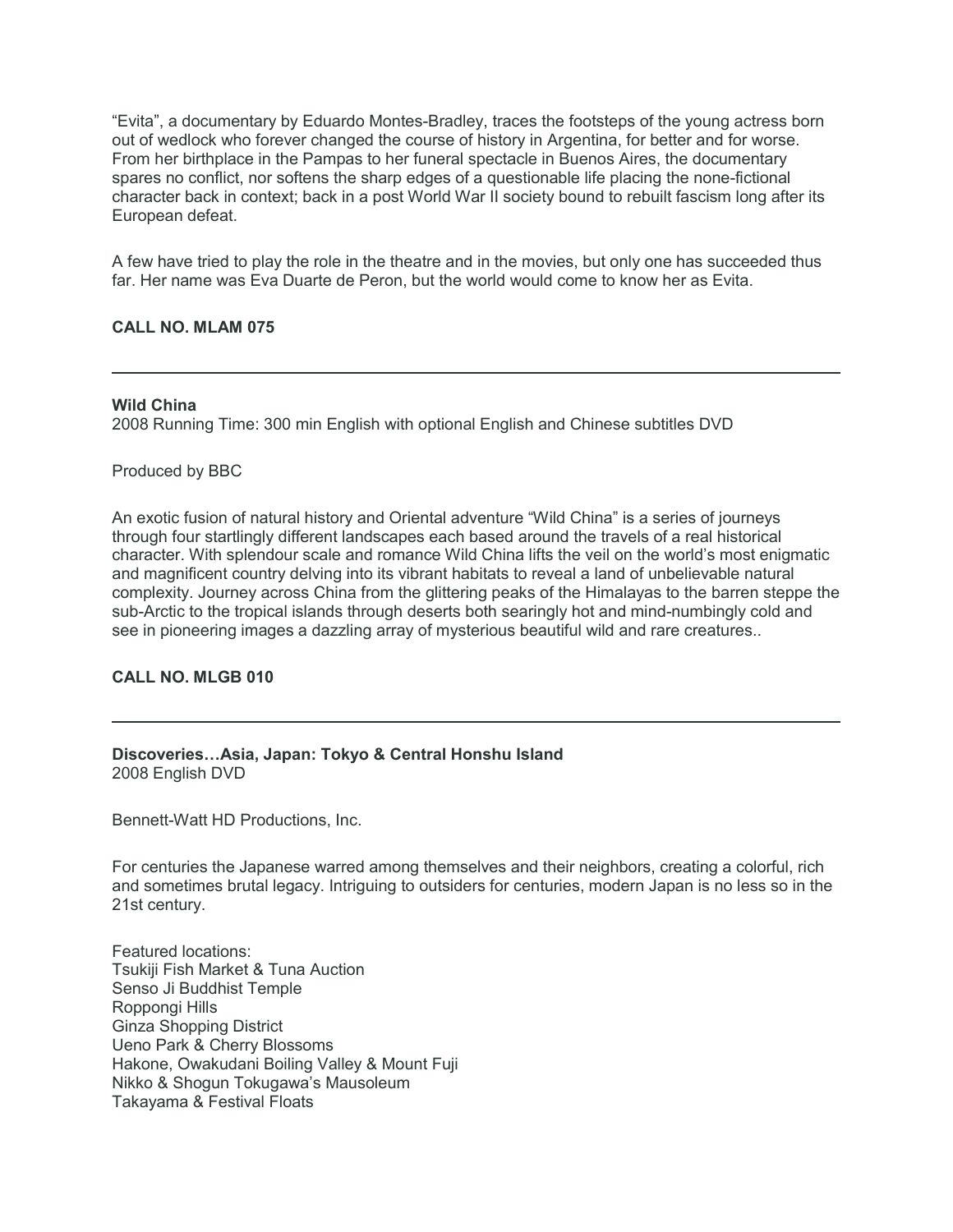Koyasan & the home of Shingon Buddhism Transportation via subways, local trains, Shinkansen Bullet Trains, Komagatake Ropeway, Aerial Cableway & Lake Cruise.

**CALL NO. MLAM 079**

**Discoveries…Asia, Japan: Kyoto & Western Honshu Island** 2008 English DVD

Bennett-Watt HD Productions, Inc.

Kyoto, formerly the imperial capital where royalty held court for over 1000 years, is one of Japan's most beautiful cities. In the 21st century Kyoto remains the cultural capital with over 2000 temples & shrines. Featuring: Kyoto Train Station, 400 year old Nishiki Market, Gion Teahouses and Arashiama District Gardens including Tenru-ji Zen Temple & Garden, Moss Garden & Bamboo Forest.

Remarkably, twenty percent of Kyoto's population is involved in the kimono industry making and displaying a wide variety of kimonos, with the most expensive and elaborate going to the traditional female Japanese entertainers… Geisha, Geiko and Maiko (Geisha in training). Maiko serve a several year apprenticeship and the viewer is introduced to one of these extraordinary young ladies. Cherry Blossoms are Japan's unofficial national flower. It has been celebrated for many centuries and holds a very prominent position in Japanese culture. Most of the cherry tree varieties only bloom for a couple of days in spring and festivals abound!

Himeji Castle was never destroyed by war, earthquake or fire and survives in its original form today. It is considered one of three fine examples of Japanese Castle architecture in the world and is both a national treasure and a UNESCO world heritage site.

Hiroshima is a graphic reminder of the costs of nuclear war.

Miyajima Island (Shrine Island), once the sole bastion of holy men, is now a popular resort destination with several sites of historic significance, roaming deer and monkeys atop 1700′ Mount Misan.

# **CALL NO. MLAM 078**

**Discoveries…Asia, Korea** 2008 English DVD

Bennett-Watt Productions, Inc.

Korea has distinct shopping districts and streets for specific kinds of commodities, featuring Namdaemun, Insadong and Myeongdong shopping areas.

Enjoy the colorful changing of the guard ceremony at 14th century Gyeongbok Palace and tour Changdeok Palace built in the early 15th century.

The Korean Folk Village near Suwon has performances of horsemanship, dance and acrobats.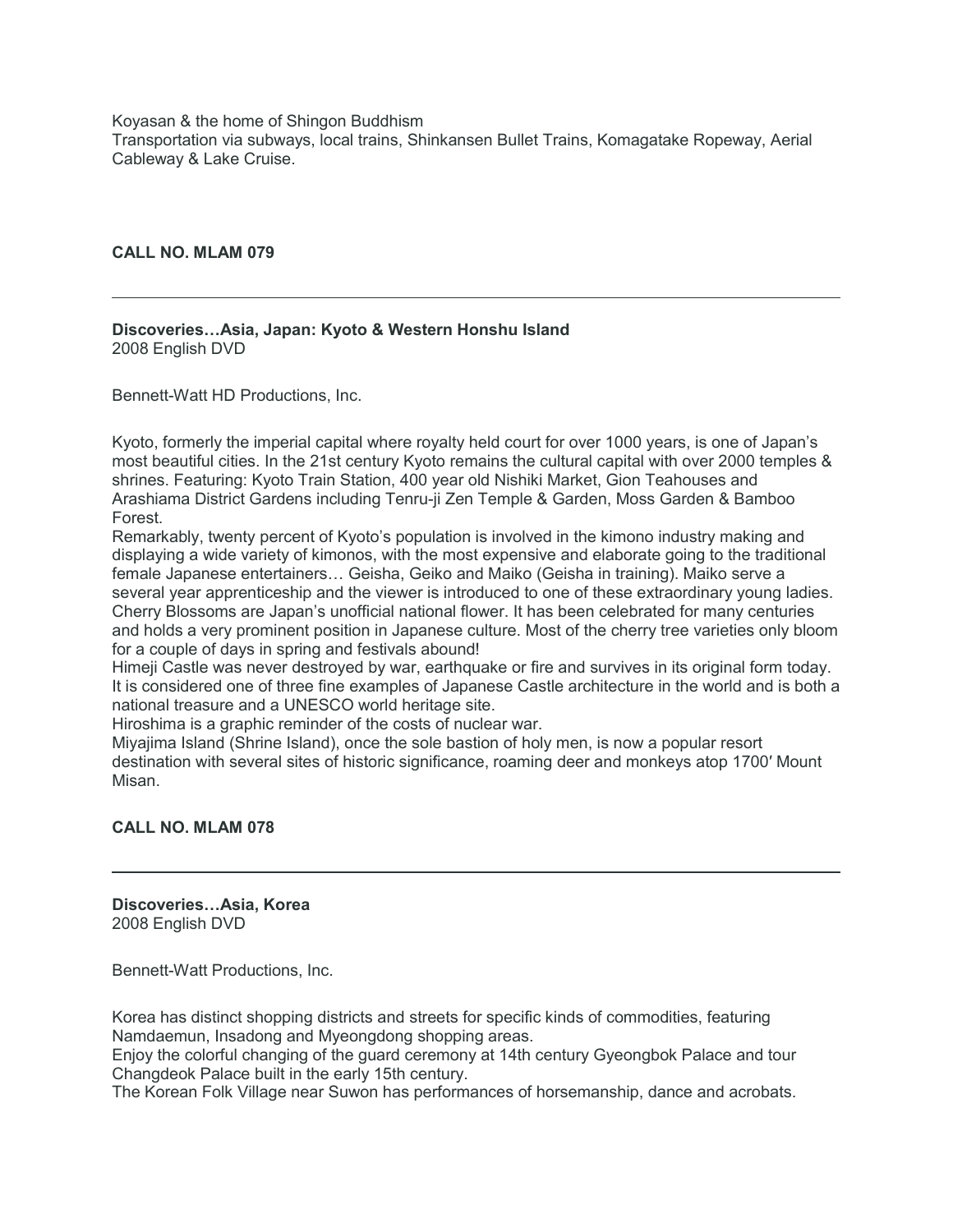The resort city of Geongju is home to 52 UNESCO designated World Cultural Heritages, seven of which are Korean National Treasures. Featuring some of the 23 royal tombs from the Silla Dynasty, the Gweoreung Tomb of King Weonseong, 38th king of the Silla, Bulguksa Temple and Seokguram Grotto was built over a period of thirty years on the 2400 ft peak of Mount Tohamsan overlooking the Sea of Japan and the Mireuk Temple Seated Stone Buddha on the east slope of Mount Namsan. Busan has the largest fish market in Korea, the Jagalchi Fish Market.

Jeju Island is south of the Korean mainland surrounded by the Yellow and East China Seas and has the highest mountain in Korea, Mount Halla. Featuring Seogwipo Fish Auction, flounder being raised by aquaculture, Jeju's famous women divers called Jamsu free diving for clams, abalone, oysters, sea urchin and a variety of other shell fish, Seogwipo Submarine which is a real submarine ride that goes down about 56 meters, has 26 viewing ports and people can enjoy the fish & coral from below the surface.

For over 50 years Chang Kong-ik has been carving stone statues from the lava rock that's so abundant on Jeju Island.

# **CALL NO. MLAM 077**

**Discoveries…Asia: China** 2008 English DVD

Bennett-Watt HD Productions, Inc.

When U.S. President Richard M. Nixon descended the stops into history on his first visit to China in 1972 only the most prescient of futurist could have predicted the meteoric growth and transformation that the Peoples Republic of China has experienced in the subsequent decades.

Beijing has an amazing history exemplified by three of the city's most impressive historic attractions. Early mornings many Chinese start their day with tai chi chuan at the Temple of Heaven, a calm and controlled exercise of the body and mind. The Imperial Palace was off limits to the public for over 500 years and was hence known as the Forbidden City. Now a UNESCO World Heritage site, it is now the Imperial Palace Museum and the largest and best-preserved example of ancient Chinese buildings and culture in China. One of the main entrances is just off Tiananmen Square, the world's largest public square. Nearby, hutongs (old neighborhoods) still exist surrounded by 20th century progress. The Summer Palace continues to be the largest imperial garden in the world.

The Great Wall of China was first built in the 7th century as a defense against the Mongolians when China was still divided into many small states and today it still twists and winds along hill crests, gorges, and rivers for thousands of miles.

In 1974, a group of peasants uncovered some pottery while digging for a well and accidentally uncovered the remains of one of the greatest archeological discoveries of the century. These artifacts were associated with the Qin Dynasty (211-206 BC) and are now known as the Xi'an Terracotta Warriors, life-size figures of warriors and horses arranged in battle formation. One of the most spectacular landscapes in China is Guilin and the Li River with its limestone towers

and the view from a river cruise through its crystal-clear water is outstanding. Nearby Yangshuo City Market is a site to behold.

Hong Kong is a kaleidoscope of life, a blending of East and West in a city of diversity where new and old meet at every turn. Symphony of Lights, The Star Ferry, world's longest open-air escalator, markets and fantastic historical photos taken from Victoria peak all leave an indelible impression. Hangshou is considered one of the 10 most scenic cities in China and Shanghai, one of the largest urban areas in the world, is recognized as China's most important centre of commerce. A cosmopolitan city, buzzing with a 'lifestyle revolution', shown in the architectural temples of art, fine dining and contemporary urban living on the Bund.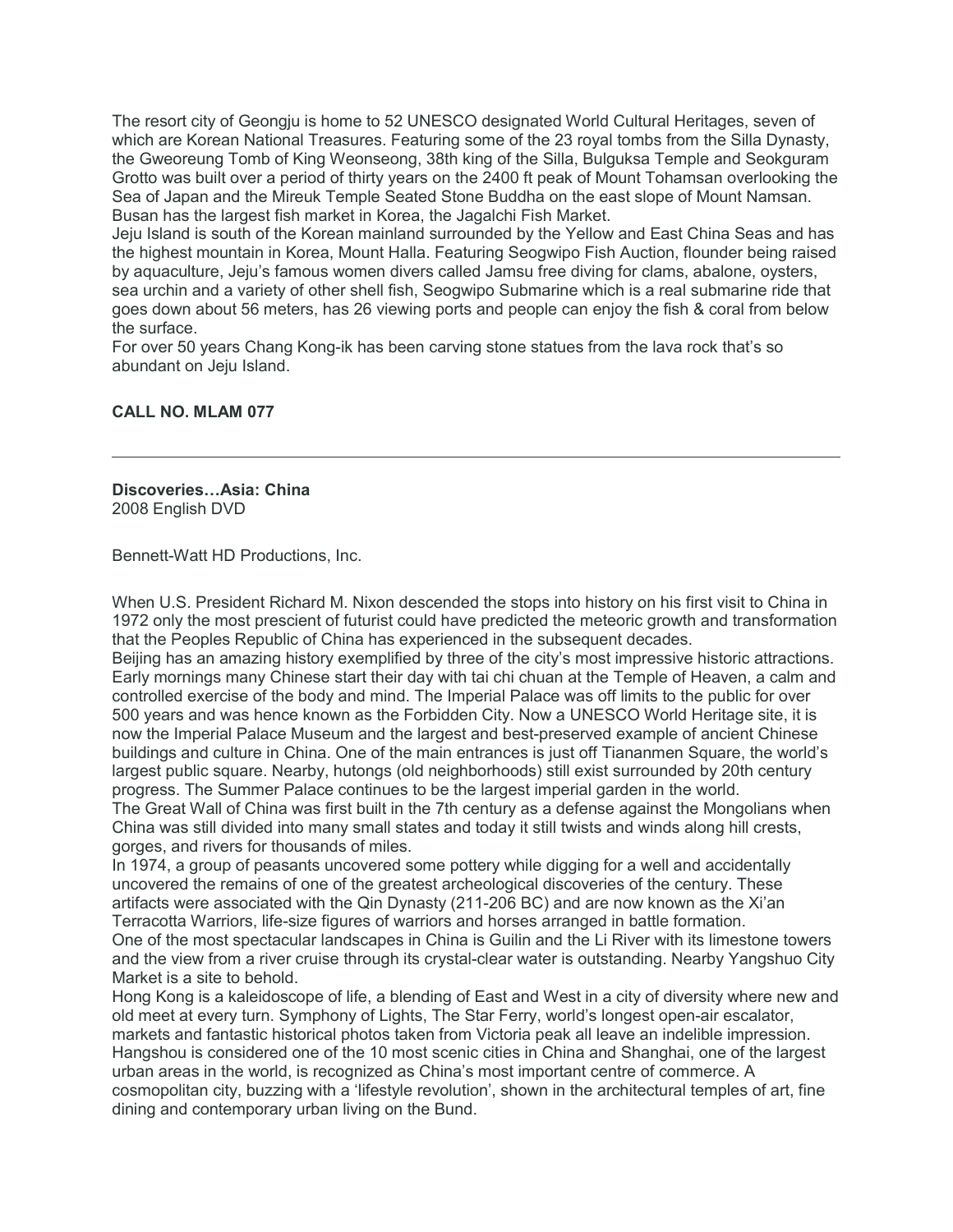# **CALL NO. MLAM 076**

# **The Sahara: The Forgotten History of the World's Harshest Desert**

2006 run time disk 1: 92 minutes disk 2: 88 minutes English DVD

A&E Home Video (The History Channel)

At once a vast expanse of mesmerizing desolation and the crucible of human history, the Sahara Desert has been both the battlefield of empires and the haunted wilderness at the margins of the known world for thousands of years.

Shot on location, this exhilarating documentary brings to life the Sahara's cruel history and the conflicts that still plague its people. THE SAHARA recounts the story of kings who once led caravans of 30,000 people across the desert, bearing riches beyond imagination. It tells of Roman death squads that exterminated the citizens of the Empire's most bitter rival and how the Foreign Legion crafted a legend out of last stands and lost causes. From the fabled metropolis of Timbuktu to the shores of Tripoli, THE SAHARA is an illuminating exploration of this unforgiving and remote land of myth and mirage.

Also included is a bonus disk that examines the lives of two men – T.E. Lawrence and Erwin Rommel – who shaped the desert's modern history and were themselves forever changed by the Sahara.

# **CALL NO. MLAM 080**

#### **Goya's Ghosts**

2006 Language options: English or French, optional subtitles: English, French, Spanish Run Time: 114 minutes

Director: Milos Forman Actors: Javier Bardem, Natalie Portman, Stellan Skarsgard

Academy Award® nominees Natalie Portman and Javier Bardem star in two-time Academy Award® winning director Milos Forman's thrilling new romantic drama! Goya's Ghosts is a sweeping historical epic, told through the eyes of celebrated Spanish painter Francisco Goya (Skarsgard). Set against the backdrop of political turmoil at the end of the Spanish Inquisition and start of the invasion of Spain by Napoleon's army, the film captures the essence and beauty of Goya's work which is best known for both the colorful depictions of the royal court and its people, and his grim depictions of the brutality of war and life in 18th century Spain. When Goya's beautiful muse (Portman) is accused of being a heretic, renowned painter Francisco Goya (Skarsgard) must convince his old friend Lorenzo (Bardem), a power-hungry monk and leader of the Spanish Inquisition, to spare her life.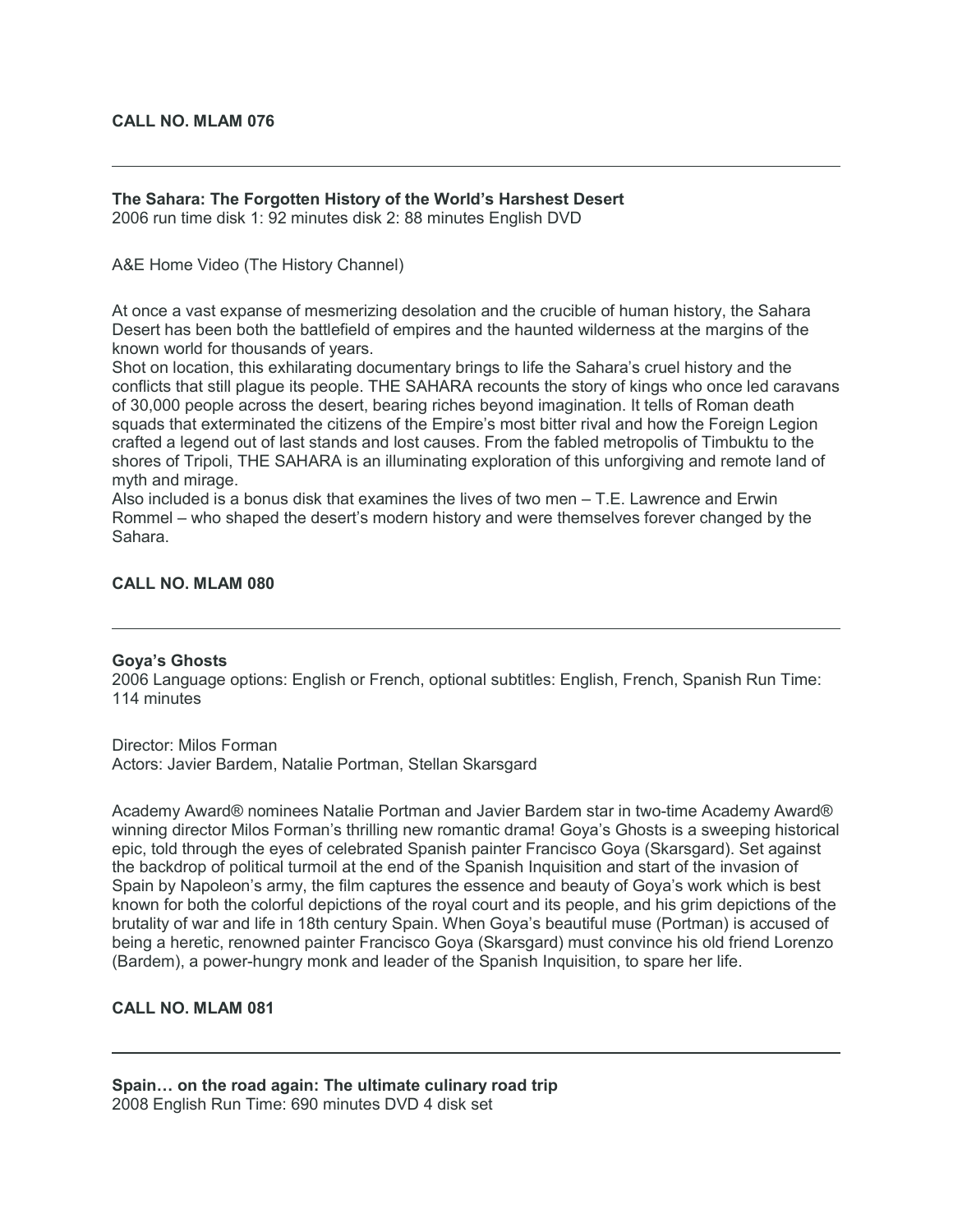Experience the road trip of a lifetime right along with Academy Award-winning actress Gwyneth Paltrow, celebrity chef Mario Batali, Mark Bittman of the New York Times, and Spanish film and TV actress Claudia Bassols for an unscripted, anything goes, culinary and cultural tour through Spain. From the seaside cliffs of Mallorca to the bustling tapas bars and majestic museums of Barcelona, this is the ultimate road trip across Spain… from learning how Cava is made in Catalunya to meeting the famed pigs of Salamanca, they steadily reveal the undiscovered delights of a country brimming with gastronomic and aesthetic treasures.

Includes a 383 page book entitled "Spain: a Culinary Road Trip"

# **CALL NO. MLAM 082**

# **Lafayette: The Lost Hero**

2010, run time 57 minutes, DVD, English

A one-hour documentary that chronicles the life and legend of Marie-Joseph Paul Yves Roch Gilbert du Motier, the Marquis de Lafayette — an intriguing, neglected, and controversial figure from both the American and French Revolutions who at one time was the most famous man in the world. The film examines why a wealthy young French aristocrat would leave the comforts of the court to help a fledgling nation on another continent fight for independence, the nature of the daring path he then set upon, and how the concept of liberty steered so many choices in his life. "Lafayette: The Lost Hero" was broadcast on PBS stations nationwide on Monday, September 13, 2010.

Lafayette's life and quest to bring democracy to America and France is shared, in part, as recorded in the extensive letters and memoirs of Lafayette; his wife, Adrienne de Noailles; and his close friend, George Washington. Lafayette left France at the age of 19 in 1777 and worked courageously for the independence of the United States through both strategic military command and skillful diplomacy. He served in the Continental Army under George Washington, participated in the Battles of Brandywine and Yorktown, where he tactically blocked British troops led by Charles Cornwallis, and convinced the French government to increase their commitment to the American cause. Lafayette became, literally, a household name. After peace was won in America, Lafayette returned to France, risking his life to help start the French Revolution and then struggling in vain to bring democracy to his country by peaceful means. The film explores the ideals of the Enlightenment that Lafayette stood for.

The documentary's narrative is also driven by a present-day search by Lafayette's descendant, Sabine Renault-Sabloniere, to find out more about her ancestor. Her research uncovers the largely untold story of Lafayette's wife, Adrienne, second daughter of the Duke de Noailles, and the arranged marriage that turned into a great romance and a partnership in revolution. The result is a biographical film that is part adventure, part romance, part historical journey, with lush dramatizations, evocative footage and animations that give cultural background and bring the audience closer to a sense of what might really have happened in the past, as well as insights on its meaning to us today.

Interviews with the world's leading authorities on Lafayette add another perspective, presenting firsthand accounts and other research that enables us to unlock some of the secrets of Lafayette's life and understand the renown by which he was known in his day. Interviewees include the following individuals:

James R. Gaines: American journalist and author of For Liberty and Glory: Washington, Lafayette, and Their Revolutions (W. W. Norton, 2007).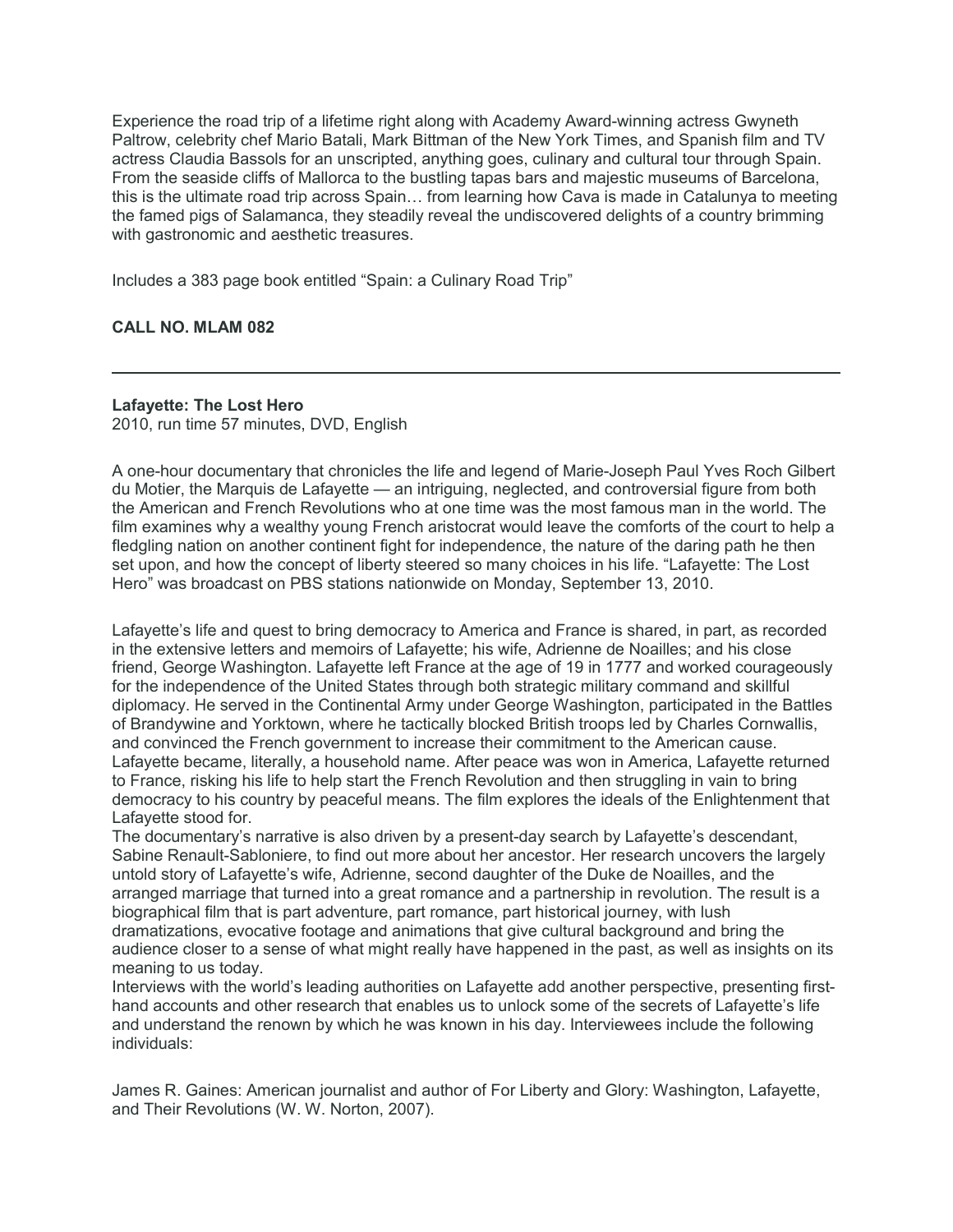Robert R. Crout: Renowned scholar known for extensive research on the Marquis and co-editor of the Lafayette Papers Project at Cornell University, which published the five volume series Lafayette in the Age of the American Revolution: Selected Letters and Papers, 1776-1790 (Cornell University Press, 1981).

Sabine Renault-Sabloniere: A great great-great-great-great-great-granddaughter~of Lafayette, who is writing a book about Lafayette and his wife and the story of their unlikely partnership in two revolutions.

Jacque de Trentinian: Executive vice president of the French Branch of the Sons of the American Revolution.

Patrick Villiers: Professeur des Universités at the University of Littoral-Côte d'Opale (Boulogne Calais Dunkerque).

Gonzague Saint Bris: Author of Lafayette: Hero of the American Revolution (Pegasus Books, 2010).

Sarah Vowell: Author, commentator and regular contributor on public radio's This American Life.

Few lives have matched Lafayette's. In his later years, after being imprisoned for bringing freedom movements to Europe, Lafayette returned triumphantly in 1824 to the United States for the 50th anniversary of the American Revolution — this country's first great patriotic celebration. His return was celebrated in monumental fashion in towns throughout the nation. Lafayette became the only foreigner ever to have more than 30 American towns named in his honor, not including the numerous streets, squares and parks also named for him in almost every city in the United States. The documentary recalls, too, the great leaders of the day who mourned upon news of Lafayette's death in Paris in 1834. And yet his legacy today is so conflicted, due in part to his role in the French Revolution, which contradicted his aristocratic background. This film allows a re-evaluation of Lafayette's crucial role in the establishment of democracy — both in America and France.

"Lafayette: The Lost Hero" is a production of Storyville Films, The Documentary Group and WETA Washington, D.C. Executive produced by Dalton Delan and David S. Thompson for WETA, Tom Yellin for The Documentary Group and Oren Jacoby for Storyville Films. Produced by Elgin Smith. ~Directed and written by Oren Jacoby. Narrated by John Cullum. Lafayette's narration by Patrick Bauchau. Major support for "Lafayette: The Lost Hero" is provided by the New-York Historical Society and Julian and Josie Robertson. Additional support is provided by the Annenberg Foundation.

For more information about "Lafayette: The Lost Hero," visit www.pbs.org/lafayette.

# **CALL NO. MLAM 083**

#### **Between the Rivers: The History of Ancient Mesopotamia**

2006 The Teaching Company 36 lectures by Professor Alexis Q. Castor, Franklin & Marshall College

6 DVD disks and booklet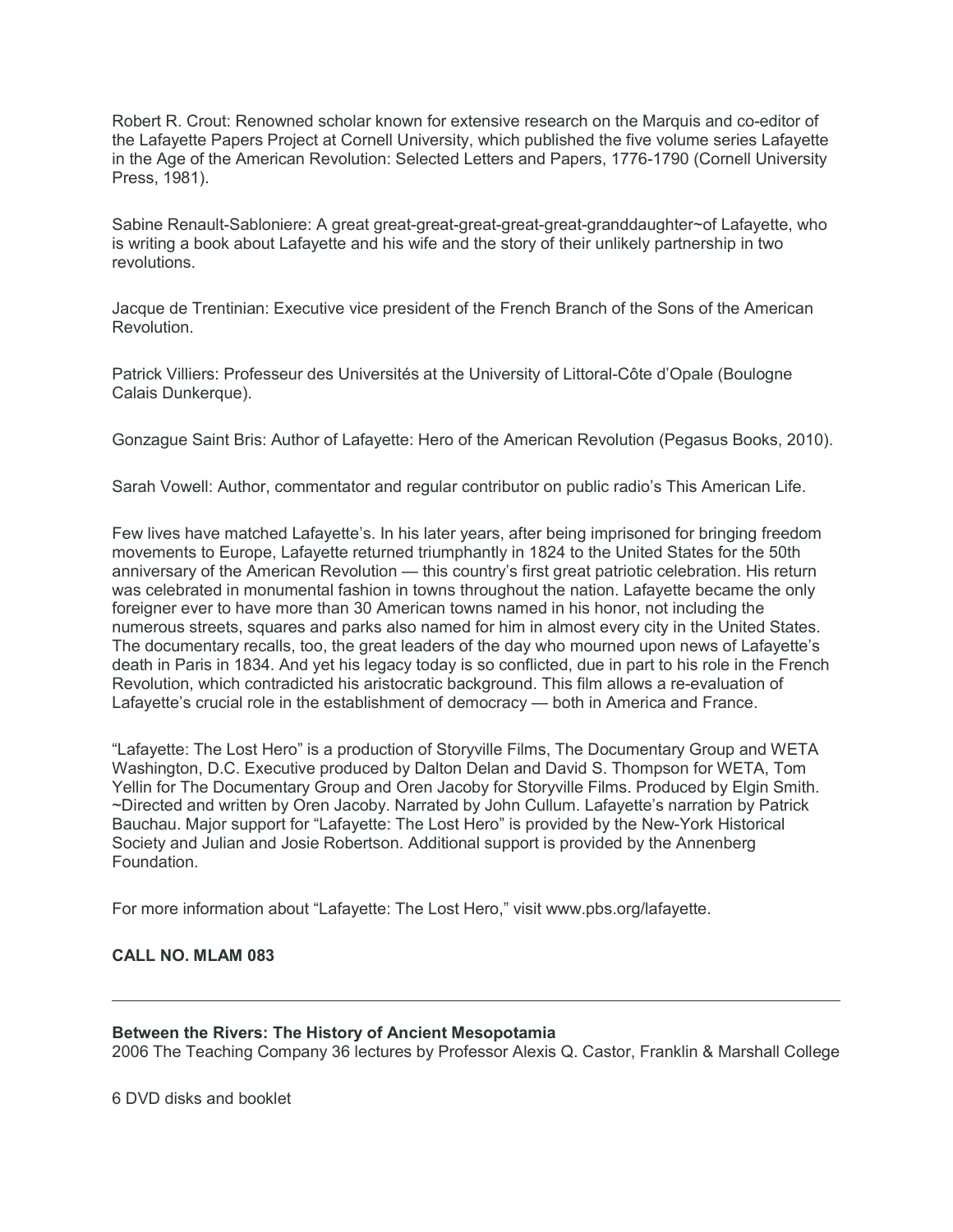# **Section 1 – The Rise of Civilization**

- 1.The Iraq Museum
- 2. Geography and Environment
- 3. Discovering Mesopotamia
- 4. Archaeological Methods
- 5. Farming and Early Settlements
- 6. The Uruk Phenomenon
- 7. Writing
- 8. Temples
- 9. Mesopotamian Deities
- 10. Gilgamesh—Hero and King
- 11. The Early Dynastic Period
- 12. Warfare and Diplomacy

# **Section 2 – The Great City-States**

- 13. The Royal Cemetery at Ur
- 14. The Akkadians
- 15. Ideology of Kingship—Naram-Sin and Gudea
- 16. The Ur III Dynasty
- 17. Life in a Mesopotamian City
- 18. Food and Drink
- 19. Assyrian Trade Networks
- 20. Hammurabi of Babylon
- 21. Zimri-Lim of Mari
- 22. Laws
- 23. Medicine, Science, and Math
- 24. Poetry and Literature

# **Section 3 – Empires of the East**

- 25. Internationalism
- 26. Assyrian Expansion
- 27. Sargon II
- 28. Ideology of Empire
- 29. Control and Revolt
- 30. Medes and the Neo-Babylonian State
- 31. The Rise of the Achaemenids
- 32. Persians in Egypt and Greece
- 33. Xerxes's Invasion of Greece
- 34. Persian Art and Culture
- 35. Alexander the Great
- 36. After Alexander

# **CALL NO. MLAM 084**

# **From Yao to Mao: 5000 Years of Chinese History**

2004 The Teaching Company 36 lectures by Professor Kenneth J. Hammond, New Mexico State University6 DVD disks and booklet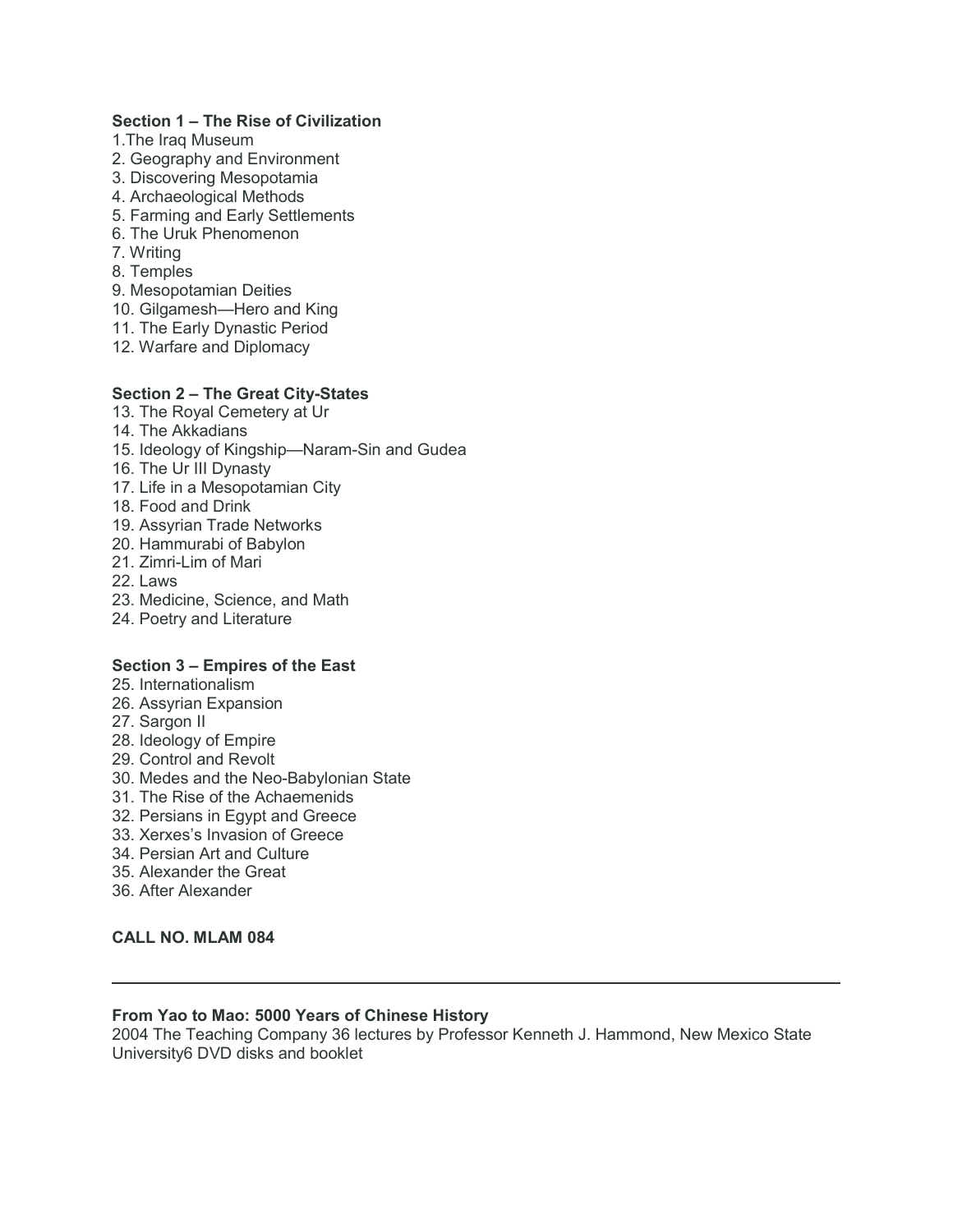- 1. Geography and Archaeology
- 2. The First Dynasties
- 3. The Zhou Conquest
- 4. Fragmentation and Social Change
- 5. Confucianism and Daoism
- 6. The Hundred Schools
- 7. The Early Han Dynasty
- 8. Later Han and the Three Kingdoms
- 9. Buddhism
- 10. Northern and Southern Dynasties
- 11. Sui Reunification and the Rise of the Tang
- 12. The Early Tang Dynasty
- 13. Han Yu and the Late Tang
- 14. Five Dynasties and the Song Founding
- 15. Intellectual Ferment in the 11th Century
- 16. Art and the Way
- 17. Conquest States in the North
- 18. Economy and Society in Southern Song
- 19. Zhu Xi and Neo-Confucianism
- 20. The Rise of the Mongols
- 21. The Yuan Dynasty
- 22. The Rise of the Ming
- 23. The Ming Golden Age
- 24. Gridlock and Crisis
- 25. The Rise of the Manchus
- 26. Kangxi to Qianlong
- 27. The Coming of the West
- 28. Threats from Within and Without
- 29. The Taiping Heavenly Kingdom
- 30. Efforts at Reform
- 31. The Fall of the Empire
- 32. The New Culture Movement and May 4th
- 33. The Chinese Communists, 1921-1937
- 34. War and Revolution
- 35. China Under Mao
- 36. China and the World in a New Century

# **CALL NO. MLAM 085**

#### **Last Train Home**

2009 DVD Language: Cantonese, Subtitles: English

Director: Lixin Fan

Actors: Zhang Changhua, Chen Suqin, Zhang Qin, Zhang Yang, Tang Tingsui

Every spring, China's cities are plunged into chaos as an astonishing 130 million migrant workers journey to their home villages for the New Year's holiday. This mass exodus is the largest human migration on the planet – an epic spectacle that reveals a country tragically caught between its rural past and industrial future.Working over several years in classic verité style Chinese-Canadian filmmaker Lixin Fan (with the producers of the hit documentary Up the Yangtze) travels with one couple who have embarked on this annual trek for almost two decades. Like so many of China s rural poor, Zhang Changhua and Chen Suqin left behind their two infant children for grueling factory jobs. Their daughter Qin – now a restless teenager – both bitterly resents their absence and longs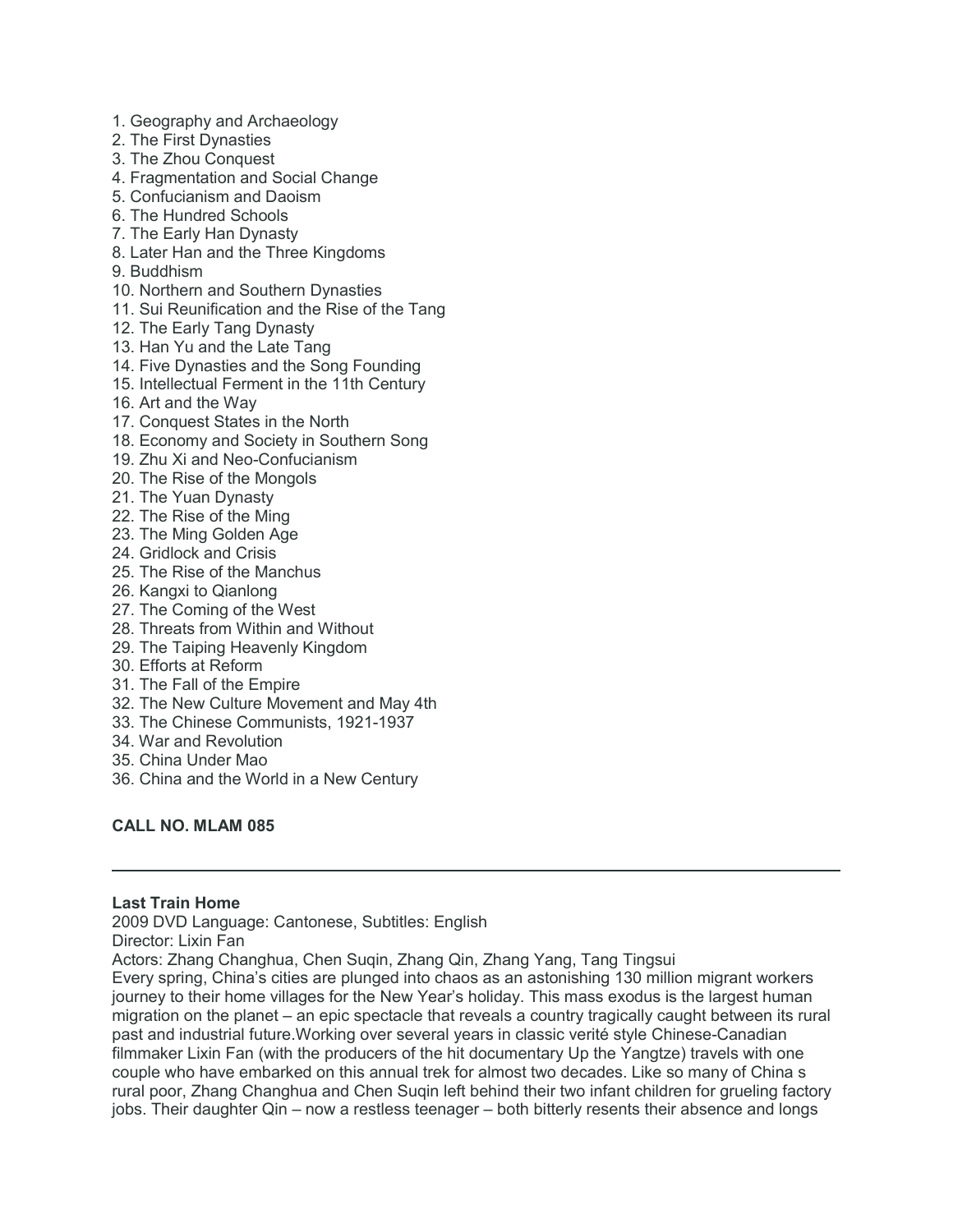for her own freedom away from school, much to the utter devastation of her parents.Emotionally powerful and starkly beautiful, the multi-award-winning Last Train Home's intimate observation of one fractured family sheds unprecedented light on the human cost of China's economic 'miracle'.

### **CALL NO. MLAM 086**

#### **Impromptu**

1991 Run Time: 107 minutes Language: English DVD

Actors: Judy Davis, Hugh Grant, Mandy Patinkin, Bernadette Peters, Julian Sands Director: James Lapine

"Spirited, playful and outrageous" (The New York Times), this captivating romantic comedy celebrates brazen, controversial 19th-century feminist author George Sand and the unlikely object of her desire: well-mannered composer Frédéric Chopin. Boasting an impressive cast including Judy Davis, Hugh Grant and Emma Thompson, Impromptu is "delightful, lively and saucy"(NY Daily News)!

Bohemian provocateur Sand (Davis) is setting Paris ablaze by wearing men's clothing and taking a long line of lovers! But when she first hears the heavenly music of Chopin (Grant), she vows to stop at nothing – including transforming herself – to capture the heart of the fragile, shy and painfully straight-laced musician!

#### **CALL NO. MLAM 087**

# **Black in Latin America** 2011 Language: English

Director: Henry Louis Gates Jr.

Black in Latin America, a new four-part series about the African influence on Latin America, is the latest production from renowned Harvard scholar Henry Louis Gates, Jr. The series examines how Africa and Europe came together to create the rich cultures of Latin America and the Caribbean.

Latin America is often associated with music, monuments, and sun, but each of the six countries featured in Black in Latin America – Haiti, Dominican Republic, Cuba, Brazil, Mexico, and Peru – has a secret history.

On his journey, Professor Gates discovers, behind a shared legacy of colonialism and slavery, vivid stories and people marked by African roots. Latin America and the Caribbean have the largest concentration of people with African ancestry outside Africa – up to 70 percent of the population in some countries. The region imported more than ten times as many slaves as the United States, and kept them in bondage far longer. As Professor Gates travels to these varied countries, he celebrates the massive influence millions of people of African descent had on the history and culture of Latin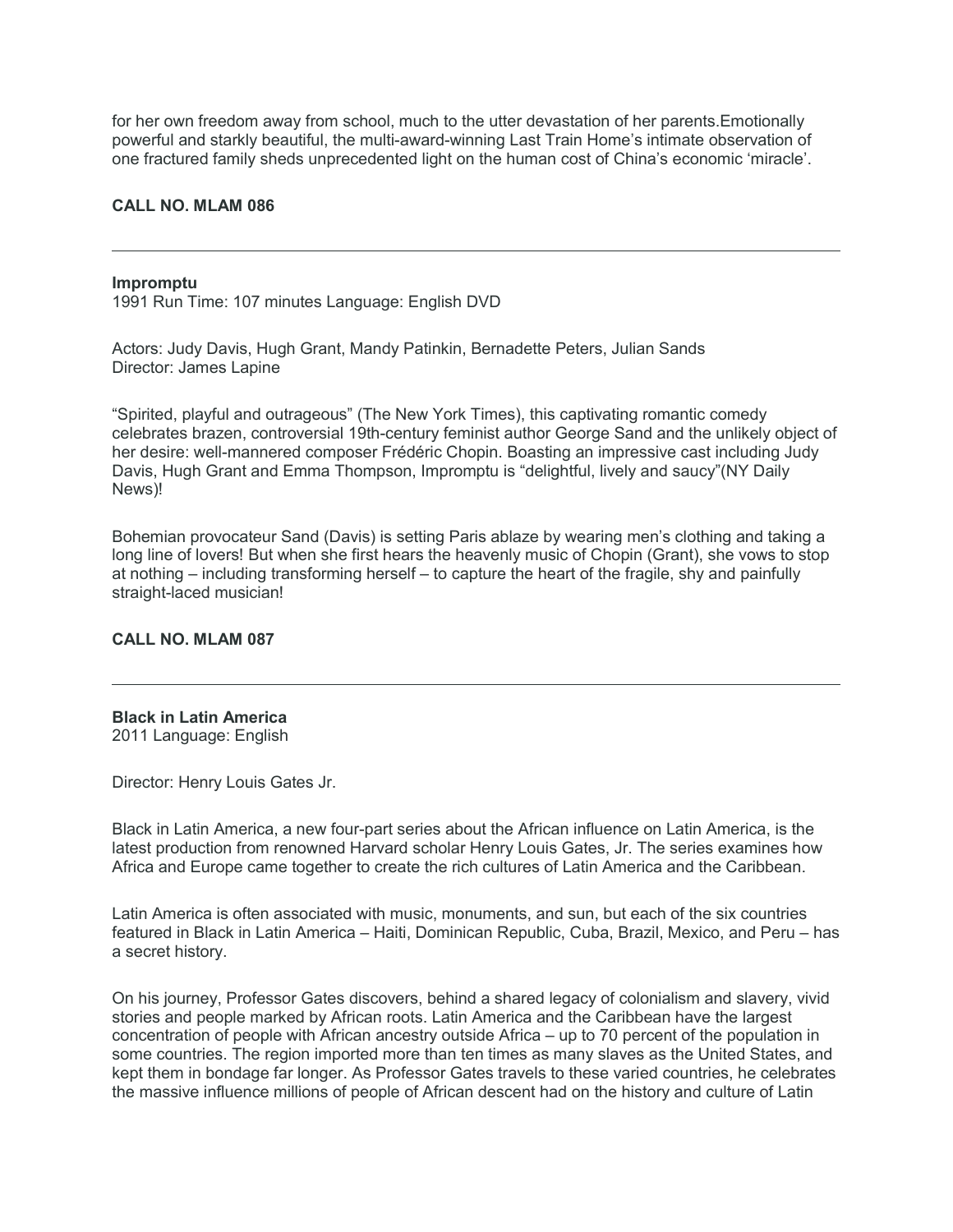America and the Caribbean, and considers why and how their contribution is often forgotten or ignored.

# **CALL NO. MLAM 088**

#### **Vukovar**

1994 Run Time: 96 minutes Language: Serbian Subtitles: English and Chinese DVD

Actors: Mirjana Jokovic, Boris Isakovic, Svetlana Bojkovic, Predrag Ejdus, Mihailo 'Misa' Janketic Director: Boro Draskovic

A heartrending Romeo and Juliet view of the mindlessness and horror of war. Anna from Croatia and Toma from Serbia are married with full blessings from family and friends. Then Yugoslavia erupts into a hideous medusa – the poisonous snakes of nationalism infect everyone with their venom. Love brought them together…war will tear them apart. "Vokuvar" is a poignant and moving story of the ravages of war, but it does not judge because there are no answers…yet.

# **CALL NO. MLAM 089**

#### **Carmen: A Hip Hopera**

2001 Run Time: 88 minutes Language: English Subtitles: English DVD

Actors: Beyoncé Knowles, Mekhi Phifer, Mos Def, Rah Digga, Joy Bryant

Once in a lifetime, a woman comes along who is so powerful, so passionate and so irresistible, you'd do anything to let her rock your world. In this lifetime, that woman is Carmen. Beyoncé Knowles stars as the unforgettable and unpredictable Carmen, who's got big dreams, big plans and a big heart. But when her destiny leads her to a sizzling romance with Sgt. Derrick Hill, someone must pay the ultimate price in this story of desire, passion and betrayal told through song by a cast of today's hottest hip hop stars, including Mos Def, Rah Digga, Wyclef Jean, Jermaine Dupri and Lil' Bow Wow.

#### **CALL NO. MLAM 090**

#### **Dirty Pretty Things**

2004 Run Time: 97 minutes Languages: English or French (dubbed) DVD

Actors: Chiwetel Ejiofor, Kriss Dosanjh, Israel Aduramo, Yemi Ajibade, Nizwar Karanj

From Stephen Frears, the Oscar(R)-nominated director of THE GRIFTERS (Best Director, 1990) and DANGEROUS LIAISONS, DIRTY PRETTY THINGS stars Audrey Tautou (AMÉLIE) in a harrowing tale of struggle and survival for two immigrants who learn that everything is for sale in London's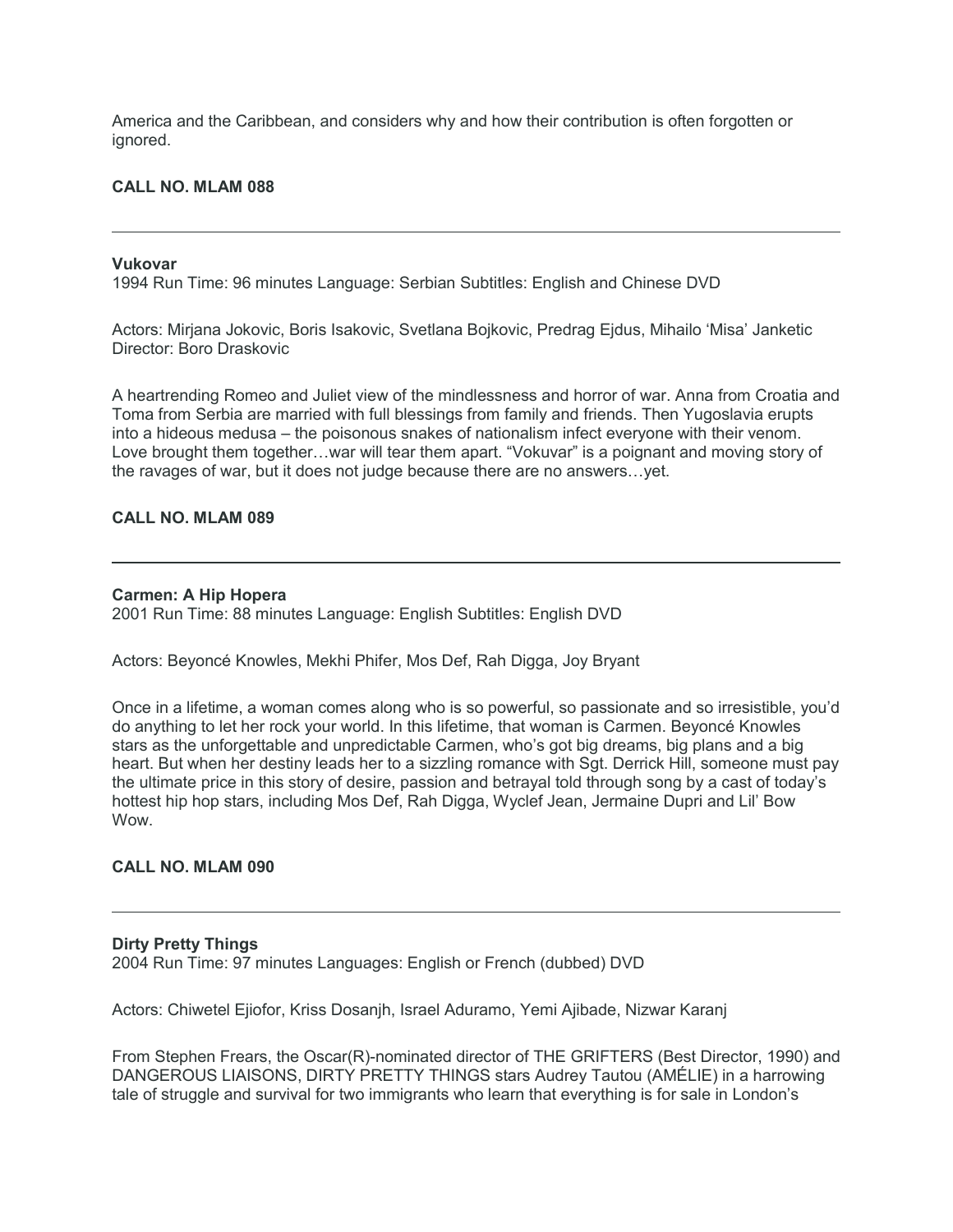secret underworld! Part of an invisible working class, Nigerian exile Okwe (Chiwetel Ejiofor) and Turkish chambermaid Senay (Tautou) toil at a west London hotel that is full of illegal activity. Then late one night Okwe makes a shocking discovery, which creates an impossible dilemma and tests the limits of all they know! Honored with numerous European film awards and nominations including wins at the London Critics Circle Film Awards and the Venice Film Festival — you'll find this gritty urban thriller to be thoroughly engrossing and impossible to forget!

# **CALL NO. MLAM 091**

# **The Chinese Americans**

1999 Run Time: 90 minutes Language: English DVD

Executive Producer: Roy Hammond Producer/Director: Roman Brygider Consulting Producer: Shinyu Yang Narrator: Henry Yuk WLIW, New York

THE CHINESE AMERICANS, the first program of its kind, visits generations of Chinese families who came to the United States from the mainland, Taiwan or Hong Kong and forged an American dynasty.

With patience and perseverance we balanced the duality of East and West and translated the American Dream into an entirely new alphabet. The program explores how the traditions and customs of generations, wrapped like our mothers' *dim sum* in the warmth of a close-bound community, have been secured for the next generation.

THE CHINESE AMERICANS examines the roles Chinese schools, family associations, and religious organizations played in transforming Chinese immigrants into Chinese Americans while maintaining the traditions of the culture and celebrates our achievements in American arts, sciences and education.

Architect I.M. Pei, broadcast journalist Connie Chung, AIDS researcher and 1996 *TIME* Man of the Year Dr. David Ho, playwright David Henry Hwang, educators, artists, business and community leaders and others from a wide variety of backgrounds, experience, and generations explore what it means to be Chinese in America, whether your family has been in the United States for 2 or 200 years.

# **CALL NO. MLAM 092**

#### **Ancient China: Masters of the Wind and Waves** 2006 Run Time: 50 minutes Language: English DVD

The History Channel

From racing sloops to jet planes, modern air and sea travel would not be nearly as advanced as it is today without Ancient China s remarkable ingenuity.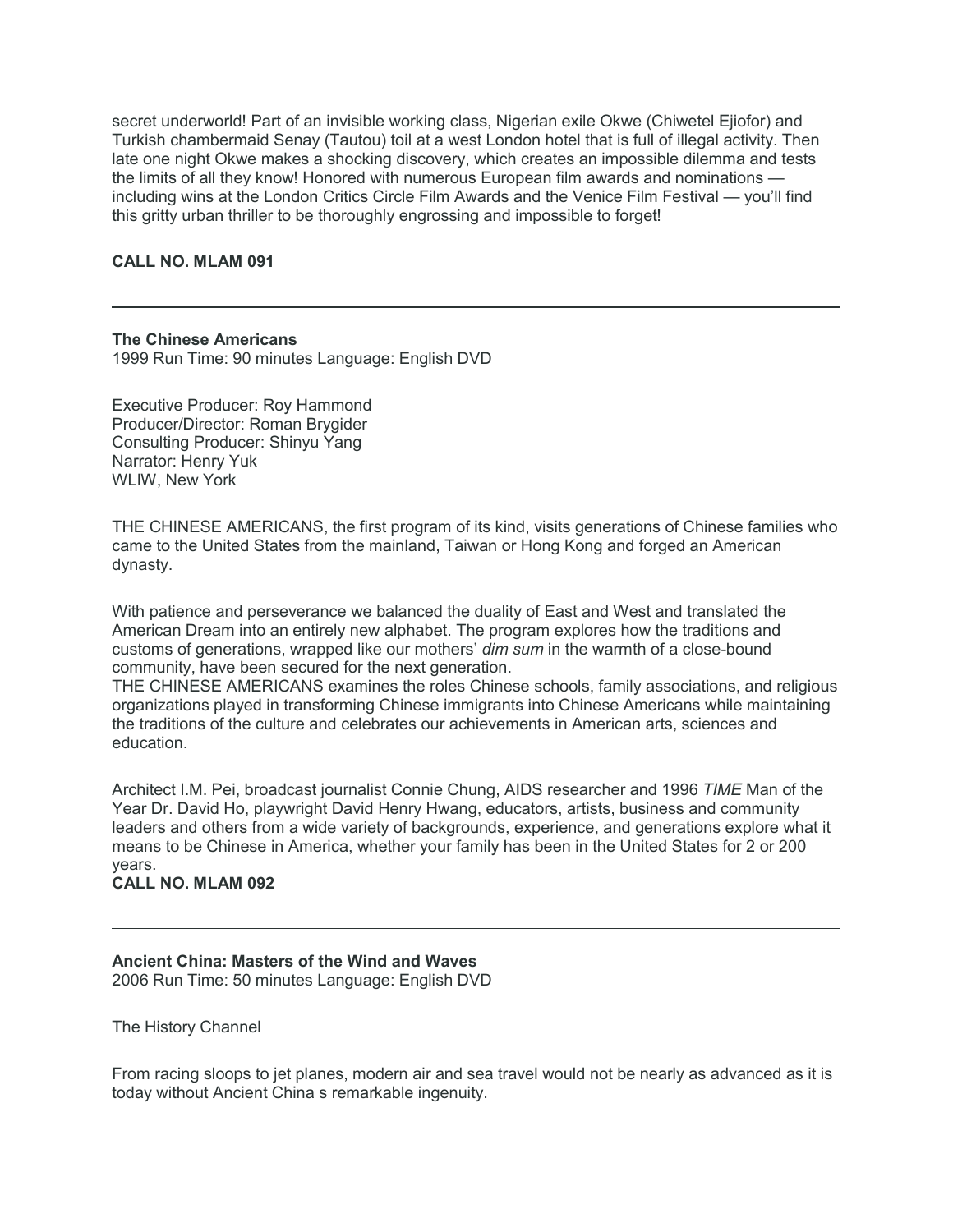In this eye-opening program, travel halfway around the world with host Michael Guillen, as he explores how the ancient Chinese mastered the complicated principles of fluid- and aerodynamics thousands of years before the West. Climb aboard an ancient Chinese sailboat and discover how they invented the many nautical mechanisms we take for granted today. Learn how the notion of hard air (air pressure) was understood by Taoist monks thousands of years ago, and witness how ancient paper- and silk-making skills enabled the Chinese to participate in manned flight two thousand years before the Wright Brothers first took to the air.

Featuring practical demonstrations, dramatic reenactments, and interviews with distinguished scholars, WHERE DID IT COME FROM? presents a definitive look at the extraordinary innovation of this ancient culture.

# **CALL NO. MLAM 093**

# **Mongol: The Rise of Genghis Khan**

2007 Run Time: 126 minutes Language: Mongolian Subtitles: English DVD

Director: Sergei Bodrov Actors: Tadanobu Asano, Khulan Chuluun, Ji Ri Mu Tu, Amarbold Tuvshinbayar, Aliya (II)

History knows him as Genghis Khan, but before he became a warlord, he was simply a man named Temudgin. Exiled into slavery as a boy and forced into a life of struggle after his father is killed by a rival clan, the greatest military mastermind of all time survived on the strength of a single dream: to unite his people into the largest empire the world has ever known.

Asano Tadanobu portrays Temudgin in director Sergei Bodrov's sweeping, Academy Awardnominated epic full of breathtaking landscapes and bloody battles that follows the Mongol warrior as he escapes the shackles of bondage, finds love and rises to become the general who would create history's most powerful empire.

# **CALL NO. MLAM 094**

# **China's First Emperor**

2008 Run Time: 250 minutes Language: English DVD

#### The History Channel

His accomplishments were unprecedented, his charisma irresistible. Credited with both unifying China and tormenting its citizenry, Qin Shi Huangdi, the "first emperor of China," is one of the most controversial leaders in the nation's history. His reign brought advances such as standardized currencies, weights and measures, unified written and spoken language and transportation systems. In battle, too, he was centuries ahead of his time – creating assembly lines (two millennia before Henry Ford) to mass-produce precision-crafted swords, arrows and other weapons. HISTORY dives into the ruler's complex legacy, from the brilliant military strategies that created an empire to his plans for the original Great Wall.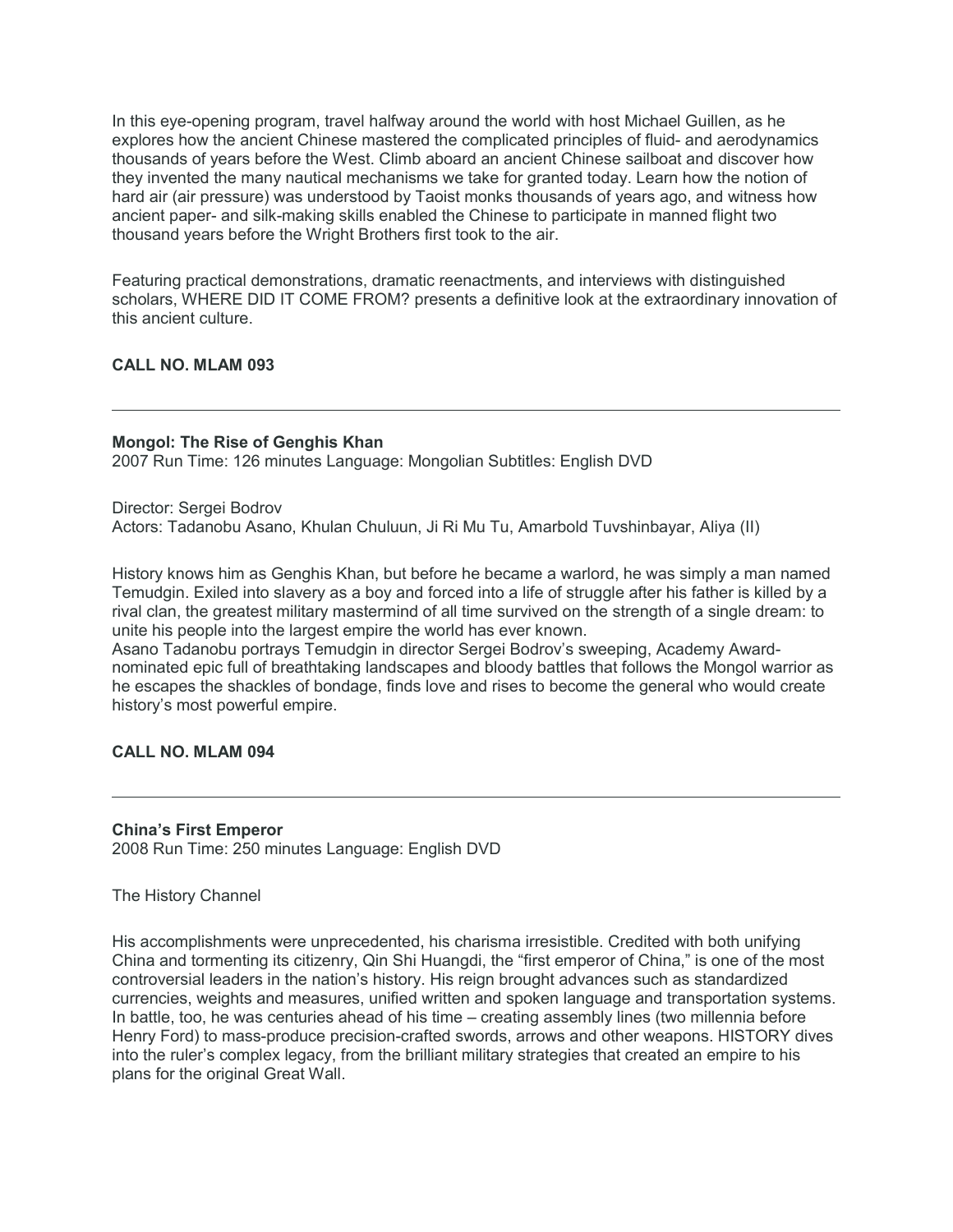# **CALL NO. MLAM 095**

# **Federico Garcia Lorca and His Granada**

2004 Run Time: 25 minutes Language: English DVD

#### Babbitt Instructional Resources

This DVD is centered around the life of García Lorca and Granada, the city he loved. The DVD gives a short historical and cultural background of Granada. We see the village of Fuentevaqueros where he was born and the beauty of rural Andalucía. We see how many of the metaphors in Lorca's poetry had their origin in nature. Several picturesque places are shown as described by Lorca in his prose and poetry. At the end, we see the sadness of Víznar where Lorca was killed and the DVD ends with a philosophic note on death. A companion DVD that can be used with FEDERICO GARCIA LORCA AND HIS ANDALUCIA.

# **CALL NO. MLAM 096**

#### **GirlFight**

2000, Run Time: 110 minutes, Language: English, Subtitles: French, Spanish, DVD

Director: Karyn Kusama Actors: Michelle Rodriguez, Santiago Douglas, Jaime Tirelli, Paul Calderon, Ray Santiago

GIRLFIGHT is the fresh, triumphant story of a young woman in the Bronx who discovers her greatest love in the boxing ring. Diana Guzman is always fighting, whether at home in the housing projects with her abusive dad or at high school against gossipy girl cliques, but she finds a new outlet for her anger at her brother's boxing gym. With hard-core training from veteran boxing coach Hector, Diana learns she has the guts and talent to be a contender. When she falls for macho featherweight Adrian, her heart is put to the test.

#### **CALL NO. MLAM 097**

#### **Chateaux of the Loire** Run Time: 56 minutes, VHS

For many centuries, the Loire valley was the setting for the French kings' itinerant capital, with each individual chateau serving as court headquarters during a different season. And it was here, in the garden spot of France, that the French Renaissance was born.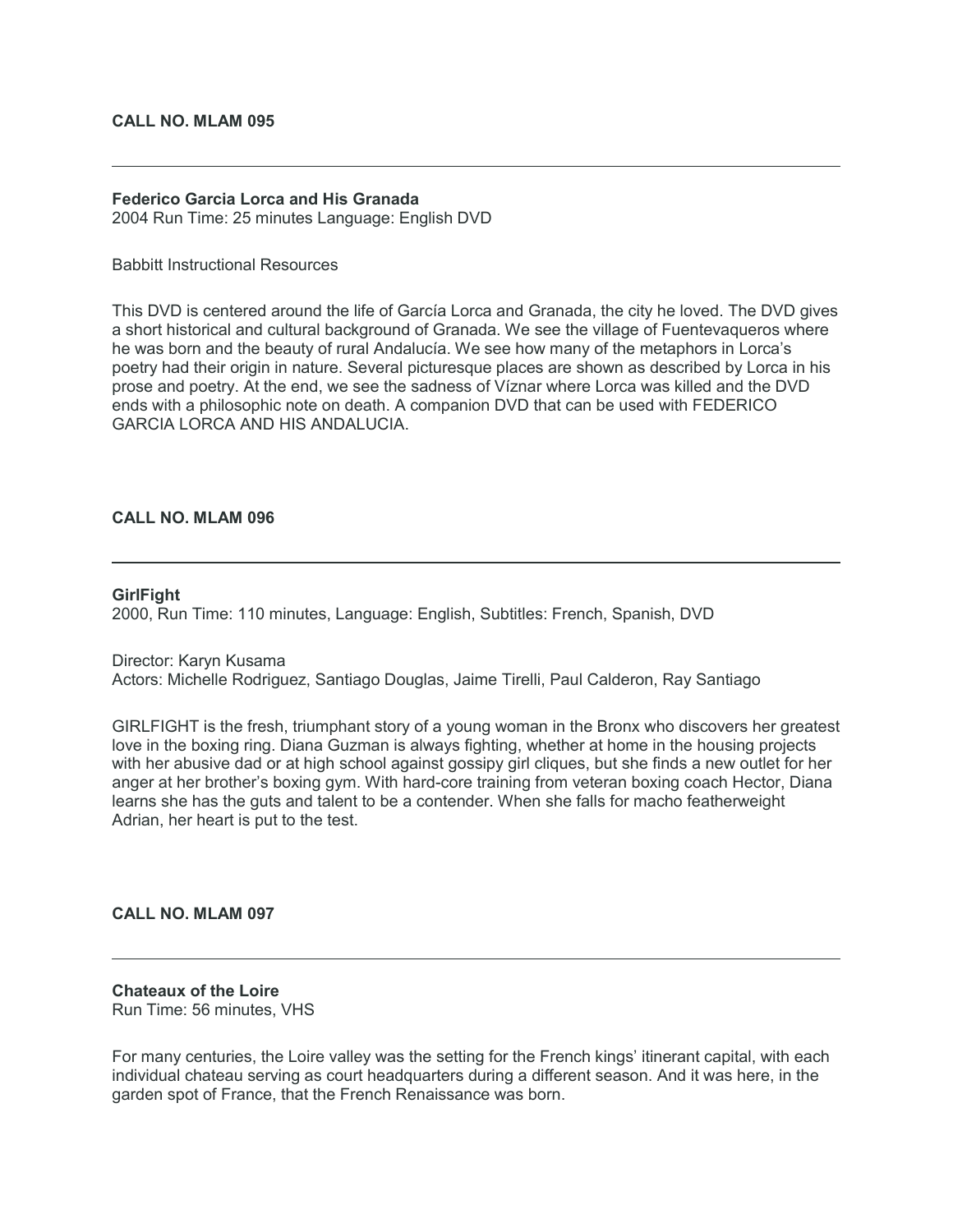This tour of the land around the Loire explores the rooms and grounds of fourteen of the world's most enchanted castles:

- *Amboise*. The immense residence begun by Charles VII in 1492, further refined and improved by Louis XI and Francis I, where medieval France met Renaissance Italy.
- *Angers*. Dark and austere, with its 17 formidable towers, was built by King St. Louis between 1230 and 1240, and contains among its treasures the most ancient of French tapestries "MD: the Apocalypse hangings."
- *Chambord*. The most illustrious of the Loire chateaux, Chambord is the very symbol of the French Renaissance, where fantastic spiral staircases are only one aspect of unrestricted architectural lyricism.
- *Blois*. A delectable and eclectic mixture of the refined and the flamboyant, this compendium of contradictory styles was the theatre for some of the most dramatic moments in France's history.

And the tour continues through splendid gardens, luxurious interiors of more marvels of Gothic and Renaissance architecture.

# **CALL NO. MLAM 098**

# **The Hunchback of Notre Dame**

1923, Black and White, Runtime: 1 hour 58 minutes, VHS

Director: Wallace Worsley

Actors: Nigel De Brulier, Lon Chaney, Patsy Ruth Miller, Winifred Bryson, Norman Kerry, Kate Lester

This classic film vaulted Lon Chaney into stardom for his portrayal of Quasimodo, the hunchbacked bell ringer living in the bell towers of Notre Dame. Quasimodo's devotion to Esmeralda (Patsy Ruth Miller), due to her act of kindness, placed both of them in great peril from Jehan (Brandon Hurst), the evil brother of the church's archdeacon.

# **CALL NO. MLAM 099**

**Nosferatu** 1922, Black and White, Run Time: 80 minutes, VHS

Director: F.W. Murnau Actors: Max Schreck, Gustav von Wangenheim

A young real estate agent visits the Carpathian castle of the mysterious Count Orlok, who is looking to relocate to a larger locale. Unbeknownst to the young man, Orlok is actually Nosferatu, a vampire who is in need of new hunting grounds. After the Count travels to the city of Bremen, a series of mysterious deaths occur that baffle the authorities. Only the real estate agent's wife realizes what is happening and she herself takes efforts to stop Nosferatu.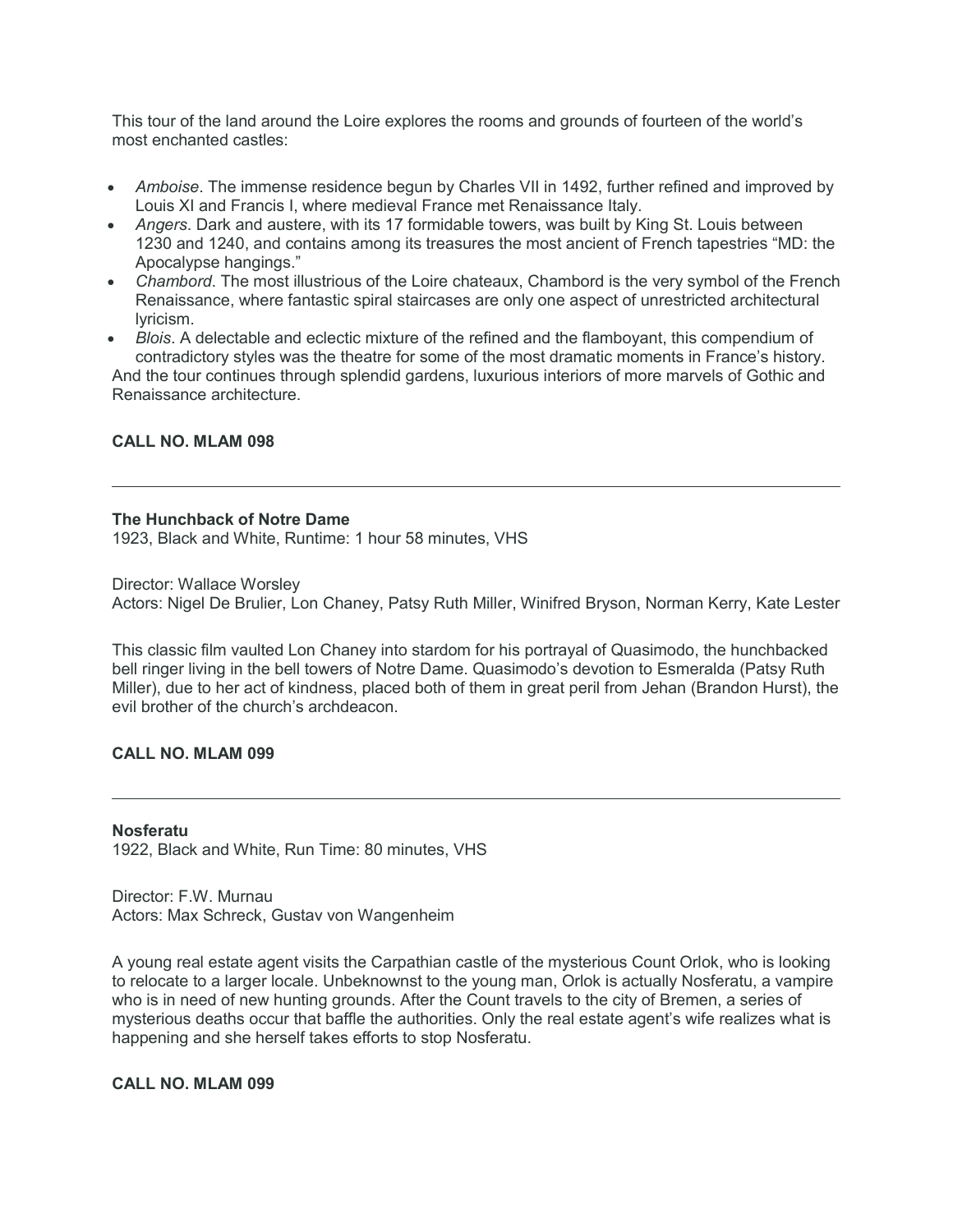#### **An Angel at My Table**

1989, Run Time: 158 minutes, Language: English, VHS

Director: Jane Campion Actors: Kerry Fox, Alexia Keogh, Karen Fergusson, Iris Churn, Jessie Mune

The true story of one of the 20th century's most gifted writers, AN ANGEL AT MY TABLE chronicles the life and extraordinary times of Janet Frame. Born in the 1920's, Janet's early years of fairy tales and schoolgirl pranks were tempered by family tragedy. She retreated to her beloved books and began to write poetry and stories.

As the years passed her talent grew and so did the challenges to her unique and inspired vision. But Janet was a woman of rare courage and fierce determination. Her enormous gift for storytelling sustained her through the darkest hour, finally bringing her the success and happiness she so desperately wanted and deserved.

Brilliantly captured by director Jane Campion (SWEETIE), AN ANGEL AT MY TABLE has become one of the most critically acclaimed films in recent years, capturing over 20 major awards and prizes in film festivals around the world.

# **CALL NO. MLAM 100**

#### **The Big Easy**

1987, Run Time: 102 minutes, Language: English, VHS

Director: Jim McBride Actors: Dennis Quaid, Ellen Barkin, Ned Beatty, John Goodman, Lisa Jane Persky

Dennis Quaid and Ellen Barkin star in the romantic thriller THE BIG EASY, a box office hit that captivated audiences with its saucy blend of New Orleans nightlife, steamy romance and suspense.

When a hood's murder triggers a bloody gangland drug war, detective Remy McSwain (QUAID) is on the scene. He's a smooth-talkin' cop who fits right in with the easy style of Cajun country. Remy meets his match in Anne Osborne (BARKIN), a no-nonsense Assistant District Attorney in town to investigate police corruption. At odds from the moment they meet, their electrically-charged attraction keeps the sparks flying.

Co-starring NED BEATTY as Remy's superior officer, THE BIG EASY is a tale of crime and seduction set against the exotic backdrop of a city with a mood all its own.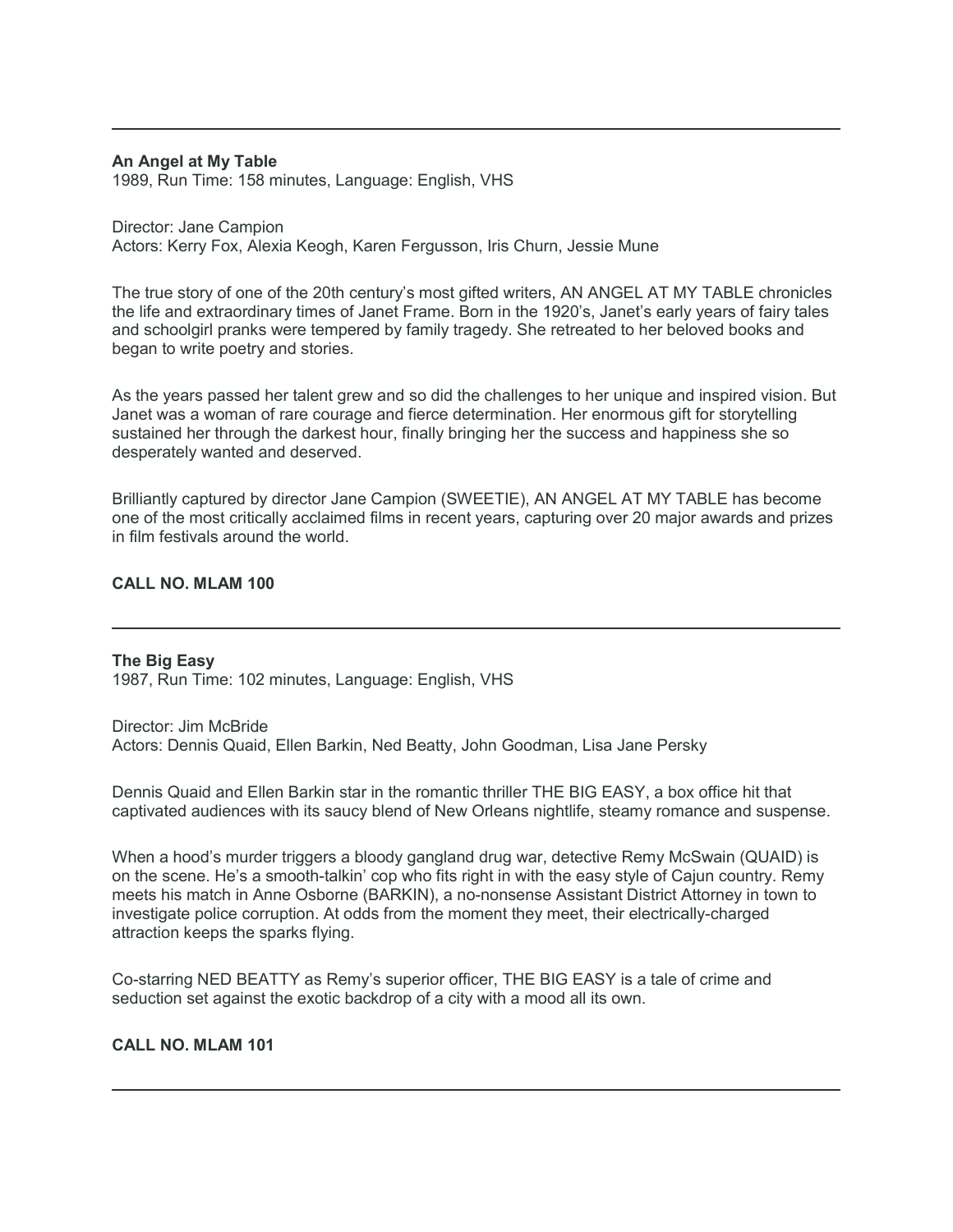# **The Triplets of Belleville**

(Les Triplettes de Belleville)

2003, Run Time: 78 minutes, Language: English (Dolby Digital 5.1), Spanish (Dolby Digital 5.1), DVD

#### Director: Sylvain Chomet

Actors: Michèle Caucheteux, Jean-Claude Donda, Michel Robin, Monica Viegas, Béatrice Bonifassi

You've never seen anything like *The Triplets of Belleville*, a wildly inventive and highly original animated feature crowded with colorful characters and fantastic imagery. Kidnapped by mysterious, square-shouldered henchmen, a Tour de France cyclist named Champion is spirited across the ocean to the teeming metropolis of Belleville. His grandmother and faithful dog follow his trail and are taken in by a trio of eccentric jazz-era divas. The motley sleuths follow the clues to an Underground betting parlor and now the chase is on!

Richly imagined, wildly inventive and acclaimed as one of the best films of the year, "Triplets is terrific!" – Richard Corliss, TIME MAGAZINE.

Two copies, copy two has optional subtitles in English or French

# **CALL NO. MLAM 102**

**The Fugitive** 1947; Run Time: 99 minutes; Language: English; DVD

Director: John Ford Actors: Henry Fonda, Dolores Del Rio, Pedro Armendariz, J. Carrol Naish, Leo Carrillo

When director John Ford and actor Henry Fonda collaborate, audiences know they are in for a powerful screen experience. To such films as The Grapes of Wrath, My Darling Clementine and Fort Apache add this brave, unsparing, magnificently lensed (by Mexico's Gabriel Figueroa) work. Based on Graham Greene's novel The Power and the Glory, the story follows a priest (Fonda) in Latin America pursued by a ruthless police lieutenant carrying out the dictates of an oppressive, anticlerical government. There's another fugitive as well: an American killer on the run – and the paths of the two hunted men cross with fateful consequences. A haunting paean to the resilience of faith, The Fugitive remains a filmmaking triumph.

# **CALL NO. MLAM 103**

**Salt of the Earth** 1954; Run Time: 94 minutes; Language: English; DVD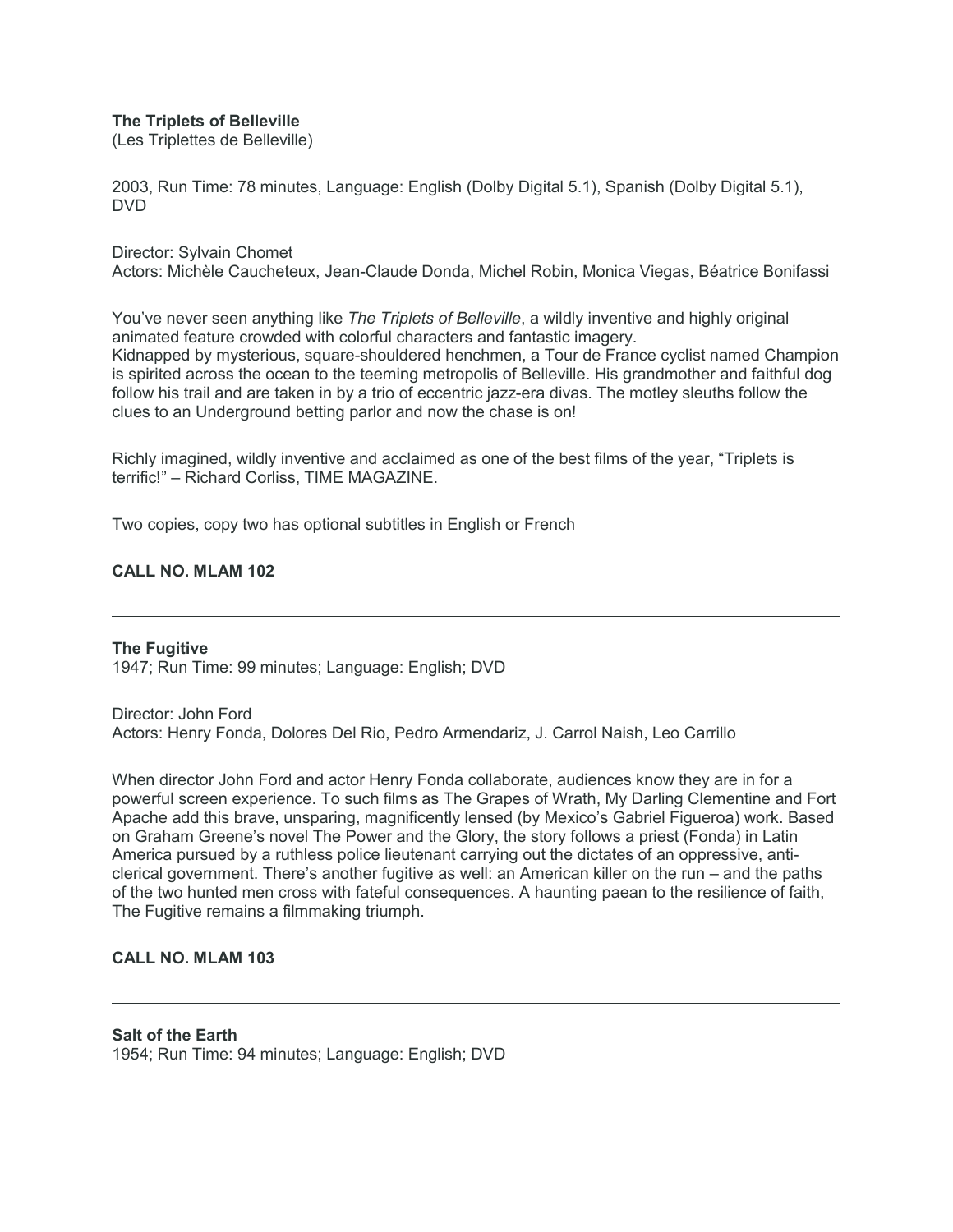Director: Herbert J. Bieberman Actors: Will Geer, David Wolfe, Mervin Williams, David Sarvis, Rosaura Revueltas

Directed in 1953 by one of the infamous "Hollywood Ten," Herbert J. Biberman, *Salt of the Earth* was a collaborative effort by some of the most notable and talented blacklisted filmmakers, including Michael Wilson (*Lawrence of Arabia*), Paul Jarrico (*Tom, Dick and Harry*) and Will Geer (*In Cold Blood*). Despite severe pressure from the US government and such powerful figures as RKO studio chief Howard Hughes, this award-winning team created one of the most compelling family dramas and heart-rending romances of the 1950s. Based on the 1950 strike by zinc miners of Local 890 of the International Union of Mine, Mill, and Smelter Workers in Silver City, New Mexico, *Salt of the Earth* explores the complex issues of labor relations, minority rights and the struggle of women to achieve equality in their daily lives. Against a backdrop of social injustice, a riveting family drama is played out by the characters of Ramon and Esperanza Quintero, a Mexican-American Union leader and his wife.

# **CALL NO. MLAM 104**

# **Bathory**

2008 Run Time: 141 minutes Language Options: English or Spanish (dubbed) Subtitles: Spanish (optional), DVD region 2 PAL, WILL NOT play on standard US DVD player

Director: Juraj Jakubisko Actors: Anna Friel, Hans Matheson, Franco Nero, Andrew Tiernan, Karel Roden

The gruesome tale of Countess Elizabeth Bathory, notorious yet obscure, has been recounted by historians, writers, poets, playwrights, musicians, painters, and moviemakers. Tradition has it that Countess Bathory was the greatest murderess in the history of humankind, as documented by her entry in the Guinness Book of Records. She tortured her victims, exclusively women, before killing them. She bathed in their blood, and tore the flesh from their bodies with her teeth while they were still alive. But is that really true? In four centuries, no historical document has been found to reveal what had exactly happened. The plot of the film diametrically opposes the established legend.

Báthory is a European co-production film written and directed by the Slovak filmmaker Juraj Jakubisko. The filming started in December 2005, and the film was released in July 2008. This is Jakubisko's first English-language film. The film is based on the story of Elizabeth Báthory, a 16th/17th century Hungarian countess. Her story takes place in a part of the Kingdom of Hungary, now Slovakia. She is infamous for killing many young women because according to legend she thought that bathing in their blood would preserve her youth. Eventually the royal authorities investigated, and she was walled up in her castle, where she died three years later.

# **CALL NO. MLAM 105**

#### **Fernando Nation**

2011; Run Time: 51 minutes; Language: English and Spanish; Subtitles in Spanish or English; DVD

Director: Cruz Angeles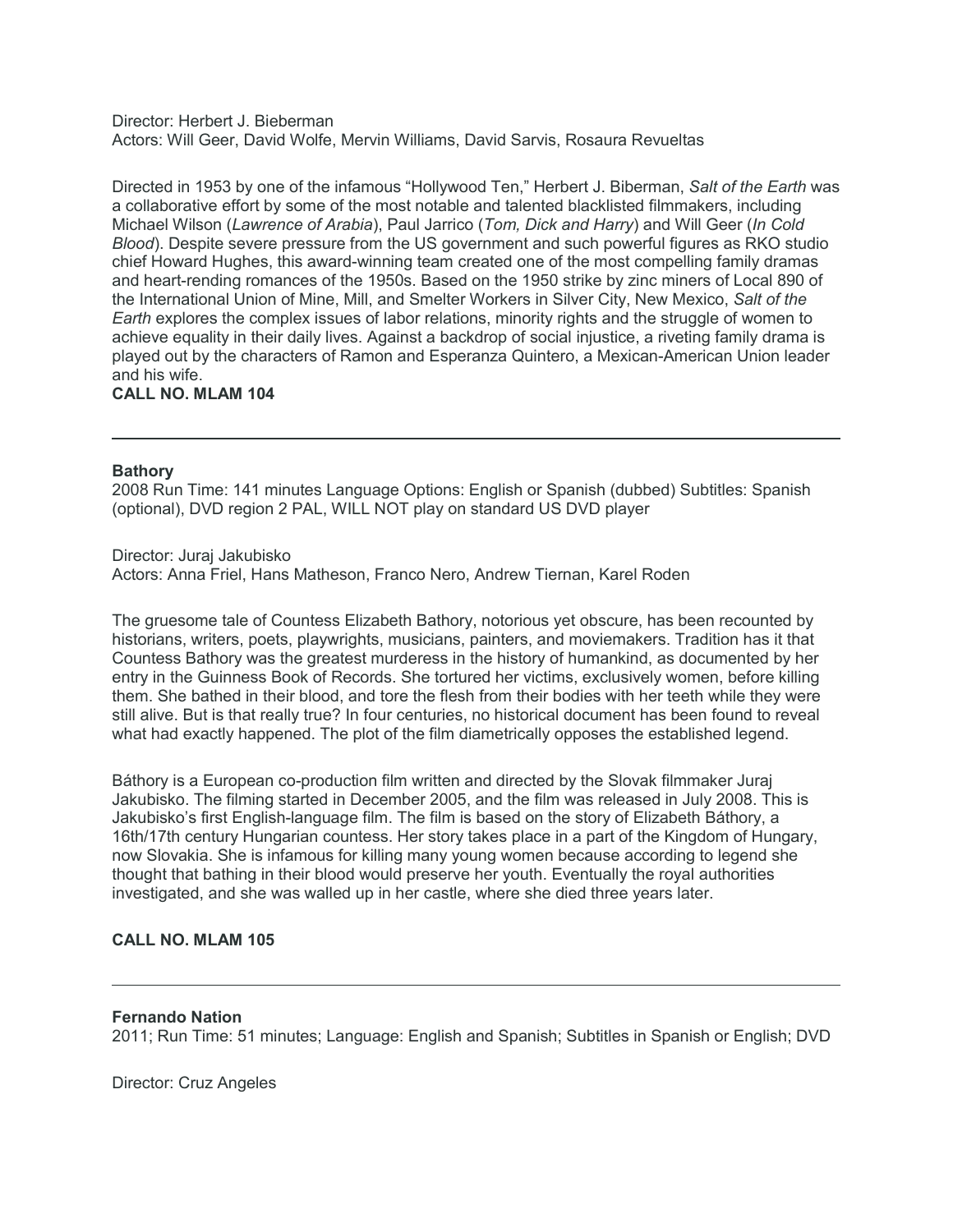# **Documentary**

Nicknamed "El Toro" by his fans, 20-year-old Fernando Valenzuela was one of the most captivating pitching phenoms baseball has ever seen. Virtually overnight, he became a hero to millions of Latinos, proving with his signature look to the heavens and killer screwball that the American dream was not reserved for those born on U.S. soil.

Director Cruz Angeles relives Valenzuela's impact on the Los Angeles Mexican community, the Dodgers and baseball. Twenty years later, "Fernandomania" still lives.

# **CALL NO. MLAM 106**

#### **Monsoon Wedding**

2002; Run Time: 115 minutes; Language: English; DVD

Director: Mira Nair Actors: Naseeruddin Shah, Lillete Dubey, Shefali Shetty, Vijay Raaz, Tilotama Shome

Mira Nair's delightful tale of a upper class Punjabi family's wedding and the relatives that come from across the globe to celebrate.

# **CALL NO. MLAM 107**

#### **French Kiss** 1995; Run Time: 111 minutes; Language: English, VHS tape

Director: Lawrence Kasidan Actors: Meg Ryan, Kevin Kline, Timothy Hutton, Jean Reno

Meg Ryan ("Sleepless in Seattle") and Kevin Kline ("Dave") star in this bouncy romantic comedy about life, love and larceny. When her fiancé is smitten by a beautiful Frenchwoman, Kate (Ryan) flies to Paris determined to win him back. However, nothing prepares her for Luc (Kline), a cunning sexy Frenchman with a gift for gab and a fondness for thievery. A self-proclaimed expert on affairs of the heart, Luc promises to help Kate win back her man. But one star-crossed misadventure after another sweeps them across France, ultimately changing them in ways they never dreamed possible.

# **CALL NO. MLAM 108**

#### **The Last Samurai** 2004; Run Time: 154 minutes; Language: English, VHS tape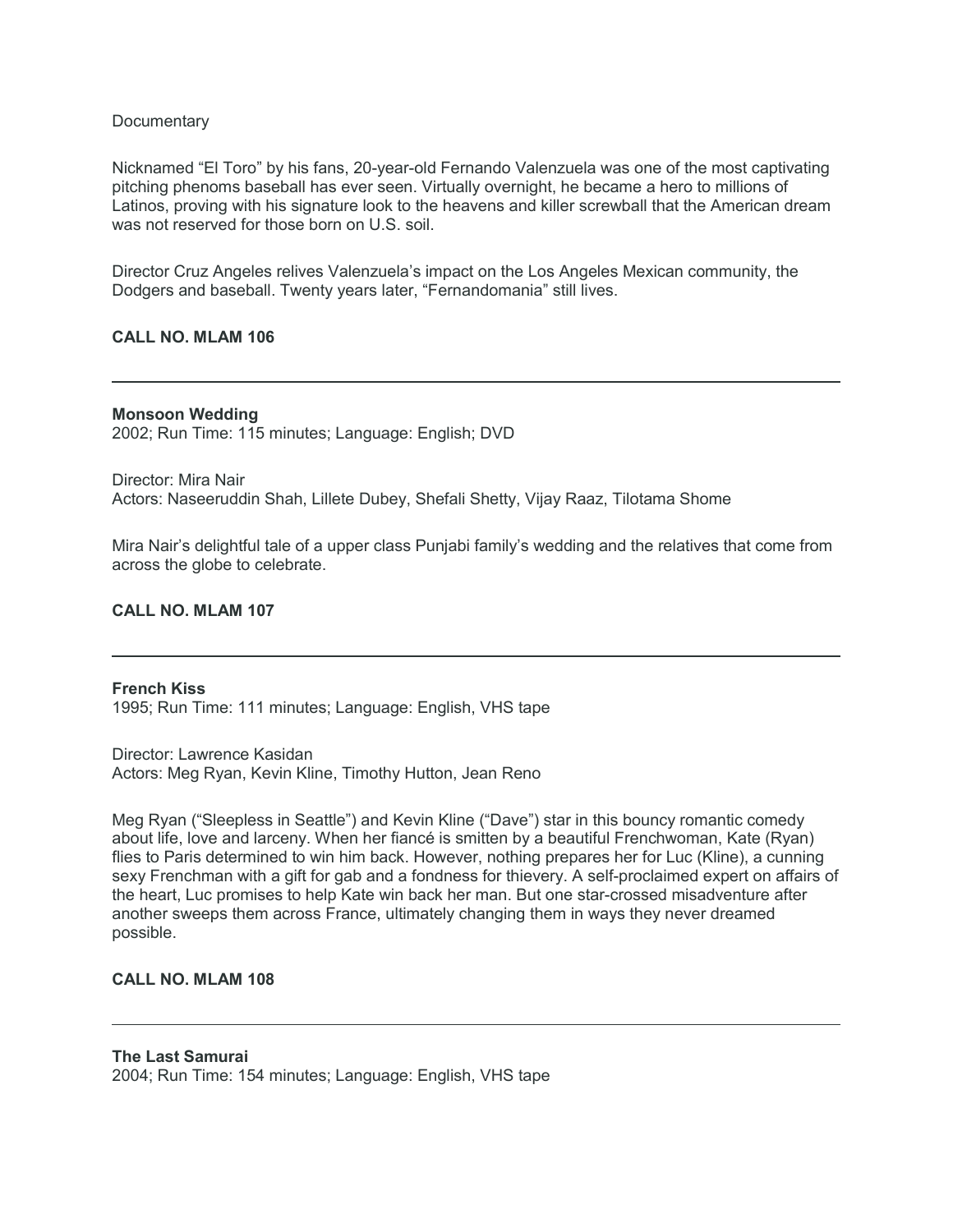Director: Edward Zwick Actors: Tom Cruise, Timothy Spall, Ken Watanabe, Billy Connolly, Tony Goldwyn

Epic Action Drama. Set in Japan during the 1870s, The Last Samurai tells the story of Capt. Nathan Algren (Tom Cruise), a respected American military officer hired by the Emperor of Japan to train the country's first army in the art of modern warfare. As the Emperor attempts to eradicate the ancient Imperial Samurai warriors in preparation for more Westernized and trade-friendly government policies, Algren finds himself unexpectedly impressed and influenced by his encounters with the Samurai, which places him at the center of a struggle between two eras and two worlds, with only his own sense of honor to guide him.

# **CALL NO. MLAM 109**

# **Ever After**

1998, Run Time: 121 minutes; Language: English; VHS tape

Director: Andy Tennant Actors: Drew Barrymore, Anjelica Huston, Dougray Scott, Patrick Godfrey, Megan Dodds

A "modern" young woman of the 16th century, Danielle (Barrymore) is as independent and wise as she is beautiful and kind. Against remarkable odds, she stands up to her scheming stepmother (Huston) and works miracles on the lives of everyone around her, including the crown prince of France (Dougray Scott)!Now you can relive this captivating, contemporary retelling of the classic fairytale.

# **CALL NO. MLAM 110**

#### **Chocolat**

2000, Run Time: 122 minutes; Language: English; VHS tape

Director: Lasse Hallström Actors: Juliette Binoche, Judi Dench, Alfred Molina, Carrie-Anne Moss, Aurelien Parent Koenig

Nominated for 5 Academy Awards(R) including Best Picture, Best Actress (Juliette Binoche — THE ENGLISH PATIENT), and Best Supporting Actress (Judi Dench — SHAKESPEARE IN LOVE), CHOCOLAT is the beautiful and captivating comedy from the acclaimed director of THE CIDER HOUSE RULES! Nobody could have imagined the impact that the striking Vianne (Binoche) would make when she arrived in a tranquil, old-fashioned French town. In her very unusual chocolate shop, Vianne begins to create mouth-watering confections that almost magically inspire the straitlaced villagers to abandon themselves to temptation and happiness! But it is not until another stranger, the handsome Roux (Johnny Depp - SLEEPY HOLLOW), arrives in town that Vianne is finally able to recognize her own desires!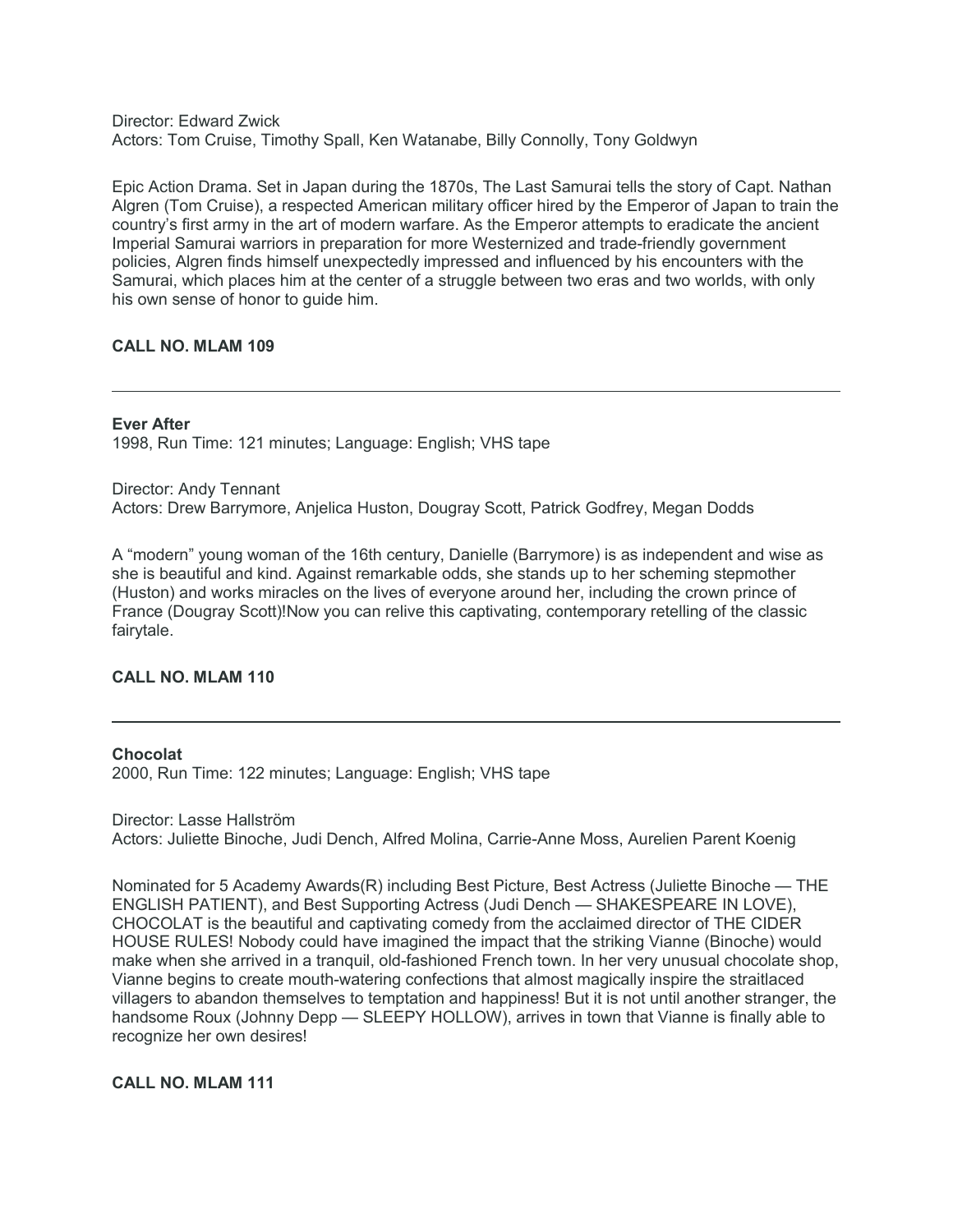#### **The Piano**

1993; Run Time: 121 minutes, Language: English, DVDDirector: Jane Campion Actors: Holly Hunter, Harvey Keitel, Sam NeillWinner of 3 Academy Awards® including Best Actress (Holly Hunter) and Best Supporting Actress (Anna Paquin), THE PIANO weaves the passionate tale of Ada, a young mute woman (Hunter) desired by two men. Sold into marriage to a husband (Sam Neill) who doesn't understand her, Ada finds herself drawn to her darkly intense neighbor (Harvey Keitel), stirring up vengeful jealousies and violent emotions. But in the end, only one man truly understands how to win Ada's heart – through her beloved piano.

# **CALL NO. MLAM 112**

# **My Brilliant Career**

2005; Run Time: 100 minutes; Language: English; DVD Director: Gillian Armstrong Actors: Judy Davis, Sam Neill, Wendy Hughes, Robert Grubb, Max CullenThis is the film that became a worldwide sensation and remains perhaps the most beloved and acclaimed romantic epic of all time. Oscar -nominee Judy Davis (Passage To India, Husbands and Wives) made her international debut as Sybylla Melvyn, a free spirited young writer who refues to conform to society's expectations of how a 'proper woman' should live her life. Sam Neill (Jurassic Park, The Piano) costars as the wealthy suitor who tries to win her restless heart in this Oscar nominated classic by Gillian Armstrong (Little Women, Starstruck). Long unavailable in America, My Brilliant Career has been fully restored and remastered in High Definition from the original negative, under the supervision of Academy Award nominated Director of Photography Donald McAlpine.

# **CALL NO. MLAM 113**

# **Latino Americans: The 500-year Legacy that Shaped a Nation**

2013; Run Time: approx. 6 hours; Language: English & Spanish; subtitles; DVD – 2 disk set

produced by WETA Washington, D.C. (PBS)

LATINO AMERICANS is the first major documentary series for television to chronicle the rich and varied history and experiences of Latinos, who have for the past 500-plus years helped shape what is today the United States and have become, with more than 50 million people, the largest minority group in the U.S.

The series chronicles Latinos in the United States from the 1500's to present day. It is a story of people, politics, and culture, intersecting with much that is central to the history of the United States while also going to places where standard U.S. histories do not tend to tread. LATINO AMERCICANS relies on historical accounts and personal experiences to vividly tell the stories of early settlement, conquest and immigration; of tradition and reinvention; and of anguish and celebration, from the millions of people who come to the U.S. from Mexico, Spain, Puerto Rico, and countries in Central and South America.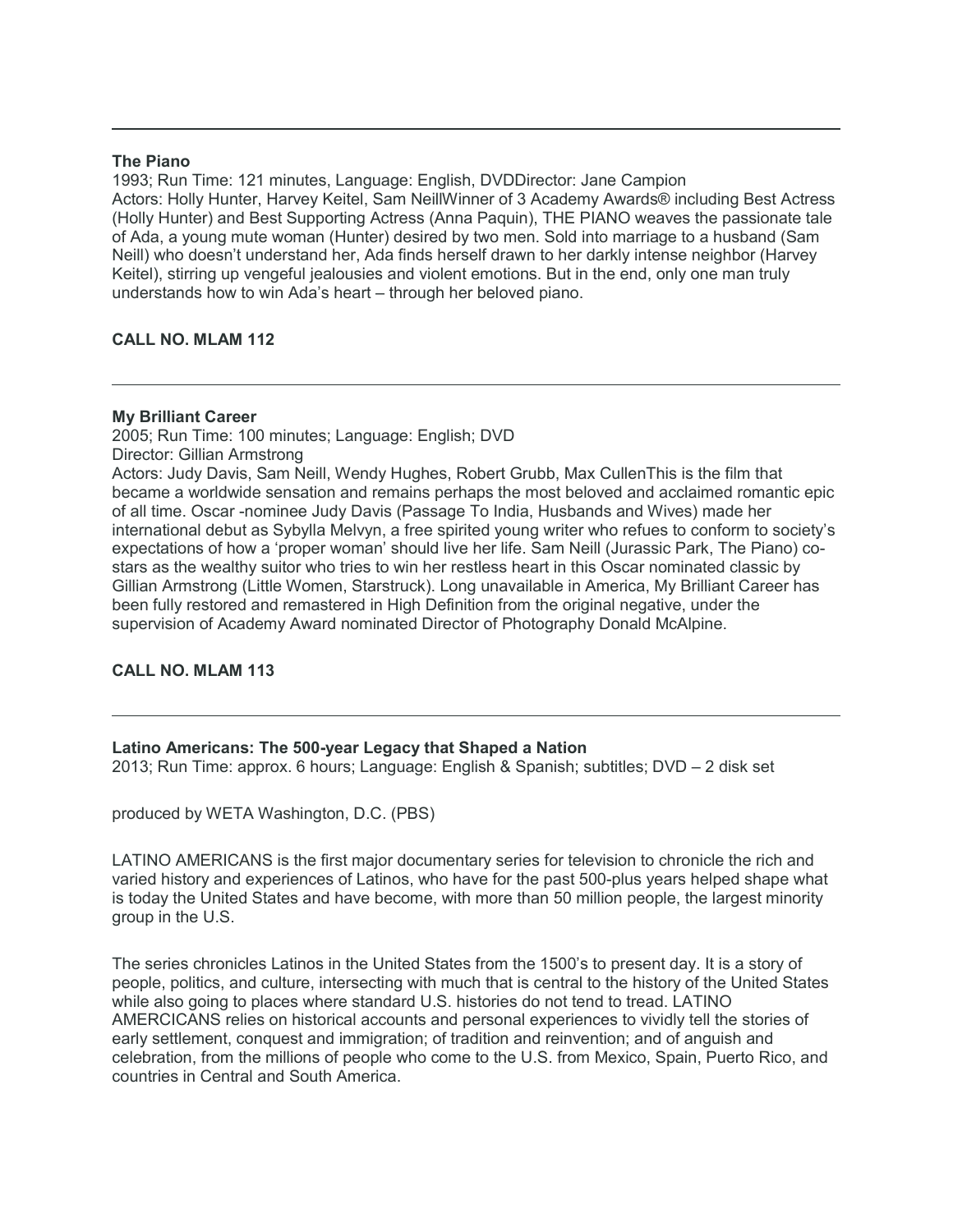LATINO AMERICANS is driven by the human dramas of individuals' struggles and triumphs, successes and disappointments, featuring interviews with close to 100 Latinos from the worlds of politics, business, military, academia, literature, and pop culture, as well as deeply personal portraits of Latinos who lived through key chapters in American history.

LATIO AMERICANS is the story of the gradual construction of a new American identity that connects and empowers millions of people today.

**CALL NO. MLAM 114**

**The Phantom of the Opera Indestructible Man** (2 movies on one disk)

The Phantom of the Opera

1925; Run Time: 93 minutes; Language: English; DVD

Directors: Lon Chaney, Edward Sedgwick, Ernst Laemmle, Rupert Julian Actors: Lon Chaney, Mary Philbin, Norman Kerry, Arthur Edmund Carewe, Gibson Gowland This classic horror feature stars Lon Chaney in the title role as the tragic disfigured Erik who haunts the corridors and cellars in the decaying depths of the Paris Opera House. He befriends and secretly coaches a beautiful aspiring understudy named Christine (Mary Philbin) who covets the lead role. Through an ever-building campaign of terror, the Phantom drives the lead Soprano to flee her role, allowing his protégé to take her place. Convinced that she will now return his love in spite of his disfigurement, he persuades her to join him in his subterranean lair, where he plans to confess his true feelings.

Indestructible Man 1956; Run Time: 71 minutes; Language: English; DVD Director: Jack Pollexfen Actors: Lon Chaney Jr., Ross Elliot, Ken Terrell Charles "The Butcher" Benton (Lon Chaney Jr.) is a convicted bank robber and murderer executed for his crimes. A scientist working on a cure for cancer accidentally revives Benton making him extremely strong and nearly invulnerable. Benton kills the scientist and heads to Los Angeles seeking revenge on his gang members who betrayed him and are out to find his hidden bank loot.

#### **CALL NO. MLAM 115**

#### **National Lampoon's European Vacation**

1985; Run Time: 94 minutes; Language: English; VHS tape

Director: Amy Heckerling Actors: Chevy Chase, Beverly D'Angelo, Eric Idle, John Astin, Paul Bartel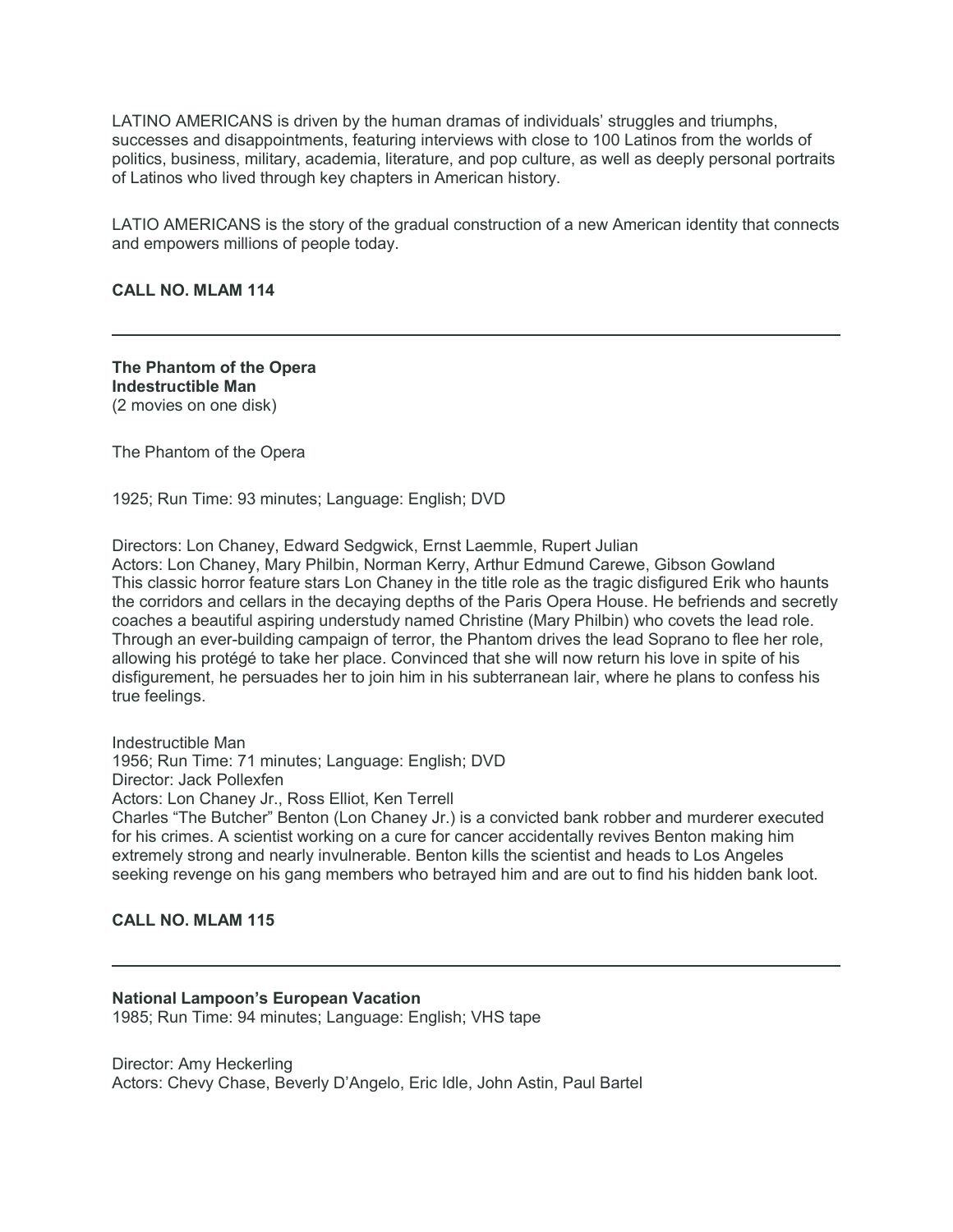The Griswalds are on vacation again when they win a deluxe tour of the old world and take on the European continent — the continent loses.

#### **CALL NO. MLAM 116**

#### **The Last of the Mohicans** 1992; Run Time: 114 minutes; Language: English; VHS tape

Director: Michael Mann Actors: Daniel Day-Lewis, Madeleine Stowe, Russell Means, Eric Schweig, Jodhi May

An epic adventure and passionate romance unfold against the panorama of a frontier wilderness ravaged by war. Academy Award® winner Daniel Day-Lewis (Best Actor in 1989 for My Left Foot) stars as Hawkeye, rugged frontiersman and adopted son of the Mohicans, and Madeleine Stowe is Cora Munro, aristocratic daughter of a proud British Colonel. Their love, tested by fate, blazes amidst a brutal conflict between the British, the French and Native American allies that engulfs the majestic mountains and cathedral-like forests of Colonial America.

# **CALL NO. MLAM 117**

#### **Memoirs of a Geisha**

2005; Run Time: 145 minutes; Language: English; Subtitles: English and French; DVD

Director: Rob Marshall Actors: Ziyi Zhang, Ken Watanabe, Michelle Yeoh, Suzuka Ohgo, Togo Igawa

A Cinderella story set in a mysterious and exotic world, this stunning romantic epic shows how a house servant blossoms, against all odds, to become the most captivating geisha of her day. "… a visually stunning adaptation of Arthur Golden's best-selling novel." (Barry Caine, OAKLAND TRIBUNE) The director of Chicago, Rob Marshall, transports us into a mysterious and exotic world that casts a potent spell. A Cinderella story like no other, MEMOIRS OF A GEISHA stars Ziyi Zhang, Ken Watanabe, Michelle Yeoh and Gong Li. "Gorgeously photographed, meticulously directed and hypnotically acted. MEMOIRS OF A GEISHA is luxurious, ethereal and intoxicating. It will leave you breathless." (Rex Reed, NEW YORK OBSERVER)

# **CALL NO. MLAM 118**

# **Karmen Gei**

2001; Run Time 82 minutes; Language: French and Wolof; Subtitles: English; DVD

Director: Joseph Gai Ramaka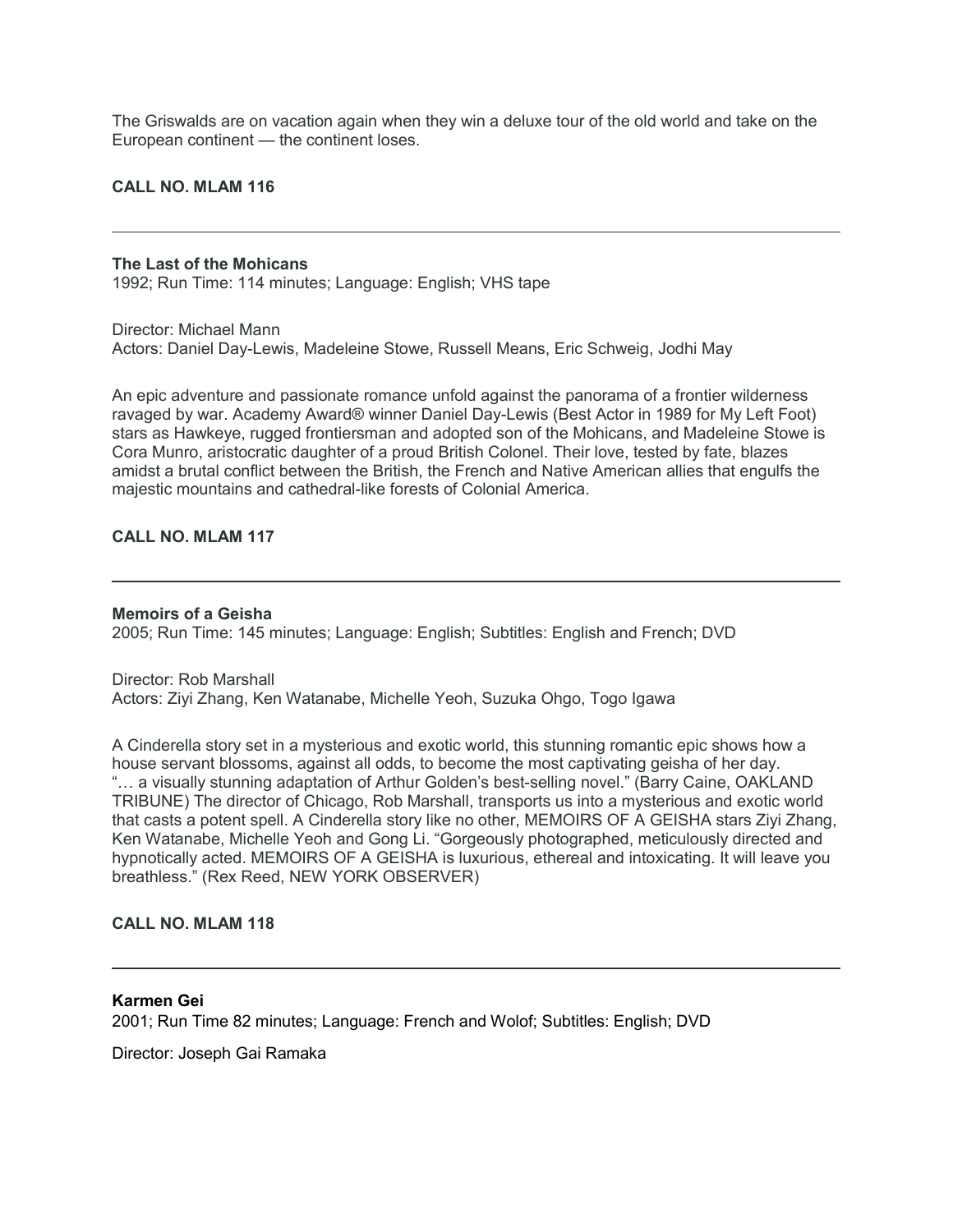Proudly rapacious and defiantly erotic, Karmen (Die+ $\overline{\phantom{a}}$ naba Diop Ga+ $\overline{\phantom{a}}$ ) is both a pan-sexual force of nature and a social outlaw. Jailed in a women's prison on notorious Goree Island, Karmen turns the table on her captors by seducing beautiful warden Angelique (Stephanie Biddle) and escaping into the Dakar underworld. At the society wedding of prominent police corporal Lamine, Karmen denounces the rich guests, brawls with the bride and beds the groom. The love triangle between Karmen, Angelique and Lamine evolves into a more complex geometry that soon includes a smuggler and a charismatic singer (Senegalese pop star El Hadj N'diaye). Though Karmen's insatiable lust for life and unwavering disgust with hypocrisy sow the seeds of her operatic downfall, unlike Bizet's opportunistic seductress, this modern African Carmen is "an incongruously independent woman finally undone by her own aphrodisiac magnetism" (The Village Voice).

# **CALL NO. MLAM 119**

#### **Korczak**

1990; Run Time: 117 minutes; Language: Polish; Subtitles: English and French; DVD

Director: Andrzej Wajda

Henryk Goldszmit had become a Polish icon in the 1930s through his writings, teachings, and radio programs for children, under the name of Janusz Korczak. When the kids from his Warsaw orphanage were to be deported to the gas chambers of Treblinka, he refused to abandon them, and with them he died in the Holocaust.

Academy Award winning director Andrzej Wajda brings this tragic tale to the screen in **Korczak**, starring Wojciech Pszoniak as the kind and fiercely committed doctor. After the Nazis invade Poland, the Jewish Korczak and his orphans are moved into the newly formed Ghettos, where he scrounges for food and vainly tries to protect the children from the violence and famine outside their walls.

**CALL NO. MLPO 02**

# **A Short Film About Killing**

2004; Run time: 81 minutes; Language: Polish; Subtitles: English; DVD

Director: Krzysztof Kieslowski

Actors: Miroslaw Baka, Krzysztof Globisz, Jan Tesarz, Zbigniew Zapasiewicz, Barbara Dziekan

# **CALL NO. MLPO 03**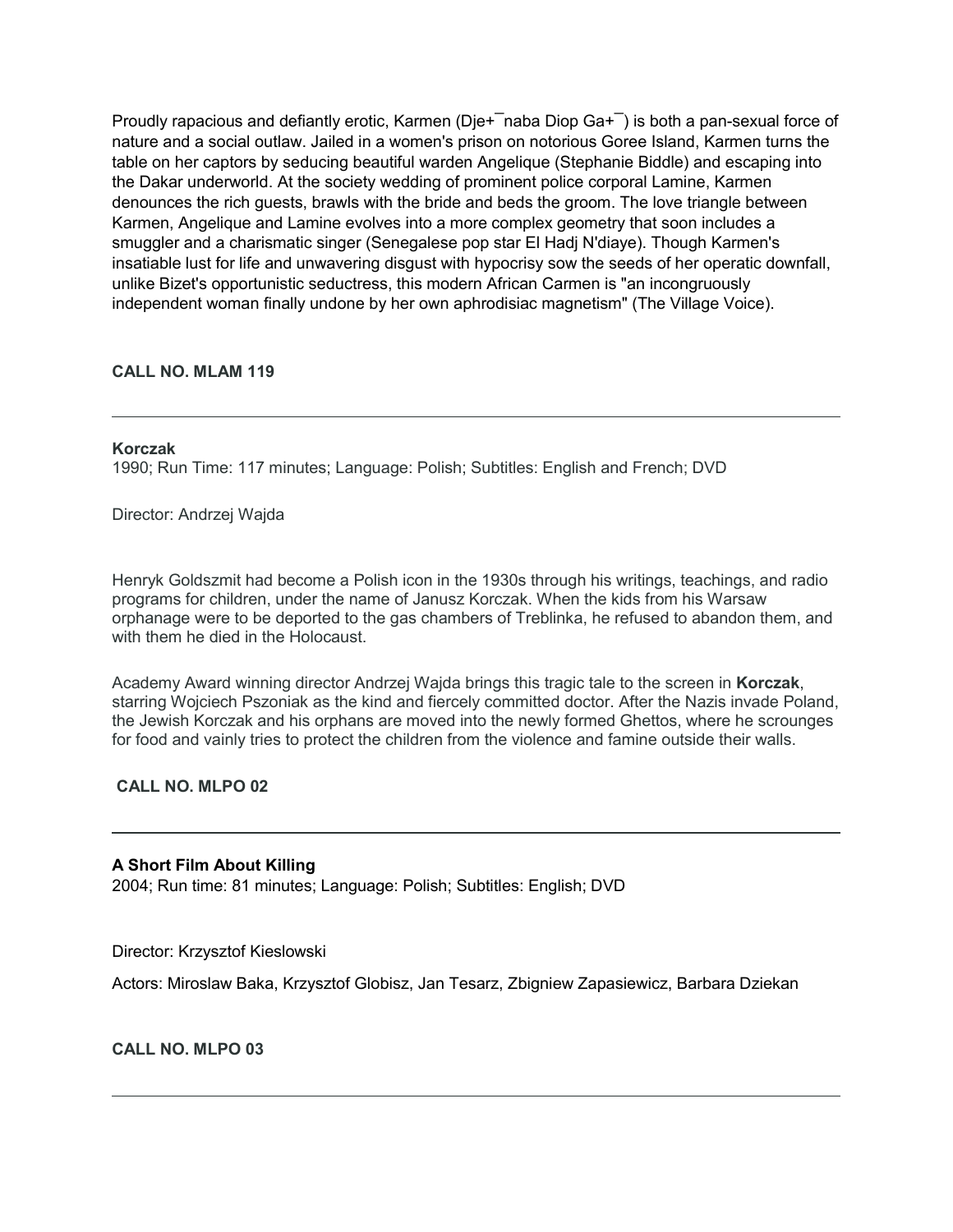**Gigi** 1958; Run time: 116 minutes; Language: English; DVD

Director: Vincente Minnelli

Actors: Leslie Caron, Maurice Chevalier, Louis Jourdan, Hermione Gingold, Eva Gabor

# **CALL NO. MLAM 120**

# **Colette**

2018; Run time: 112 minutes; Language: English; DVD

Director: Wash Westmoreland

Actors: Keira Knightley, Dominic West, Denise Gough

After marrying a successful Parisian writer known commonly as "Willy" (Dominic West), Sidonie-Gabrielle Colette (Keira Knightley) is transplanted from her childhood home in rural France to the intellectual and artistic splendor of Paris. Soon after, Willy convinces Colette to ghostwrite for him. She pens a semiautobiographical novel about a witty and brazen country girl named Claudine, sparking a bestseller and a cultural sensation. After its success, Colette and Willy become the talk of Paris and their adventures inspire additional Claudine novels. Colette's fight over creative ownership and gender roles drives her to overcome societal constraints, revolutionizing literature, fashion and sexual expression.

**CALL NO. MLAM 121**

#### **Katalin Varga**

Language: Hungarian and Romanian; Subtitles: English; DVD; region 2 disk

Actors: Andrea Gavriliu, Roberto Giacomello, Melinda K ntor, Attila Kozma, Szilvia Majl th

Directors: Peter Strickland

Peter Strickland's startlingly original directorial debut centers around Katalin Varga, who, after being banished by her husband and her village, is left with no other choice than to set out on a quest to find the real father of her son, Orbán.

Taking Orbán with her under another pretense, Katalin travels through the Carpathians where she decides to re-open a sinister chapter from her past and take revenge. The hunt leads her to a place, she prayed eleven years prior, she would never set foot in again.

**CALL NO. MLHU 033**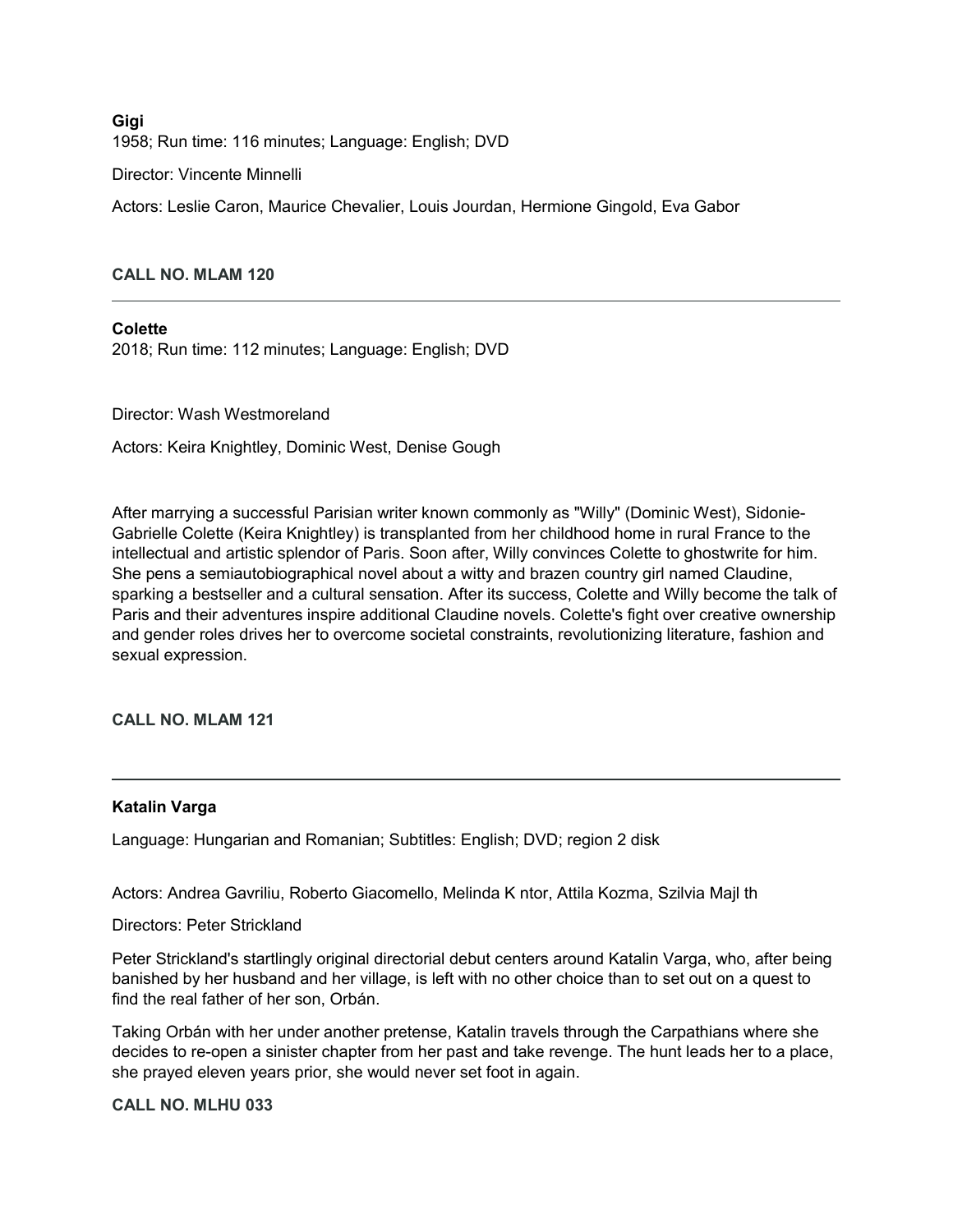#### **Selena**

2007; Run Time: 128 minutes; Language: English; DVD

Actors: Jennifer Lopez, Edward James Olmos, Jon Seda, Constance Marie, Jacob Vargas

Director: Gregory Nava

The nuts and bolts of the irresistibly danceable music called Tejano are pop, rock, polka, R&B and Latin influences. To millions of fans there's another vital ingredient: the dynamic singer Selena. Vibrant and tuneful, Selena is the story of the Grammy Award-winning South Texas singer whose life tragically ended just as she was taking Tejano where it had never gone-into mainstream America. Pulsating with Selena's voice on the soundtrack and made with the participation of her family, the film brims with authenticity. It excitingly recreates the early life of a little girl who dreamed big, hit the road in the band bus named Big Bertha and whose concerts became electrifying events. In the title role, Jennifer Lopez is herself electrifying. Edward James Olmos, Jon Seda and others also shine in "a poignant, heartwarming movie that deserves a standing ovation" (Jules Peimer, WKDM-Radio/New York).

**CALL NO. MLAM 122**

# **The Notebook [Le Grand Cahier]**

2013; Run Time: 112 minutes; Language: Hungarian and English; Subtitles: English; DVD

Actors: László Gyémánt, András Gyémánt, Piroska Molnár, Ulrich Thomsen, Ulrich Matthes Director: János Szász

Toward the end of World War II, a desperate mother leaves her thirteen-year-old twin sons at their grandmother's house, despite the fact that this grandmother is a cruel and bestial alcoholic. Previously pampered, the twins must learn how to survive alone in their new, rural surroundings. They realize that the only way to cope with the inhumane world of adults and war is to become completely unfeeling and merciless.

**CALL NO. MLHU 034**

#### **Warriors: Bosnia 1992**

1999; Run Time: 170 minutes; Language: English, DVD

Actors: Cal Macaninch, Don Dickinson, Damian Lewis, Shaun Dooley and Tom Ward. Director Peter Kosminsky.

Five British soldiers are recalled from their summer vacation in 1992 to take part in a peacekeeping mission in Bosnia. After a smooth start, they are confronted with the consequences of a barbaric civil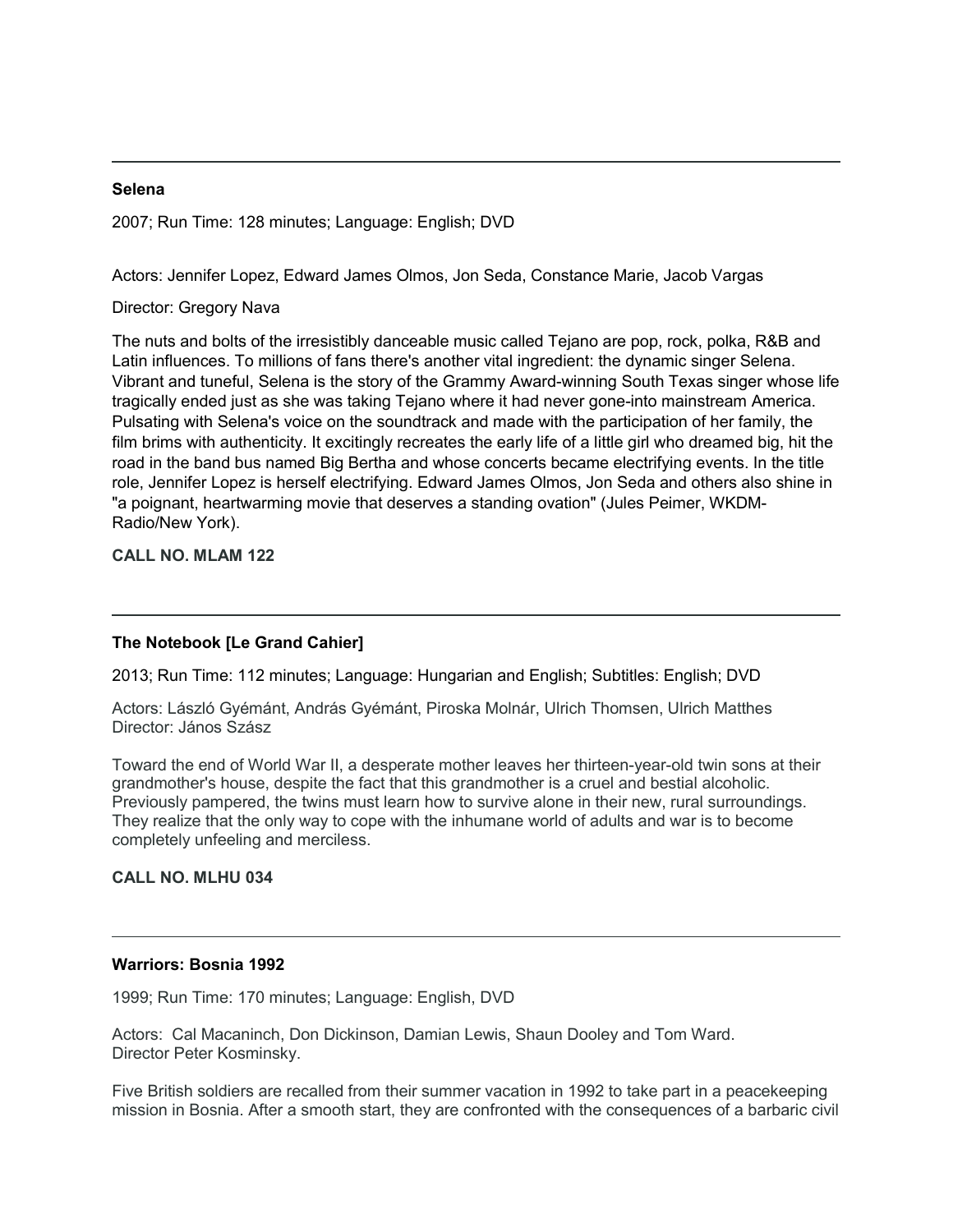war. Warriors is not only a beautifully realistic drama about soldiers abroad, but also a story about a new kind of 'warriors', soldiers who must become specialists in impartiality. The film was awarded two BAFTA awards, among other things.

**CALL NO. MLGB 011**

# **Modern Russian Cultures**

A course of ideas and images by Lauren G. Leighton

Five disk set (DVD)

Disk 1: Moscow **MLAM 123A**

Disk 2: Petersburg **MLAM 123B**

Disk 3: Soviet Russia **MLAM 123C**

Disk 4: Russia in Art **MLAM 123D**

Disk 5: Reference Disk **MLAM 123E**

**CALL NO. MLAM 123**

#### **Beauty and the Beast**

1991, Run Time 90 minutes, VHS tape Walt Disney Pictures

**CALL NO. MLAM 124**

#### **Moulin Rouge**

1952; Run Time: 119 minutes; VHS tape

Actors: José Ferrer, Zsa Zsa Gabor, Colette Marchand, Suzanne Flon, Claude Nollier

Director: John Huston

Nominated\* for seven Academy Awards(r) (including Best Picture) and winner of two, this visually stunning biography of master artist Henri de Toulouse-Lautrec is a "painting come to life" (Time)! "Flawlessly directed" (The Hollywood Reporter) by John Huston (The African Queen), from a script by Anthony Veiller and Huston, Moulin Rouge is simply "irresistible" (Newsweek)! As a dwarf, Toulouse-Lautrec (Jose Ferrer) believes he's too ugly to ever fall in love. So he loses himself in painting and cognac. A fixture at Paris' infamous turn-of-the-century Moulin Rouge nightclub, Lautrec meets a girl from the street who then breaks his heart. Luckily, newfound artistic success, copious